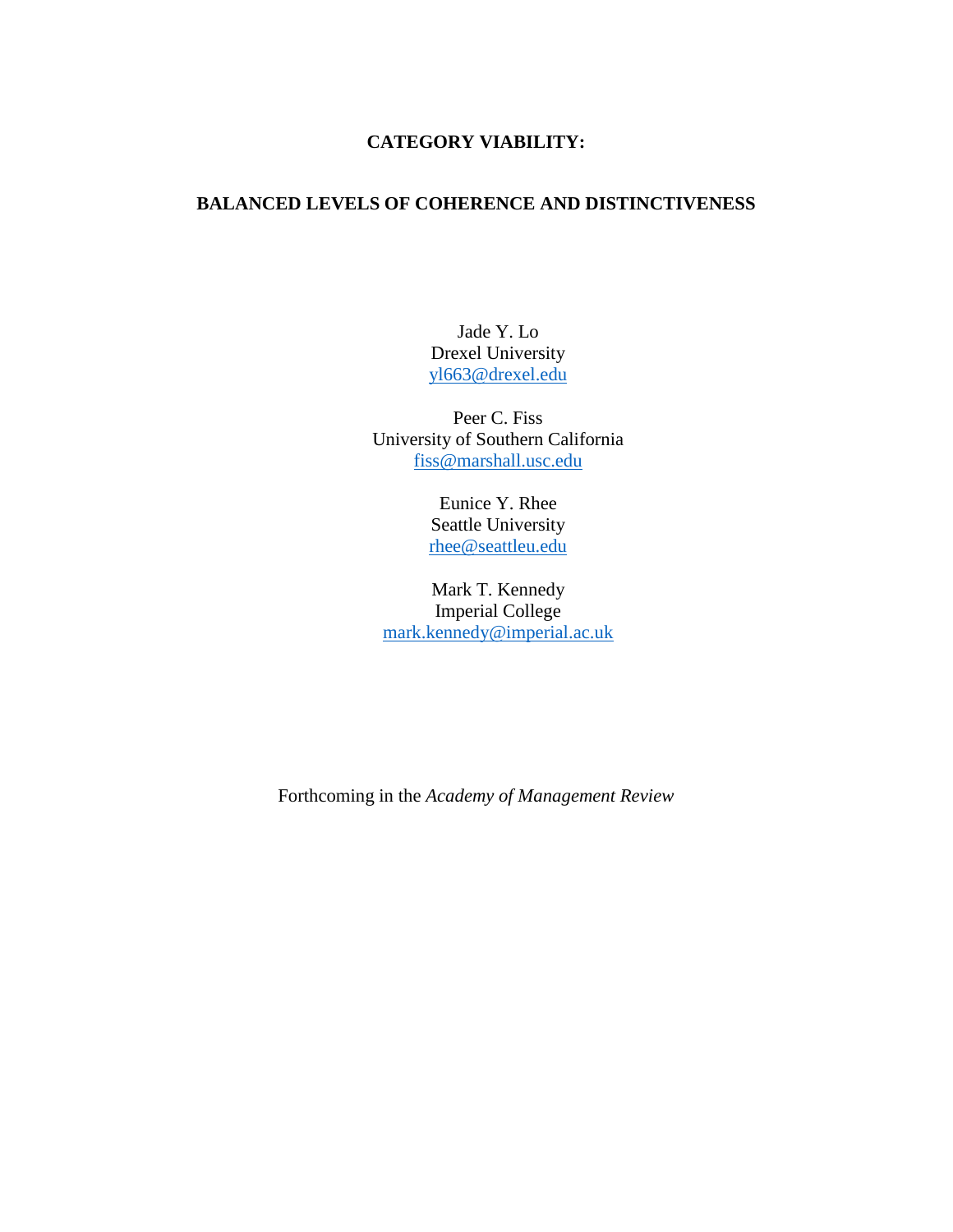## **CATEGORY VIABILITY:**

### **BALANCED LEVELS OF COHERENCE AND DISTINCTIVENESS**

## **ABSTRACT**

A growing literature on categorization in organization theory explores the stabilizing role of categories and the processes by which they emerge. Because the literature focuses mainly on categories that emerge successfully or are already established, we know much less about why categories fall out of use or fail to emerge. Rather than viewing declining usage or failed emergence as different processes, we argue they are two aspects of the single problem of understanding what makes a category viable. Focusing on the coherence of the items included in a category and how distinct they are compared to items in other categories, we develop the concept of category viability and argue that viable categories are those found useful for sensemaking, analysis and coordination because they balance both coherence and distinctiveness to fall within what we call a zone of viability. To illustrate how category viability helps explain both change and continuity of categories, we also offer a framework to describe the process by which categories move in or out of the zone of viability with deliberate actions or with shifting circumstances that change their members or positions relative to other categories.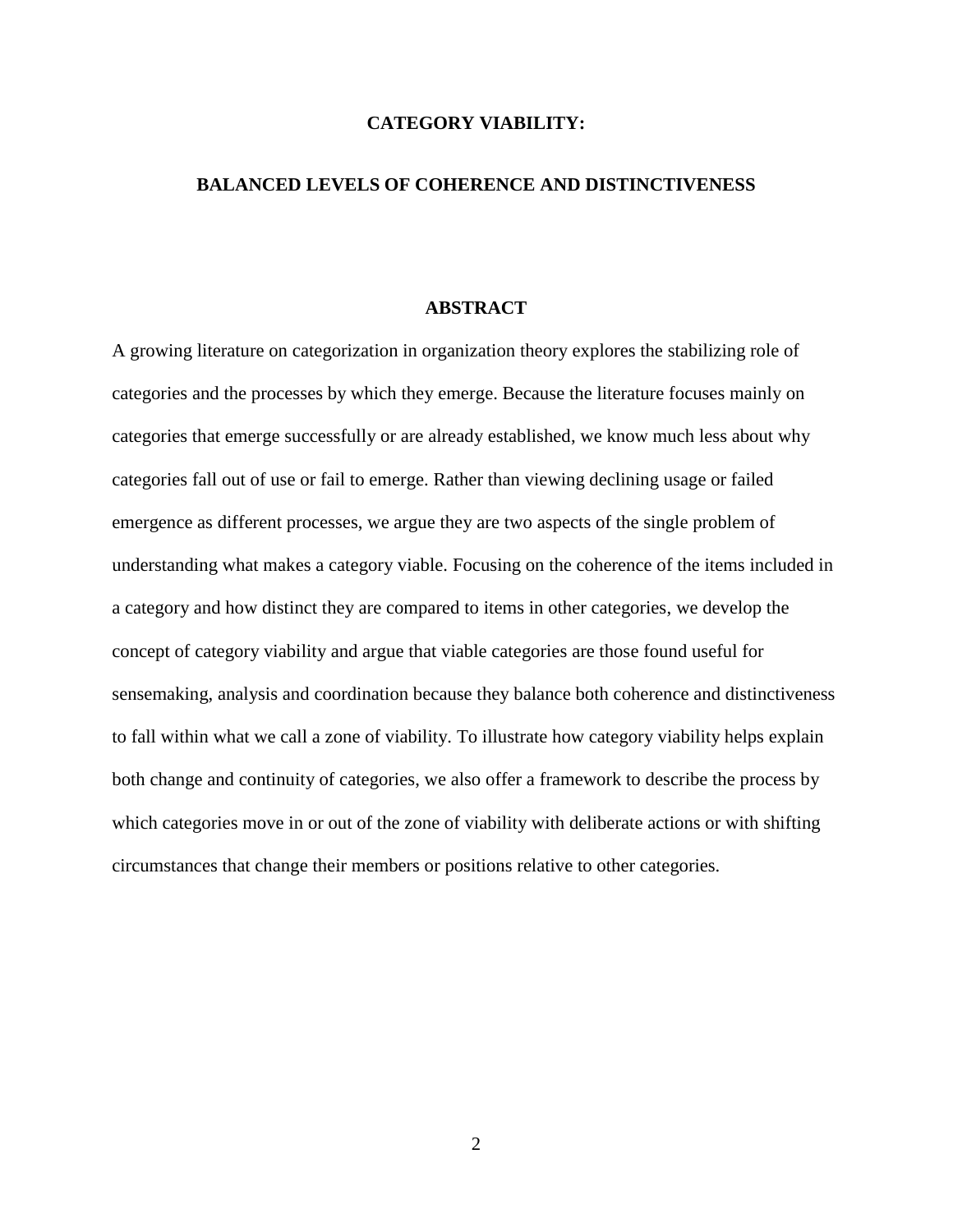Categories are shared cognitive frameworks useful for navigating and organizing complex realities (e.g., Glynn & Navis, 2013; Rosa, Porac, Runser-Spanjol, & Saxon, 1999) by grouping similar entities together to "simplify our understanding of what surrounds us" (Durand, Granqvist, & Tyllström, 2017: 4). Recognizing the link between categories and social structure (Douglas, 1966; Tilly, 1998), much of the literature on categorization in organization studies emphasizes the stabilizing role of categories in markets (Zuckerman, 1999) and organizational orders (Negro, Koçak, & Hsu, 2010; Vergne & Wry, 2014), but seminal papers also explored the process by which categories emerge (Rosa et al., 1999). More recently, some scholars have urged an 'ontological turn' (Kennedy & Fiss, 2013) in categories research to focus more on not only how categories come into being (e.g., Khaire & Wadhwani, 2010; Navis & Glynn, 2010), but also how they die off, so to speak, as they fall out of use.

Compared to what we know about how categories emerge and stabilize social structure, much less is known about how they fall out of use (Kuilman & van Driel, 2013), why they fail to emerge (Navis, Fisher, Raffaelli, Glynn, & Watkiss, 2012), or why they may be short-lived (Boone, Declerck, Rao, & Van den Buys, 2012). Though the emergence and decline of categories are different processes, we argue here that they are two ends of a thread defined by a single important question: what makes a category more or less viable? We define *category viability* as a category's ability to (1) group similar entities and differentiate between dissimilar ones, and (2) facilitate exchange and coordination between actors. A more viable category therefore is more likely to be found useful for sensemaking, analysis, and coordination. For nascent categories, increased viability makes emergence more likely, and for established categories, increased viability makes continued use more likely. For categories already falling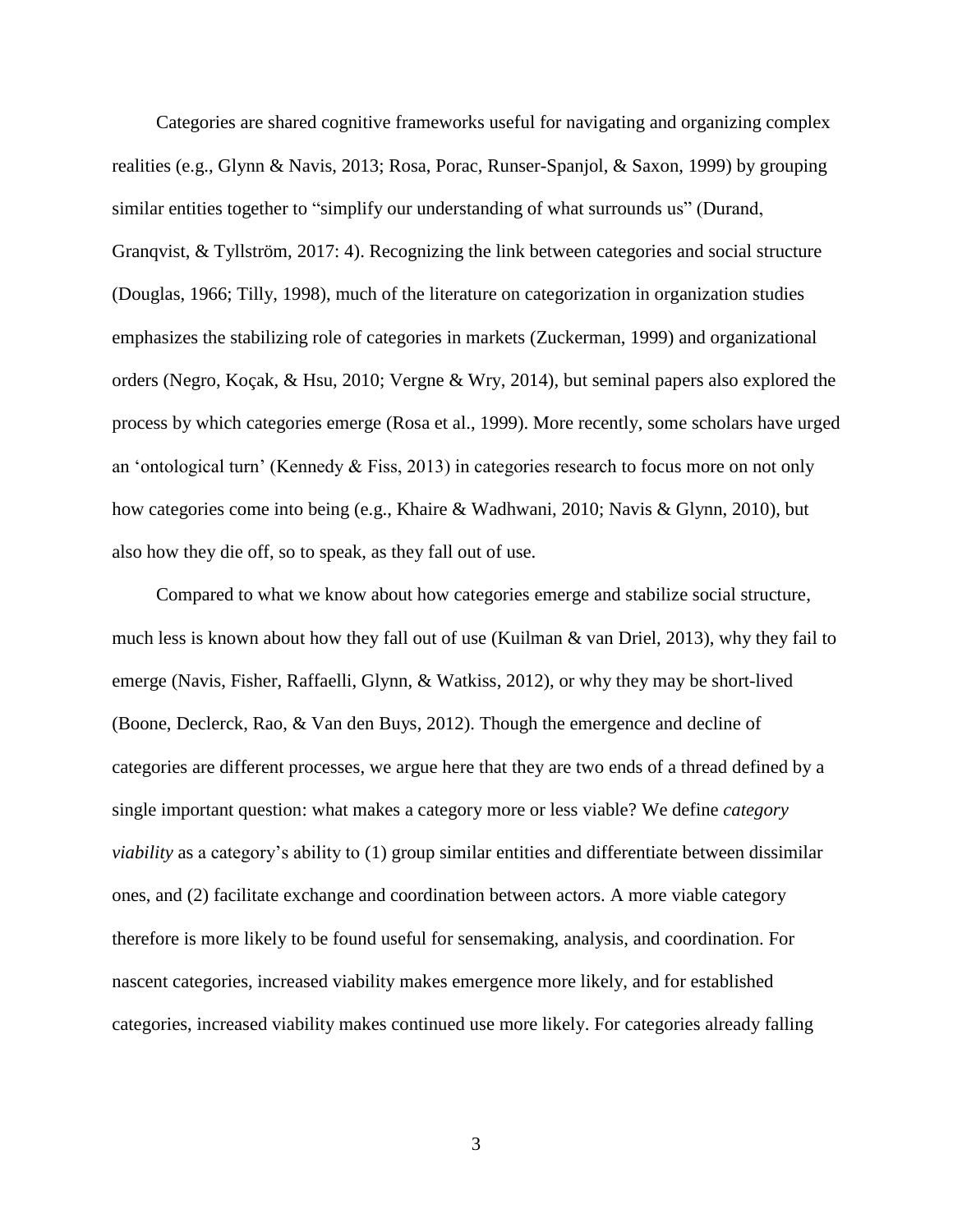out of use, increased viability makes them less likely to be forgotten entirely and more likely to be remembered, and perhaps still used, albeit as archaic. Understanding the factors that explain when a category is viable sheds light on not only how categories emerge and decline, but also how they change and persist. As we will argue, the category viability construct is a helpful tool for research that theorizes about and analyzes category dynamics, which we define to encompass the whole life course of a category from emergence to diffusion and possibly long periods of widespread usage to, ultimately, disuse.

Drawing from both the socio-cognitive approach to categorization (Rosch, 1973, 1978) and a relational approach to meaning construction that suggests the meaning of categories is understood relative to other categories and the broader context (Emirbayer & Mische, 1998; Greimas, 1966[1983]; Mische, 2011; Peirce, 1992), we define category viability in terms of both the coherence and distinctiveness of a category. While the socio-cognitive approach to categories mostly studies a category's coherence in terms of its members' common features, a relational and ontological approach focuses more on a category's embeddedness in a broader meaning system made up of categories widely seen as real (Ruef, 2000). Although these theoretical perspectives have been developed separately, we believe the concept of category viability highlights their complementarity because it calls attention to both the membership of a category and its position in a broader classification system.

Proceeding from the argument that category viability depends on both intra-and intercategory relationships, we develop a framework that uses these two dimensions of categories as dimensions of a space we use to define what we call the *zone of viability*, a region defined by a degree of balance of coherence and distinctiveness. Although this zone of viability is defined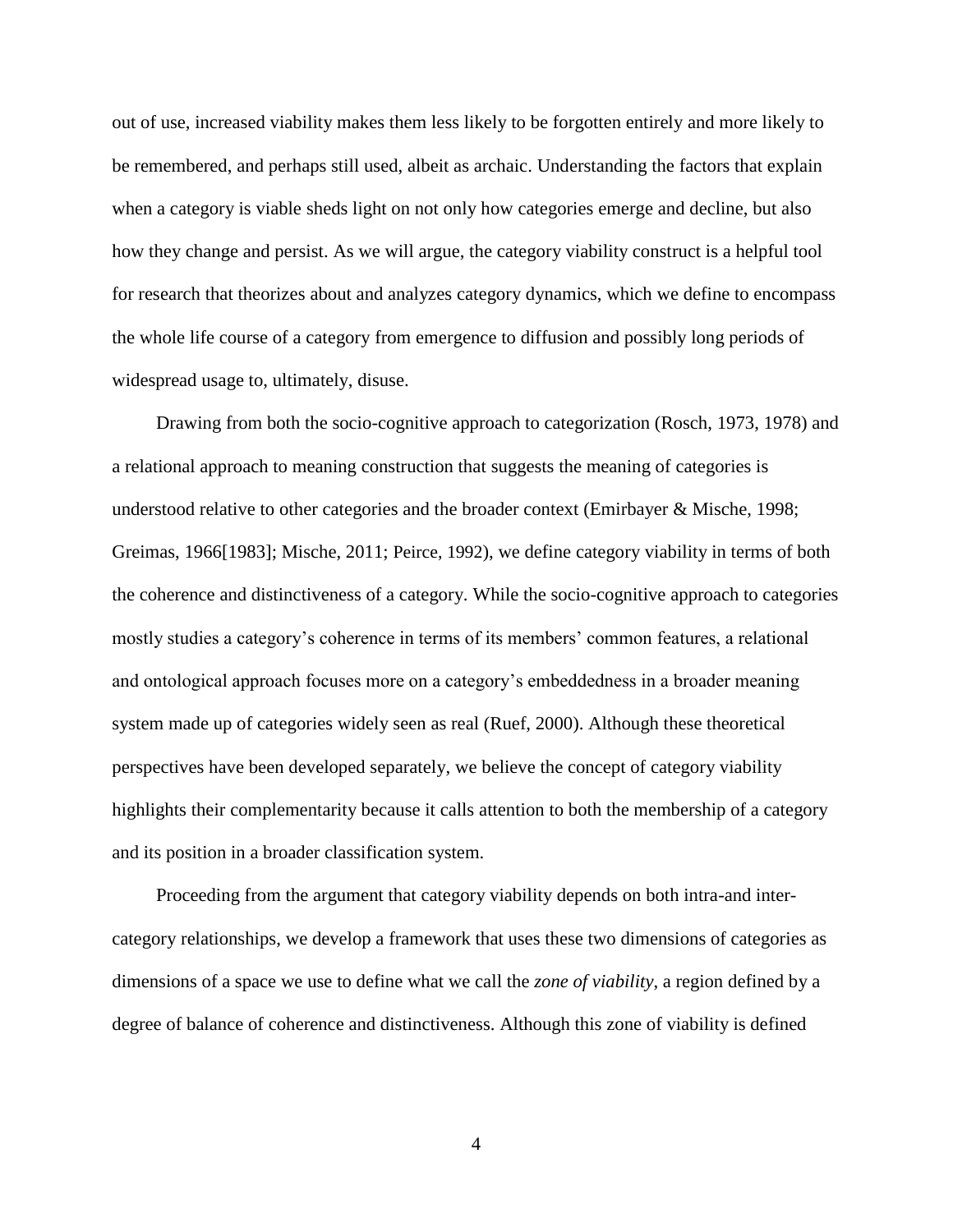conceptually rather than with the precision of quantitative measures, the zone of viability and the two dimensions that define it provide a map useful for charting the life courses of categories. Putting this in terms of the ontological status of categories (Kennedy  $\&$  Fiss, 2013), which just means the degree to which they are seen as social realities, the map allows us to trace the paths that categories take as they come into being, exist for a time, and die off. Thus, we refer to these two dimensions and the zone of viability map as an ontological map of categories.

Because the zone of viability is determined by both intra- and inter-category relations, category viability is by no means an inherent or fixed property "owned" by the focal category. A category's location on the map shifts with changes not only in its membership, but also changes in related categories in the classification system to which it belongs. These intra- and intercategory relations shift as actors use and remodel the elements of a broader meaning system in their collective reasoning and social interaction. Category viability is therefore a delicate balancing act: for a category to remain viable, actors that use the category must adjust their shared definition of it to reflect changes both inside and outside of it. That is to say, viability requires a balance of both the internal coherence of a category and its distinctiveness from the external—i.e., other categories and the items in them. For brevity, we refer to these elements of the balancing as internal coherence and external distinctiveness. From this view, category viability is not a fait accompli achieved by history*.* Rather, it is an ongoing achievement by those seeking to preserve the social order supported by the category, and thus not guaranteed. Using shifts in a focal category's relative distinctiveness and coherence, our framework offers a tool for assessing a category's current viability vis-à-vis other categories, how it changed over time, and what might come next.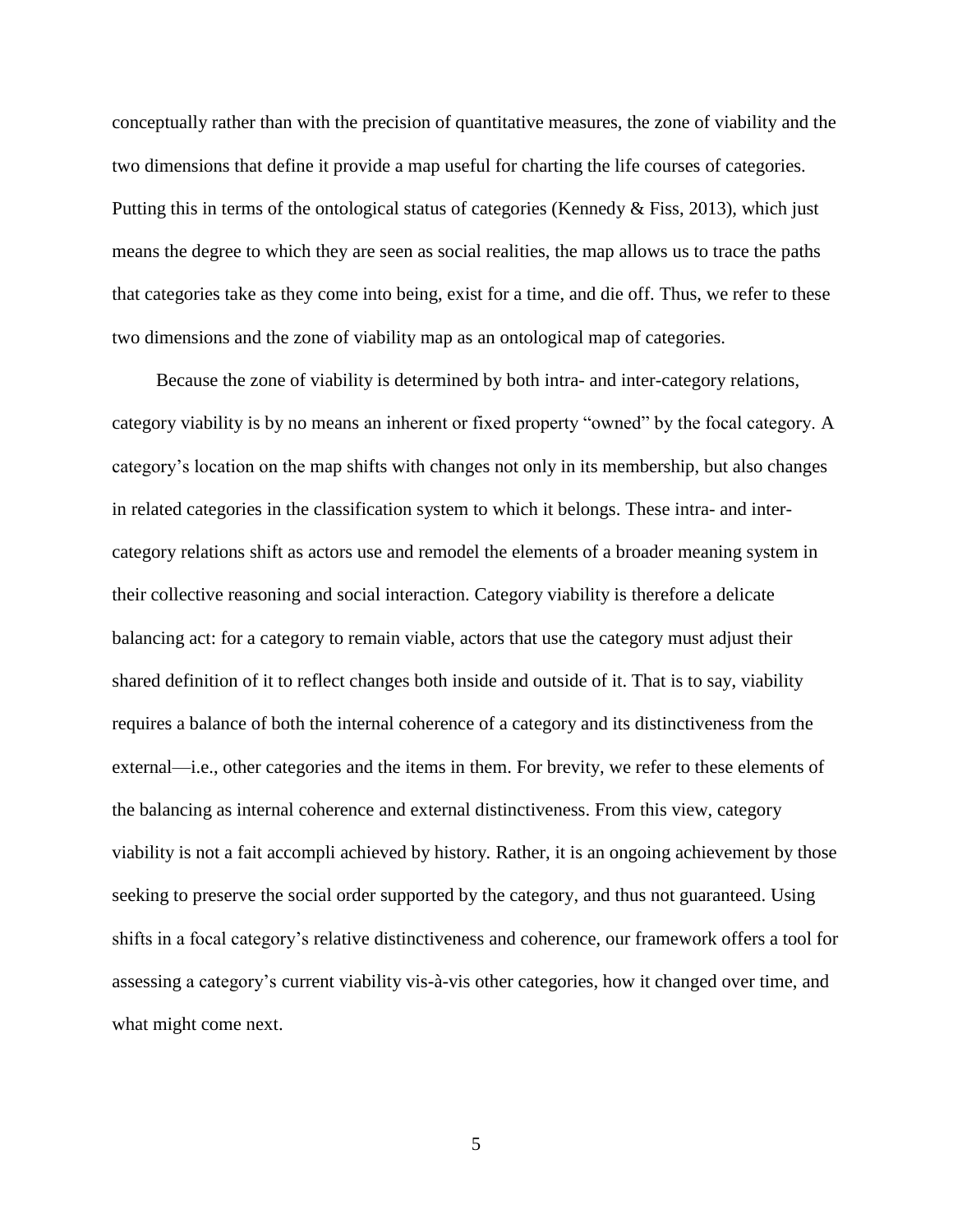It is important to note that the category viability concept—and especially its reliance on inter- and intra-category relations—entails an inherently system-oriented perspective for analyzing category dynamics. While categories and related social structures are often extremely durable (Tilly, 1998), we view the viability of categories—especially market and organizational categories that are the focus of this paper—as depending on the give and take between different kinds of actors who find them useful to varying degrees in pursuing or promoting their own particular interests (Durand & Paolella, 2013). In such a flux of actors, there is a duality between the force of category-based social structures and the social standing of actors who find a category useful (Sewell, 1992). As noted by Kennedy and Fiss (2013: 1139), this give and take between actors means that durable category structures are "an outcome and an accomplishment to be explained," not one to be taken as a given. In this paper, we extend this view by arguing that continuity and change are both worth explaining, and that the category viability concept offers a way to explain both. Specifically, we link both the emergence and persistence of category, whether barely nascent or long since established, to factors that enhance its viability and, therefore, also its ontological status. Although the underpinnings and dynamics of social ontologies, or symbolic systems of meaning and categorization (Ruef, 1999: 1403) have been an important topic of classical theory (Durkheim, [1912] 1995), this has remained underdeveloped in sociological and organizational analysis. We believe that category viability offers a valuable building block for developing a more comprehensive theory of social ontologies.

Our core proposition that category viability requires a balanced position on both dimensions also helps reconcile conflicting arguments in prior research. While the literature on categories in organizations and markets has hinted at internal coherence and external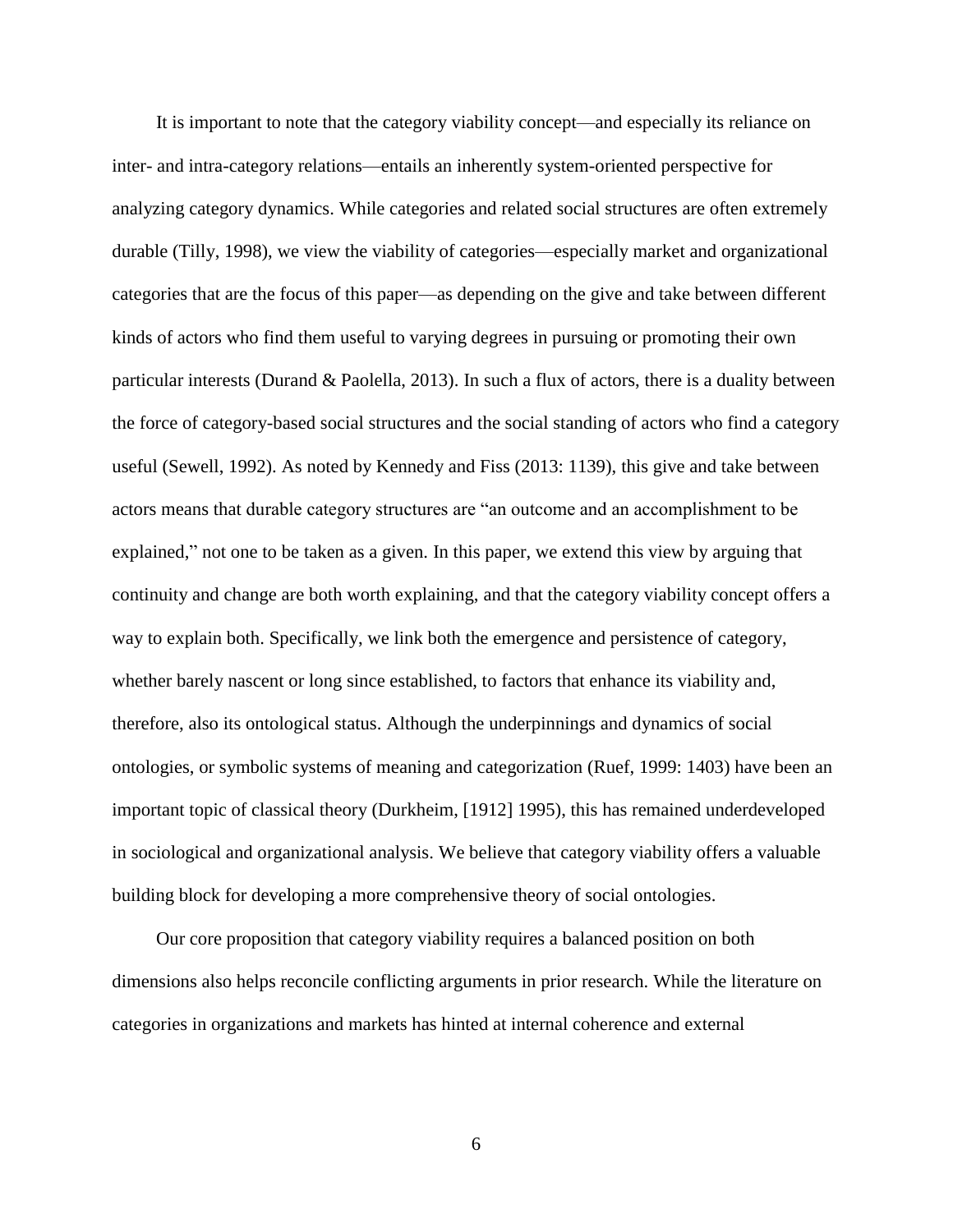distinctiveness as important conditions for a category to be viable, there exists some ambiguity in terms of the direction of their effects. For example, some scholars emphasize boundary clarity (e.g., McKendrick, Jaffe, Carroll, & Khessina, 2003) and distinct identity (e.g., Rao, Monin, & Durand, 2003), while others argue for the importance of membership diversity and flexibility (e.g., Pontikes & Barnett, 2015) or similarity— as opposed to distinctiveness (e.g., Hargadon & Douglas, 2001). Our framework resolves these inconsistencies by emphasizing a category's balanced position in terms of both coherence and distinctiveness.

In the following, we first review prior studies on category dynamics. We then propose our framework for understanding what makes a category viable, and the zone of viability where categories are more likely to remain in collective awareness and active use. Next, by proposing four potential risks, we describe why categories that are outside the zone face the risk of losing their viability. Finally, we show several dynamic pathways that a category can take due to changes in internal or external conditions, as well as how interested actors may alter the viability of a particular category or competing categories. We believe that this framework is not only useful for examining a focal category's viability vis-à-vis other competing categories at any given point in time but can also be used to trace a category's viability along its pathway and to provide a complete portrayal of a category's dynamic movements over time. We close by discussing our intended contributions to the literature and future research directions.

#### **THE DYNAMICS OF CATEGORIES**

Categories are fundamental to social and economic relations in that they establish meaning systems and set expectations of audiences (Porac, Thomas, Wilson, Paton, & Kanfer, 1995;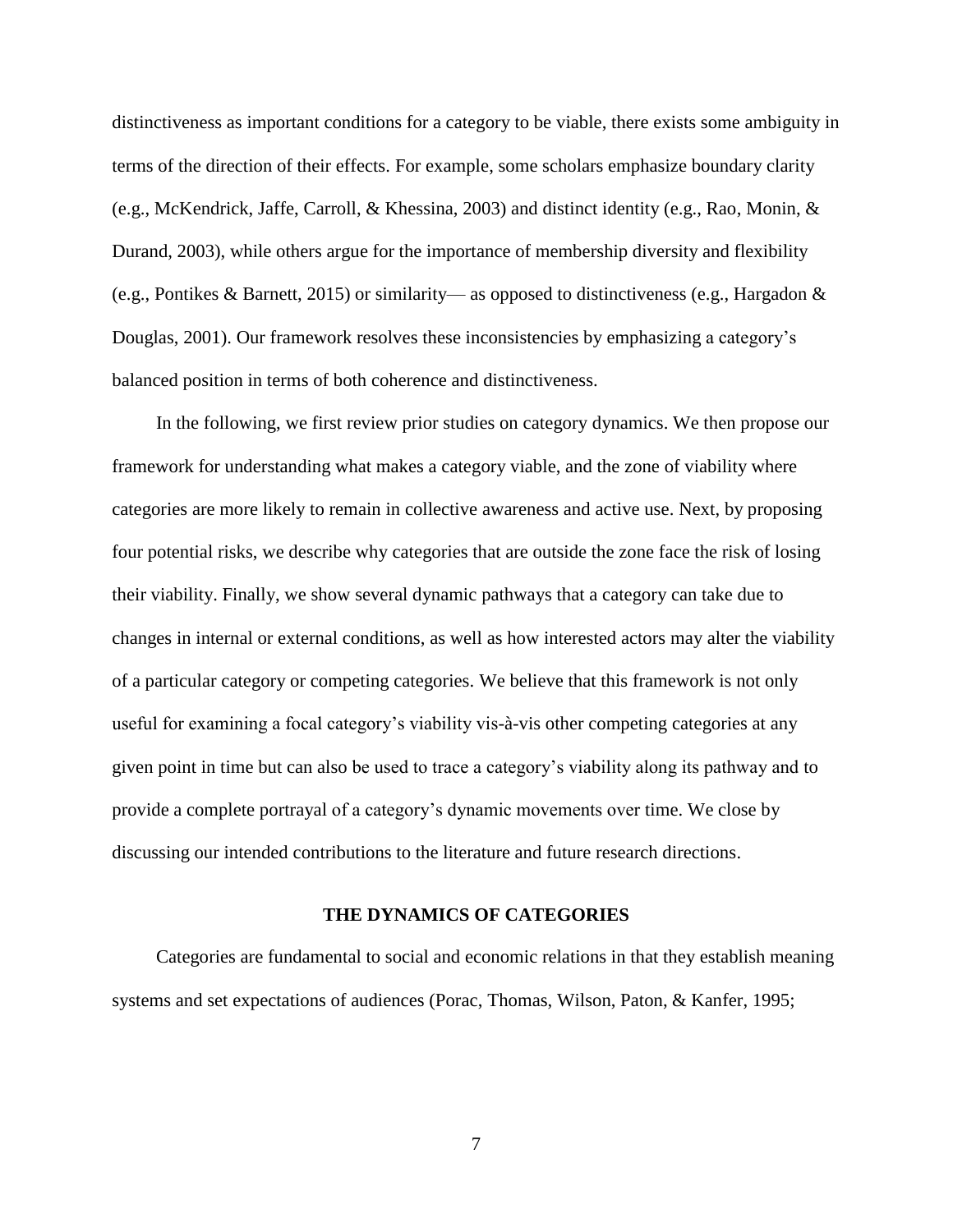White, 1981). Reflecting the fundamental importance of categories for market structures and outcomes, a significant body of work has focused on the consequences of categorization, and particularly on how entities that do not fit into pre-established category structure will be ignored or devalued by external audiences (e.g., Zuckerman, 1999). This disciplining role of categories has been demonstrated for a diverse set of entities, including organizations (Zuckerman, 2000), stocks (Zuckerman, 1999), wine producers (Negro, Hannan, & Rao, 2010), and films (Hsu, 2006).

While a shared feature of this line of research has been a concern with the stabilizing and constraining role of categories, scholars have more recently started to shift their focus toward how new categories come about (e.g., Durand et al., 2017; Durand & Khaire, 2017; Kennedy & Fiss, 2013). A growing number of studies have examined category formation process by highlighting the role of socio-cognitive factors and self-interested actors in the emergence of a new market category. For instance, Rao, Monin and Durand (2003) draw on the concept of identity movements to examine how the "nouvelle cuisine" category emerged, as high-status actors proposed a new role identity while disseminating cues that delegitimated the old role identity. Similarly, Navis and Glynn (2010) emphasized the role of market actors' attention in their study of how a new market category of satellite radio emerged and gained legitimacy. Khaire and Wadhwani's (2010) study of the emergence of the "modern Indian art" category showed an iterative process of interested market actors discursively constructing the meaning of a new category, with initially disparate evaluations increasingly converging as market categories congealed.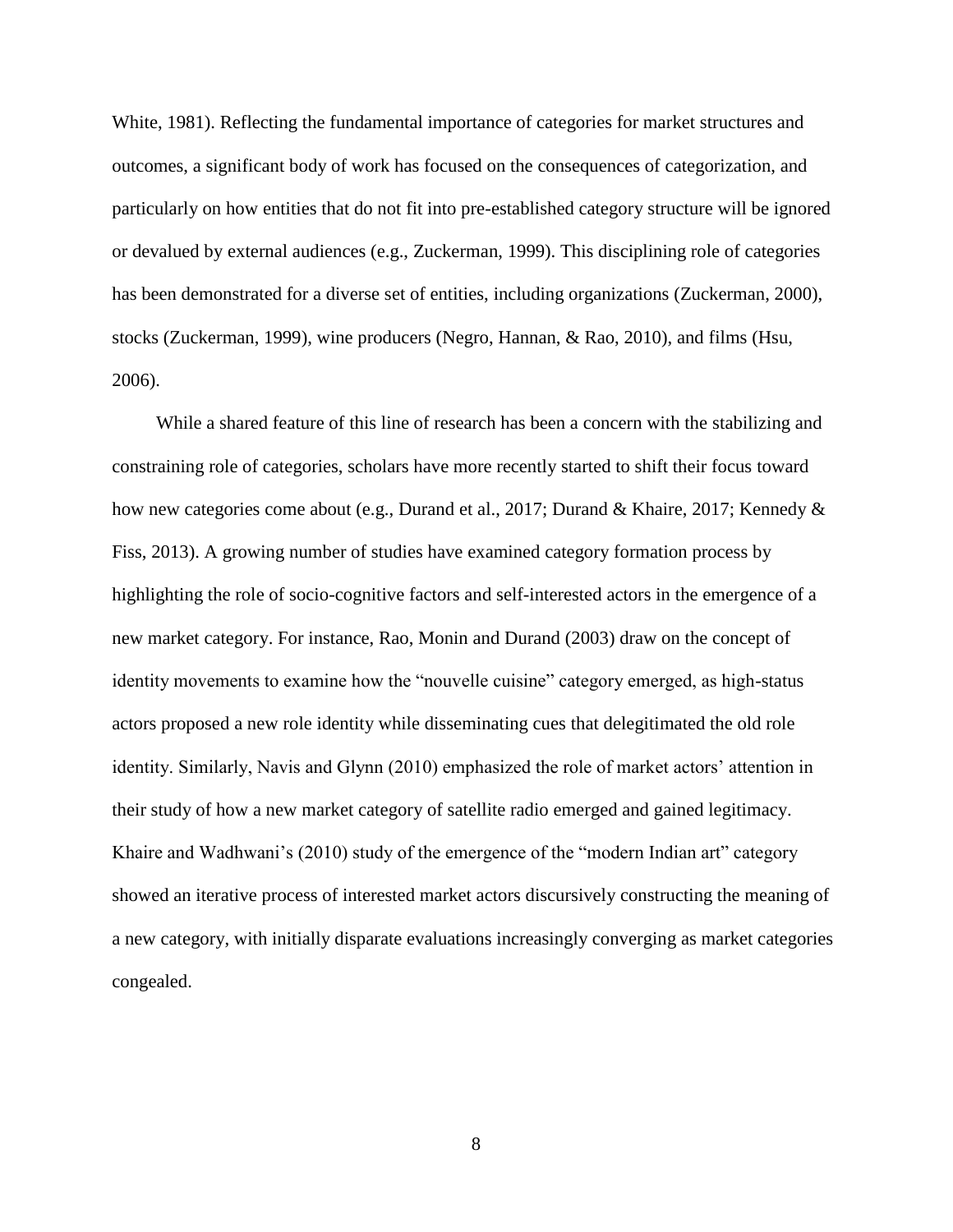Although this line of research has significantly advanced our understanding of the role of categories for markets and organizations, a selective sampling approach in most empirical studies in organization theory may bias our understanding of the organizational and social world (Denrell & Kovács, 2008), favoring already established and legitimated categories. As a result, while there exists a considerable body of work on how recognized categories exercise their disciplining power and while scholarship is exploring how new categories may successfully emerge, we know much less about how and why categories may decline or even disappear. Though relatively rare, a few studies have set out to counterbalance this tendency. For example, Kuilman and van Driel (2013) traced the demise of the *vemen* category, a sub-category of warehousing companies specializing in third-party storage of commodities in Dutch seaports. They revealed that category demise occurred due to a misalignment between the category's label, meaning, and its constituent organizations. Category dissolution may also be an active process of category abandonment, as noted by Hiatt and Park (2016); facing threats from social activists, the US wood pellet producers discarded their prior wood pellet category in favor of a new, collective identity as sustainable, renewable, energy producers, thus moving on to a category with a superior perceived value. Similarly, in comparison to the increasing interest in category emergence, we know little about why some market categories fail to thrive after the initial legitimation. In a study of online grocery services, Navis et al. (2012) suggested that the instability and contestation of the underlying beliefs and logics of an emergent category may have led to the failure of convergence on its core identity, thereby explaining the premature decline of the nascent category.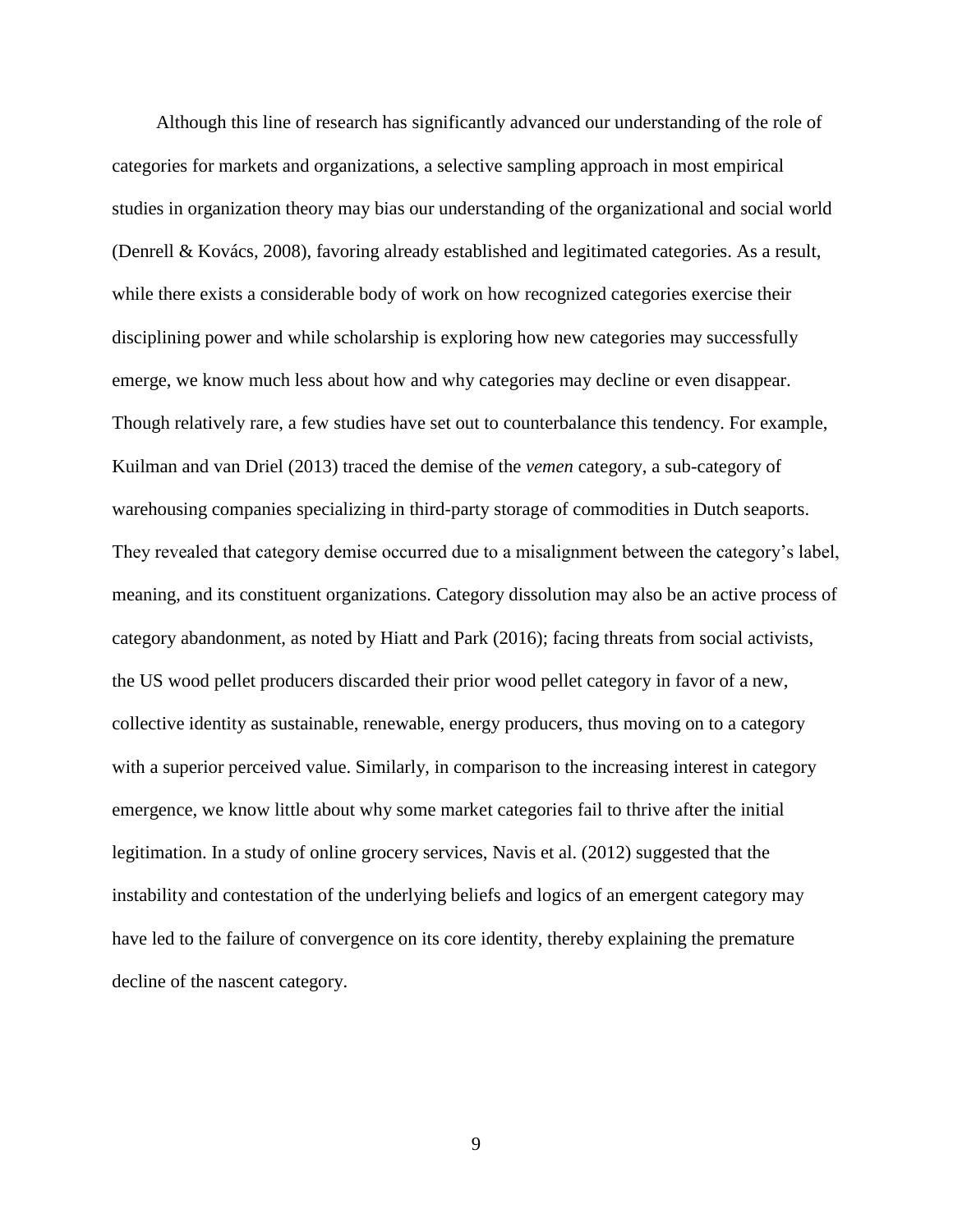To be sure, category boundaries can become enduring social reality based on repeated use and interaction, especially when the category embodies social agreements about the category's meaning (Grodal & Khal, 2017; Hannan, Pólos, & Carroll, 2007; Hsu & Grodal, 2015). However, like all social systems, even established category systems may suffer from social entropy (Zucker, 1988) and face gradual erosion due to a variety of causes, including changing technologies, accumulated inconsistencies, or struggles over vested interests (e.g., Fligstein, 1996). In fact, as Kennedy and Fiss (2013: 1141) argue, "the stability of categories and classification systems is an accomplishment to be explained, not an automatic result of inertial forces." Building on the premise that neither the successful emergence nor the maintenance of categories should be taken for granted, we take this stance one step further by proposing a framework that may help to explain both emergence and decline, change and continuity.

Departing from a "snapshot" approach that sees different stages of a category as distinct processes, we propose that what seem to be disparate processes are not independent of each other; rather, they are two sides of the same social reality. This ontological perspective allows us to address a fundamental critique of contemporary organizational studies: that researchers may not obtain a comprehensive picture of the social reality if they confine themselves to "the ubiquitous single-snapshot technique" (Avital, 2000: 66). We echo the insight that an adequate theory of change should account for continuity, and vice versa (Pettigrew, Woodman, & Cameron, 2001: 2000). In subsequent sections, we develop a fundamental concept—category viability—that we believe is important to understanding both category continuity and change.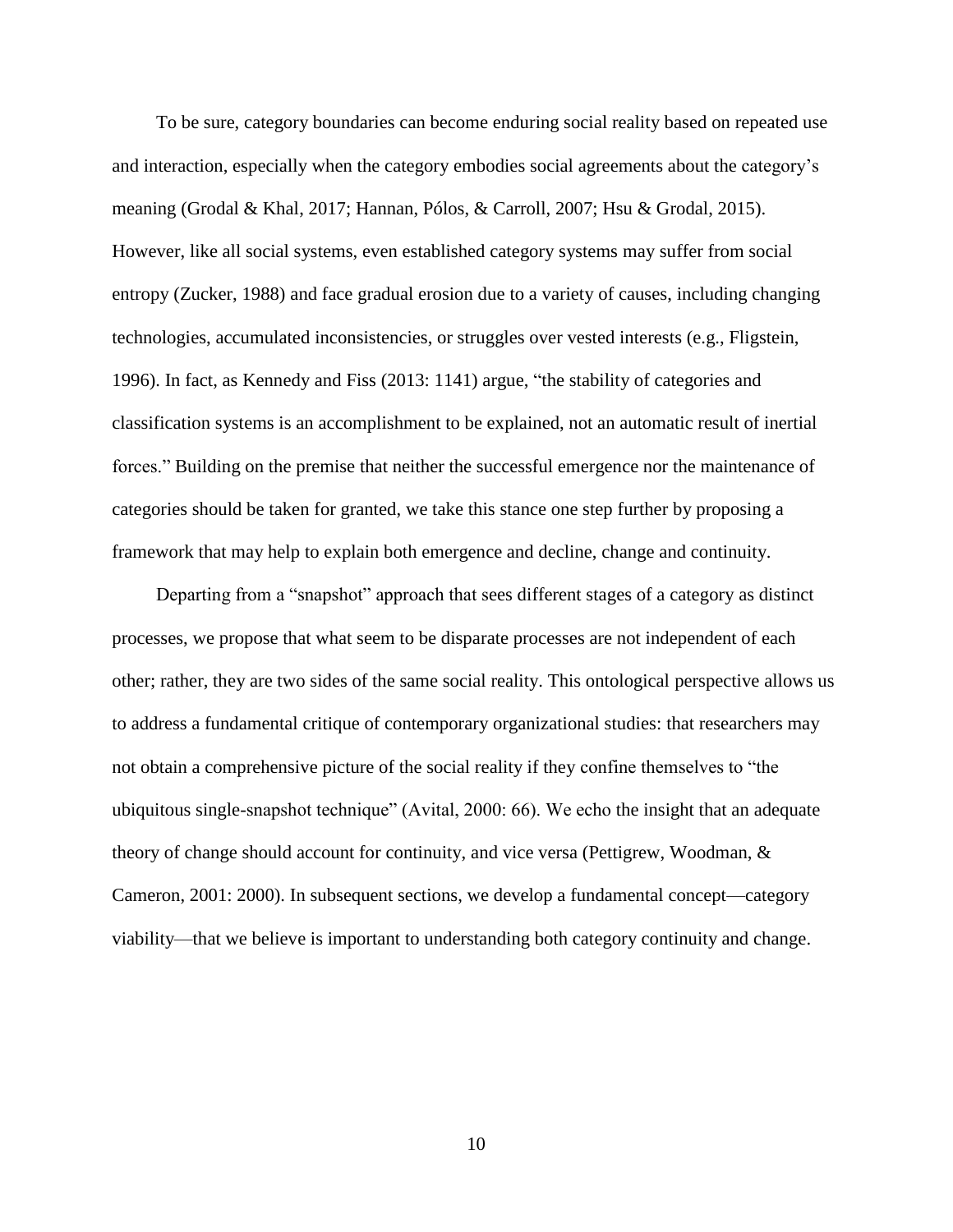#### **COHERENCE, DISTINCTIVENESS, AND VIABILITY**

Recall that our definition of category viability suggests that a viable category is one that acts as both a boundary marker that separates dissimilar entities from one another (Zerubavel, 1991) and a boundary object that facilitates interactions among various actors (Star & Griesemer, 1989). Implicit in this is the idea that there is an inherent tension between the dual functions of categories: a very concrete and specific category may be an effective boundary marker and yet still fail to embed the category within a broader meaning system so that very few actors find it useful. Alternatively, a category with flexible boundaries that allows some ambiguity for potentially divergent interpretations and usages among different actors may be useful for coordinating actions among a wider range of actors, but might not function well when it comes to differentiating similar from dissimilar entities (Pontikes & Barnett, 2015). This tension suggests that the clarity and scope of a category's boundaries are of vital importance to the viability of a category; where the line is drawn not only directly affects a category's role as a boundary marker, but also has profound impact on how actors interact with it. In fact, how the line is drawn is in itself a categorization process, and hence a change in boundaries will frequently lead to the creation of new categories or the restructuring of existing ones.

To understand what makes a category more or less viable, therefore, we need to first understand the factors that determine the boundaries of a category. To this aim, we draw on insights from a socio-cognitive approach to categories (Mervis & Rosch, 1981; Porac & Rosa, 1996; Rosch, Mervis, Gray, Johnson, & Boyes-Braem, 1976) and a relational approach to meaning construction (Cassirer, 1953; Dewey & Bentley, 1949; Emirbayer, 1997; Greimas, 1966[1983]; Mische, 2011; Peirce, 1992). The first, socio-cognitive perspective, largely sees a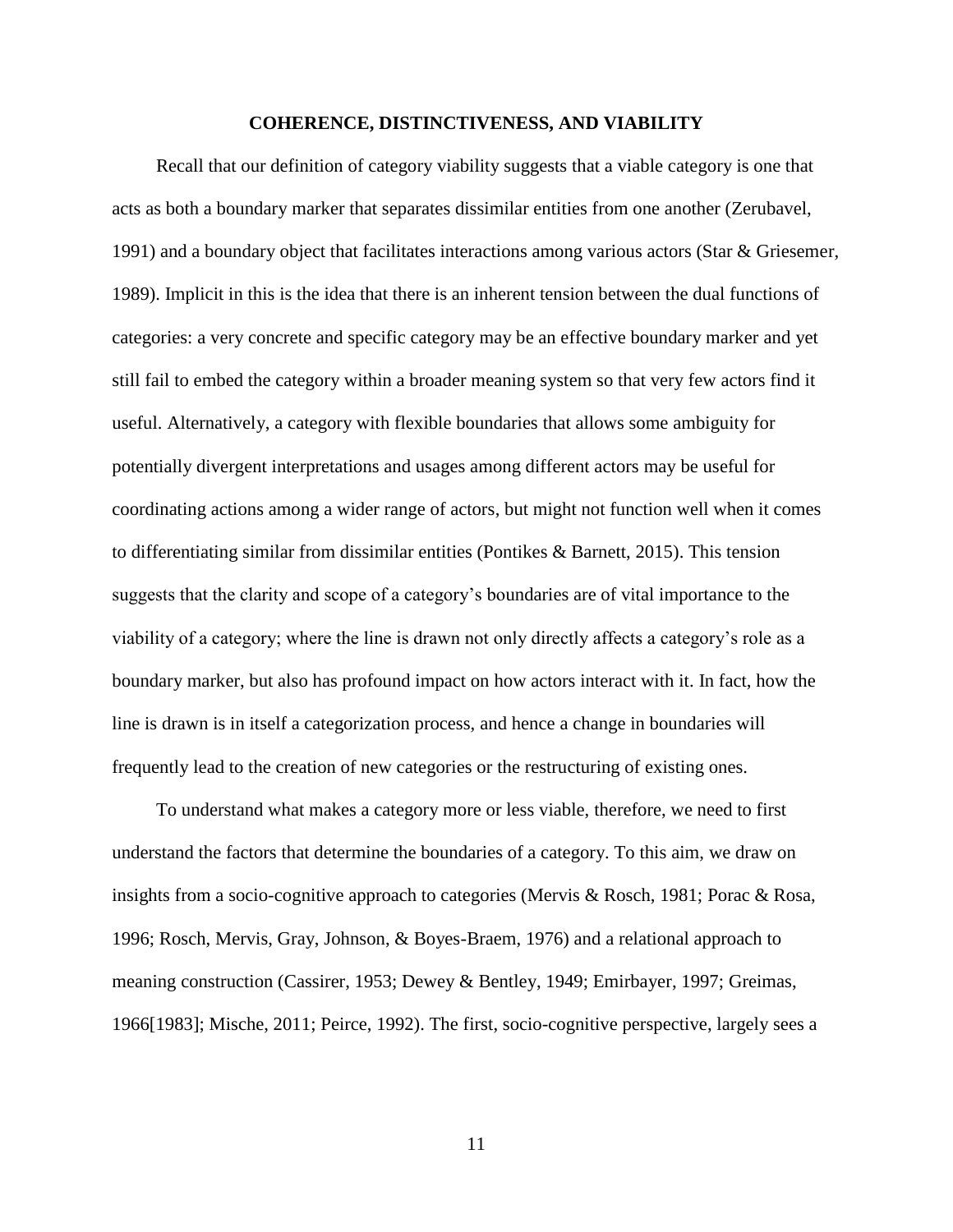category's boundaries as a function of the homogeneity or coherence among its members: the more internally coherent a category is, the less fuzzy the boundaries are. The second perspective emphasizes the relational, situational, and contextualized basis of meaning, focusing more on a category's position in the broader meaning system. In this view, the meaning and boundaries of a category are best understood in terms of the category's "place" in relation to the other categories in the system (Somers, 1995: 135-36).

Building on these two premises—that the boundaries of a category are jointly determined by a category's internal membership and external position, below we develop a framework that encompasses these two dimensions to understand a category's viability based on two central constructs: category coherence and category distinctiveness.

### **Category Coherence**

Category coherence concerns the internal relationship among the set of entities that constitute a category's membership. These entities may include individuals, organizations, products, practices, etc., and their inclusion in the category is defined by rules, logics, or resemblance to prototypes pertaining to some common attributes (Rosch, 1983). Membership may be graded or binary, and the internal coherence of a category is a function of the perceived associations and resemblance among these entities (e.g., Rosch & Mervis, 1975). As we discuss below in detail, the key argument here is that, for a category to be viable, it has to achieve a certain degree—but not too much— of coherence among its constituent members. When a category's membership is either too diverse or too homogenous, it tends to exhibit low viability.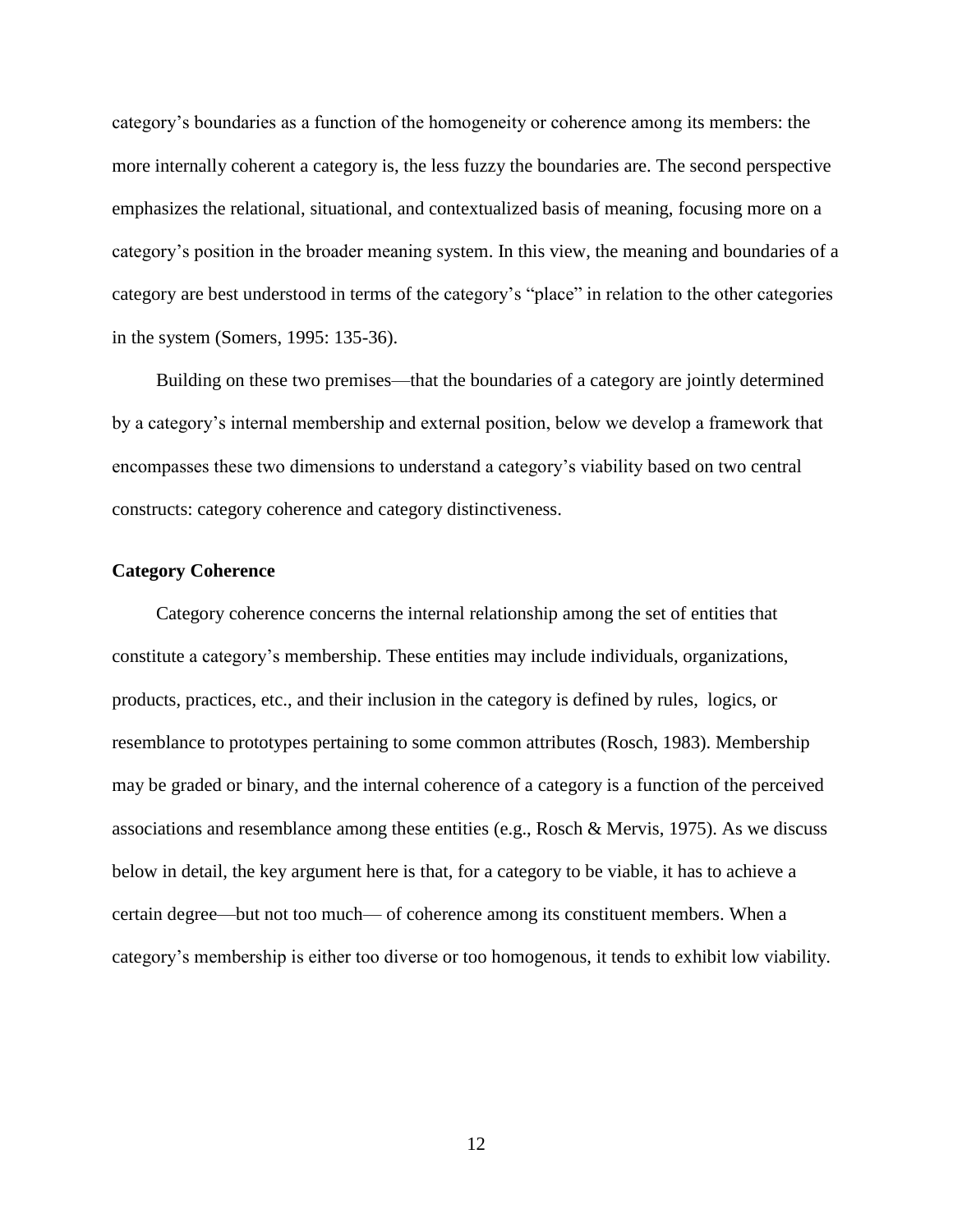Note that the perceived homogeneity can vary depending on the attributes in question, as well as on the homogeneity of audiences. Insights from cognitive psychology suggest that categories are coherent to the extent that they fit audiences' prior knowledge about the world (Murphy & Medin, 1985; Murphy, 2004). Thus, depending on their background and knowledge, different audiences may judge a category based on different attributes, and hence the perceived coherence may be high or low for the same category. For the sake of analytical parsimony, we define category coherence in terms of the relevant attributes that are commonly recognized as the distinguishing features of the focal category by the typical audience. We consider the implications of audience heterogeneity in the discussion section.

Category coherence is critical for a category's basic function of demarcating boundaries and facilitating recognition for two reasons. First, from a cognitive point of view, the less diverse the attributes of members of a category are, the more its members will share the same category resemblance (Rosch, 1978: 5; also see Tversky & Gati, 1978). If category resemblance is high and a clear prototype exists, the task of identifying and maintaining category boundaries is relatively uncomplicated. This cognitive perspective of category coherence has received strong support from the ecological view of categories which argues that categories with higher similarities or typicality among members tend to receive greater cognitive legitimacy. Such categories are argued to have sharper boundaries<sup>1</sup>, or greater "contrast" (Hannan et al., 2007;

 $\overline{a}$ 

 $<sup>1</sup>$  As we discuss in greater detail in the section below, while category contrast is commonly associated with</sup> the sharpness or fuzziness of a category's boundaries, conceptually it is closer to our "internal coherence" dimension than to the "external distinctiveness" dimension because it is defined and empirically measured as the average "Grade of Memberships" across all category members or as the degree of typicality of members of a category (e.g., Negro et al., 2011).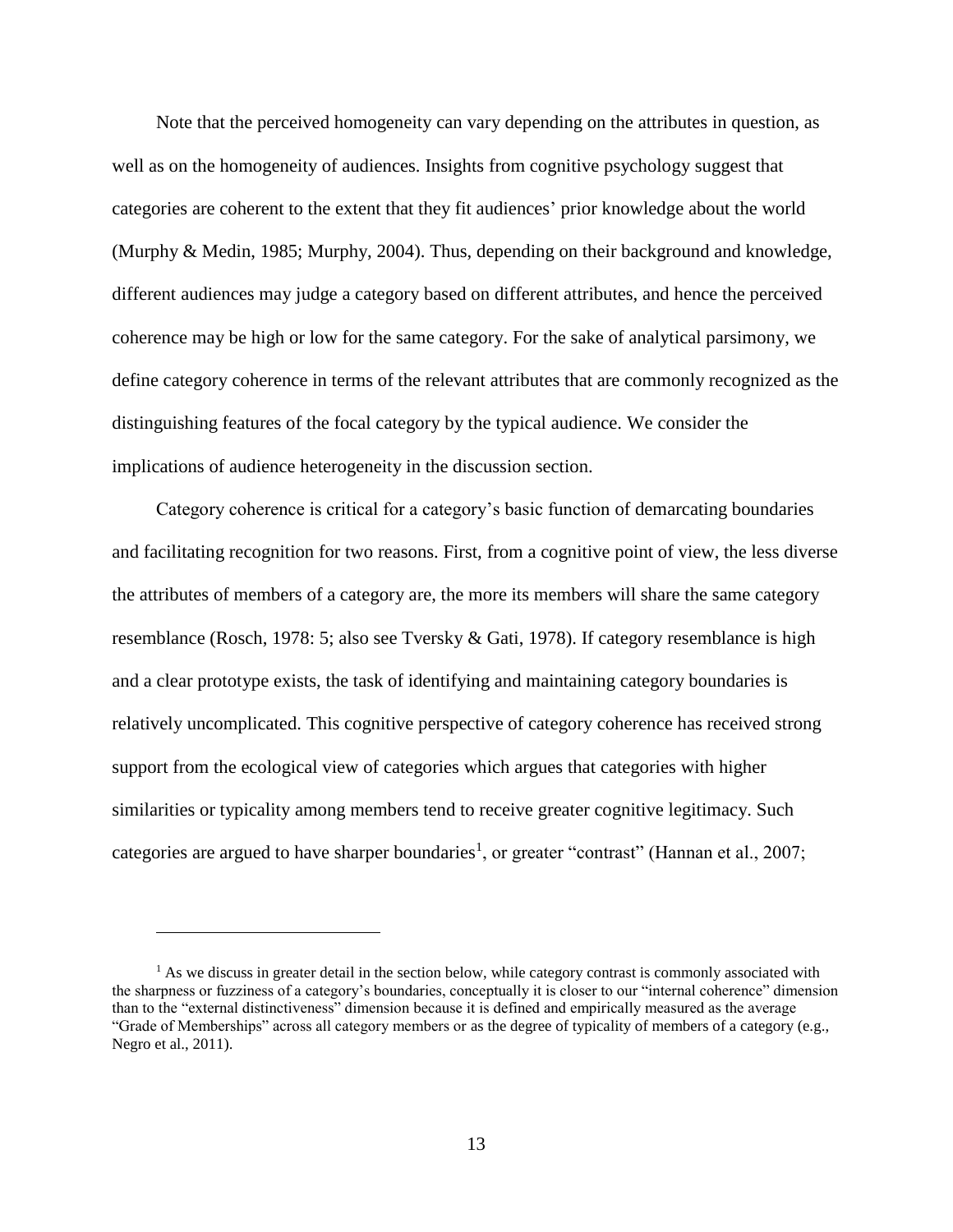Negro, Hannan, & Rao, 2011). Category contrast has been suggested to legitimate an emerging population of organizations, because it defines a population more clearly and reduces the cognitive burden on the audience. For example, Kuilman and Wezel (2013) found that category contrast lowers mortality rates of UK airline companies during the early emergent phase. In studying the emergent disk array market, McKendrick et al. (2003) found that a focal category is more likely to be perceived and develop into a recognizable form when the constituent organizations possess similar identities than when they are heterogeneous. Such arguments further support the idea that greater coherence leads to categories with clearer boundaries.

Second, in addition to the cognitive perspective of category coherence, a category's internal coherence may affect that category's viability through social and political mechanisms. Specifically, low category resemblance is likely to complicate the creation and maintenance of category boundaries for constituent members or promoters of the category. If category members share more differences than commonality, they may dispute the meaning or the label of the focal category, or even contest the appropriateness of the focal category's inclusion criteria and boundaries (Ozcan & Santos, 2014). For instance, the category of chiropractic services experienced disputes over the meaning and thus boundary of the focal category in its early years: many "straights" (chiropractors who only used manual manipulation) insisted that incorporating instruments into their practice defied the core purpose of nonmedical treatment, while the "mixers" advocated the use of instruments. This proliferation of different practices and contestation interfered with the legitimation of the category (Phillips 1998; Wry et al. 2010). This social and political effect of membership coherence is especially important for market and organizational categories, where many attributes are contestable and open to manipulation.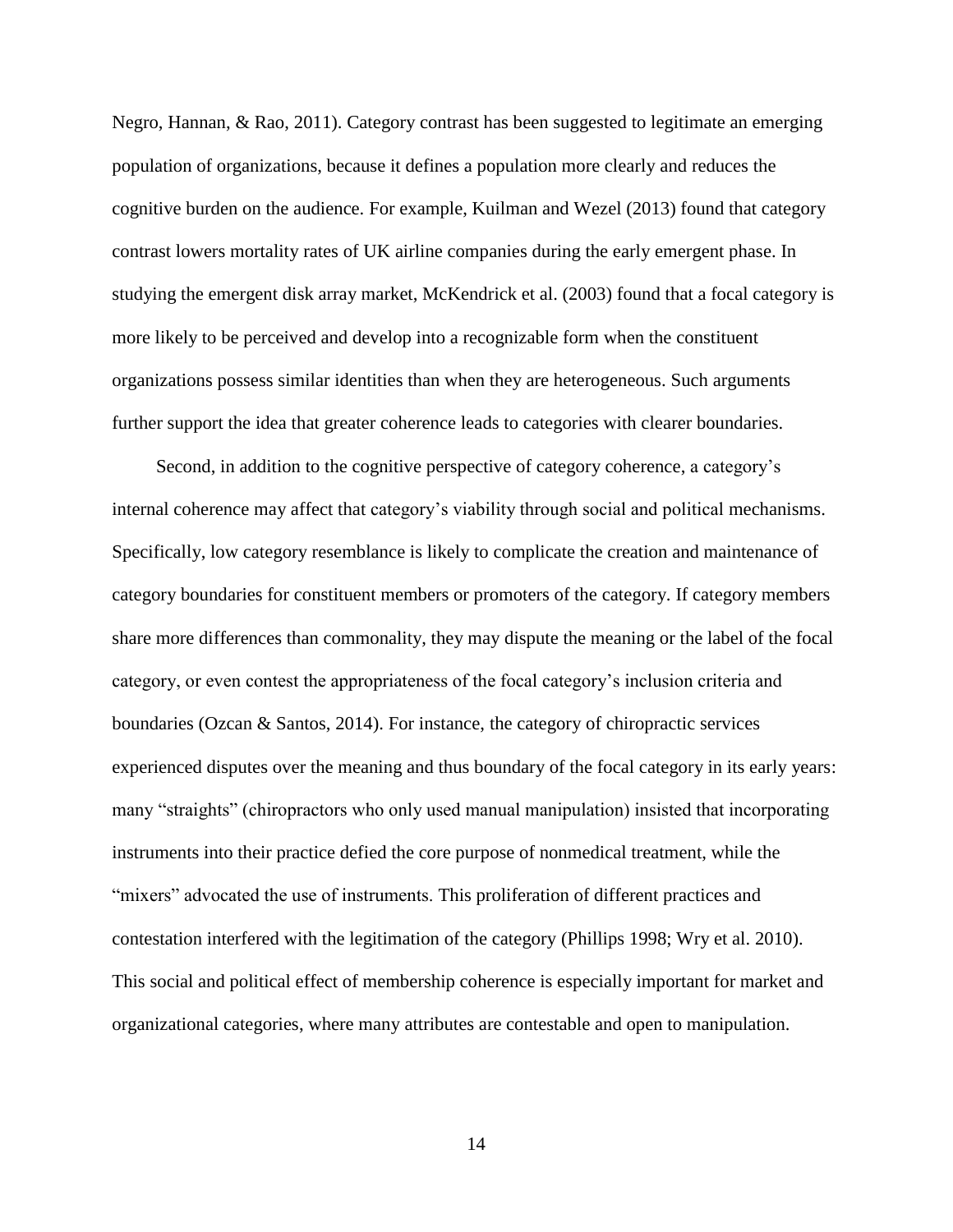Although this prior work suggests that categories require at least some degree of membership homogeneity to remain viable, there is also evidence suggesting that category coherence does not have a uniformly positive effect on viability. While a high degree of coherence increases the likelihood that a category will be recognized as meaningful, such coherence comes at the cost of rendering the category both rigid and narrow, making it less useful for facilitating exchange and coordination. In this regard, Pontikes and Barnett (2015) argue that the flexibility of category boundaries is a double-edged sword: on the one hand, lenient categories, or less-constraining categories, have more flexibility and allow for a wider range of fit. On the other hand, lenient categories do not clearly convey the prototypical features of a member firm, rendering such categories less useful to potential consumers' decision-making and evaluations. Considering that category viability hinges not only on a category's boundary clarity but also on its usefulness as a boundary object that facilitates coordination among various actors, membership composition requires a delicate balance between coherence and flexibility. For example, Nag, Hambrick, and Chen (2007) found that the success of the strategic management field rested on an implicit consensus that enabled it to accommodate multiple perspectives and appeal to a wide audience, while still maintaining a reasonably clear identity. These arguments suggest that, for a category to become and stay viable, it is critical to achieve an optimal level of coherence to avoid extreme heterogeneity on the one hand, and rigidity and narrowness on the other.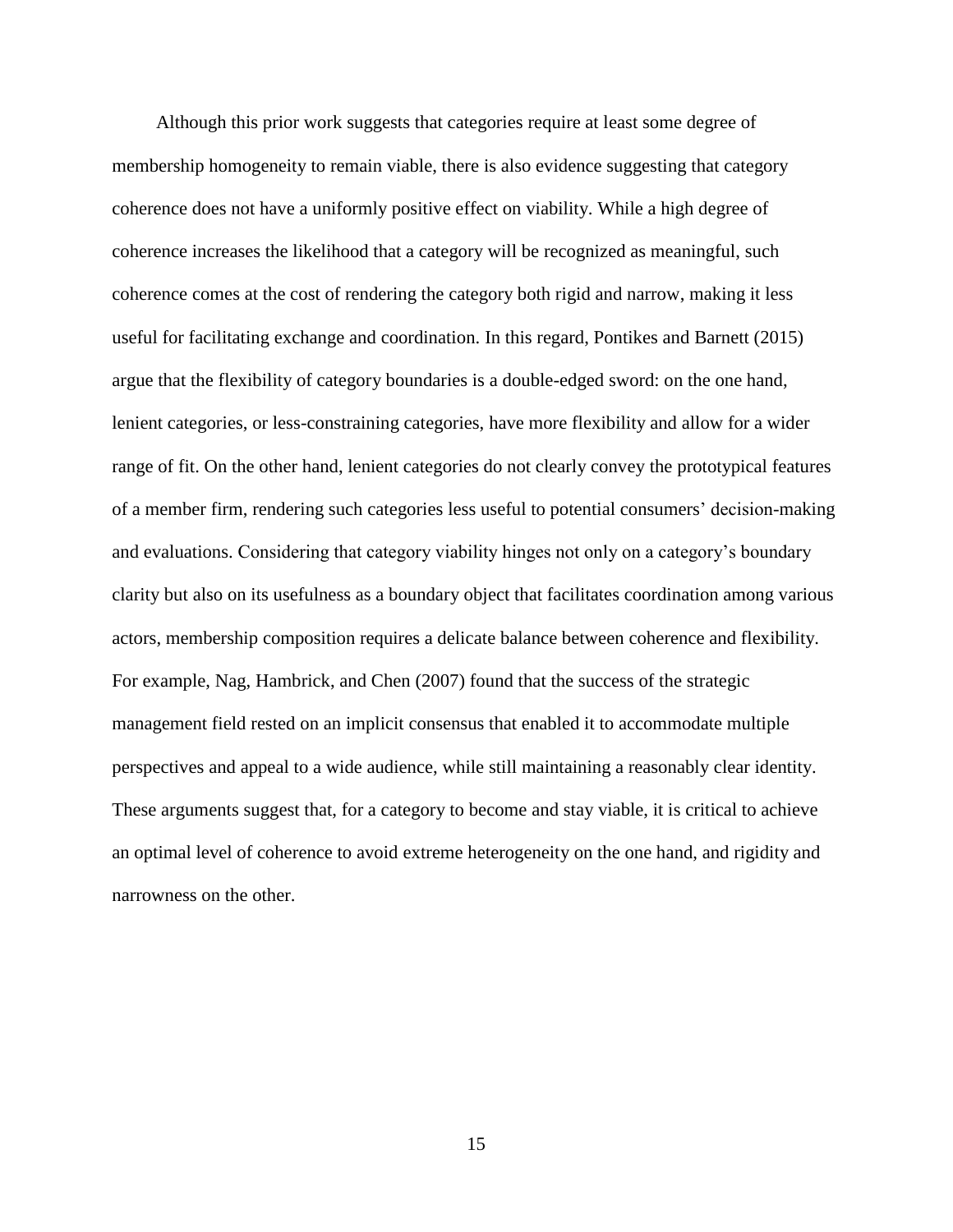## **Category Distinctiveness**

 $\overline{a}$ 

We define the distinctiveness of a category as its relative position in the broader classification and meaning system,<sup>2</sup> where a more distinct category shares less overlap with other categories in the system. Prior literature suggests that a category's meaning can only be understood in relation to its context. For example, relational sociology holds that an entity derives its meaning from its embeddedness in a broader structure (Mische, 2011; Ruef, 2000; Somers, 1995). Similarly, insights form social semiotics suggest that the meaning of any social element is based on the relations among elements (Greimas, 1966[1983]; Peirce, 1992). Taking a relational approach to categorization, prior studies have examined how a category's meaning and boundary are shaped by connections with other categories within a relational network either based on co-mentioning (Kennedy, 2008) or analogical thinking (Bingham & Kahl, 2013). One may also approach this dimension from the audience's perspective. For example, distinctiveness may be measured as the level to which users perceive a focal category as different from or, conversely, interchangeable with other categories in terms of a category's usefulness in serving a

<sup>&</sup>lt;sup>2</sup> As noted by Rosch and Lloyd (1978), there are two basic types of associations among categories: horizontal and vertical (also see Porac & Thomas, 1990; Wry & Lounsbury, 2013). Vertical association among categories concerns the level of abstraction or inclusiveness of a category in relation to others (Rosch et al., 1976). Higher-level categories are more inclusive, hence containing more heterogeneous members, in the sense that members share fewer common attributes with each other. The lower down the hierarchy, the more homogeneous the members tend to be. From this perspective, vertical relationship among categories is closer to our discussion of internal coherence where higher-level categories are the least coherent, while lower-level categories feature more internal coherence. Therefore, in this section, we focus on horizontal relationship among categories, which concerns the relative position of a category among structurally equivalent categories at a given level. While we primarily focus on the horizontal relationships among categories, our arguments also imply that a basic-level category is more likely to be a viable category, compared to either superordinate or subordinate ones (although basic-level categories may also vary in their viability, and superordinate or subordinate categories may also be quite viable). The reason is that a basic level category (Rosch, 1978) strikes an appropriate balance between the amount of information and the level of inclusiveness, which is more likely to be useful for marking boundaries among dissimilar entities that facilitate recognition, and for facilitating exchanges and coordination between actors. We thank an anonymous reviewer for this point.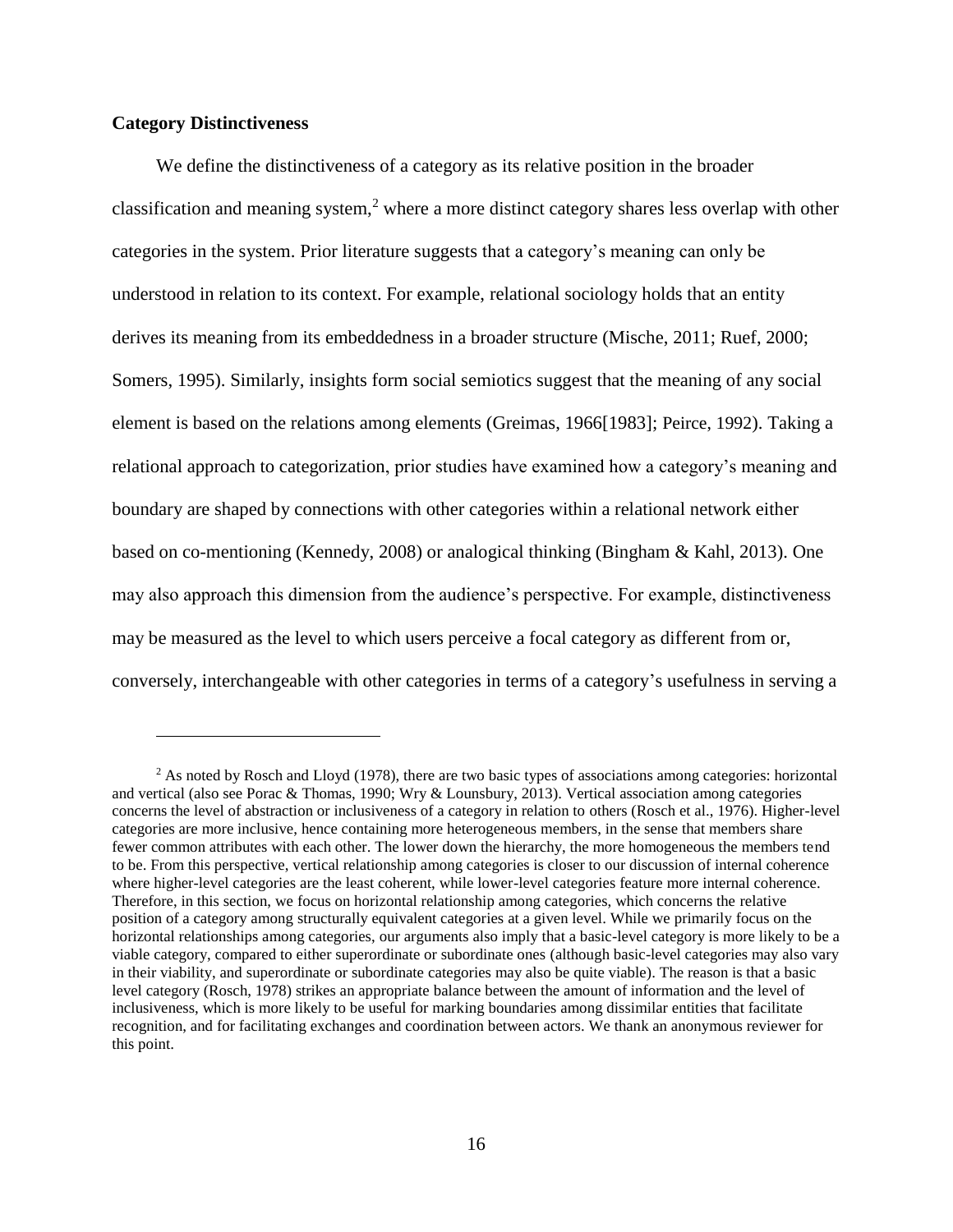particular function<sup>3</sup>. For our current purposes, we hold that for a category to be viable, it has to be distinct from other categories while still fitting into the existing category systems. A category that is either too distinct from or too close to other categories tends to exhibit lower viability.

As with internal coherence, there exists a fundamental tension when it comes to the optimal level of distinctiveness for a focal category. On the one hand, a category that shares too little overlap with or is perceived as being too distant to other categories in a classification system has lower likelihood of being viable. The relational approach to categories suggests that a category's meaning is derived from its relationship with other categories in the system; a category that occupies a very peripheral position is often less likely to be recognized as part of the system. On the other hand, however, if a category overlaps too much with adjacent categories in the system, its classificatory utility declines, rendering it less useful as a standalone category.

The resulting tension is akin to the notion of optimal distinctiveness, which originates from social identity research (Brewer, 1991, 2003). It holds that individuals have two competing needs that require balancing: a need for inclusion into a certain category and a need for distinctiveness among others within the same category. Organizational and strategy scholars have extended the notion of optimal distinctiveness to a firm's ideal position in the market and competitive landscape (e.g., Deephouse, 1999; Gioia, Price, Hamilton, & Thomas, 2010; Navis & Glynn, 2010; Zuckerman, 2016; also see Zhao, Fisher, Lounsbury, & Miller, 2017 for a review of the strategic balance literature). Yet, while this work has focused on within-category comparison

 $\overline{a}$ 

<sup>&</sup>lt;sup>3</sup> Again, the audience's distance and relationship to a category also matters here. An audience who is closer to a category system may be more likely to discern and appreciate the distinctiveness of any focal category within that system. However, in developing our core framework, for now we consider a category's perceived distinctiveness for a typical audience of the particular category system in question.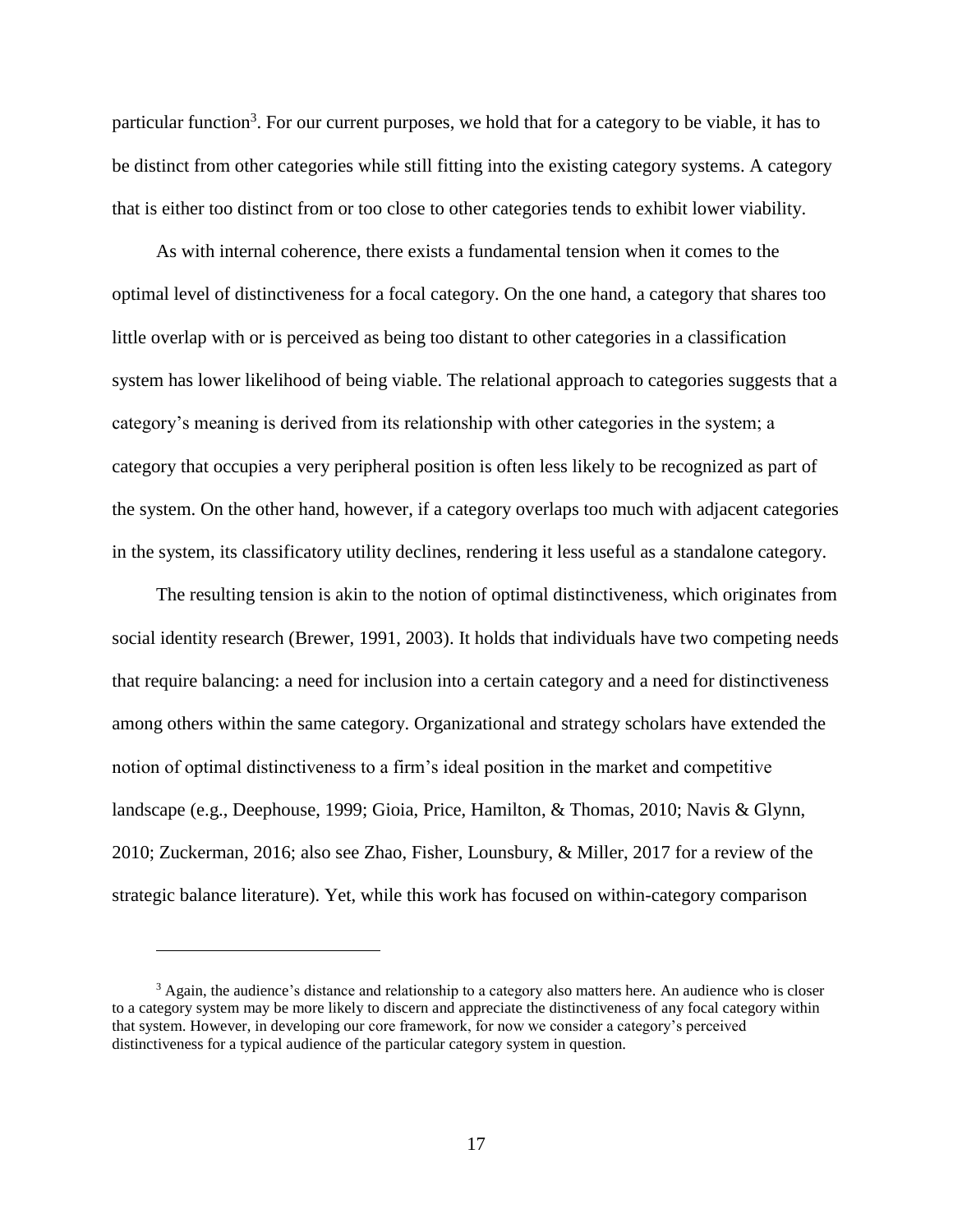(i.e., an individual or organization's position within a particular category), we extend this insight to also apply to inter-category relations. More importantly, our theorization sees a category's distinctiveness arising not just from pair-wise comparisons with adjacent categories, but also from its embeddedness within the larger meaning system, including the focal classification system as well as the broader cultural system.

To illustrate this argument, consider the emergence of jazz in New Orleans in the late nineteenth century. At this time, jazz musicians faced difficulty with having their art accepted as a legitimate music genre due to its distance from other established genres, including classical music. Not only did its African-American origins put jazz in the periphery of the cultural and meaning system, but the signature features of jazz music—syncopation and improvisation were too unique to be appreciated by the broader audience (Raeburn, 2009). It was not until the emergence in the late 1910s of a hybrid form of jazz, which combined elements of classical music with jazz, that jazz as a new form of music started to gain reception in the US (Lee, 2016).

### **Relationship between Coherence and Distinctiveness**

As we have noted, coherence and distinctiveness present conceptually distinct dimensions based on different ontological assumptions: the former approaches the categorization process from the perceived homogeneity of a group of entities, while the latter regards the categorization process as an attempt to locate an entity "within a broader system of meaning or classification. (Glynn & Navis, 2013:1125)." As a result, coherence is more about intra-category relations, distinctiveness is about inter-category relations. This argument may seem at odds with studies of category contrast in which categories with coherent membership are argued to have higher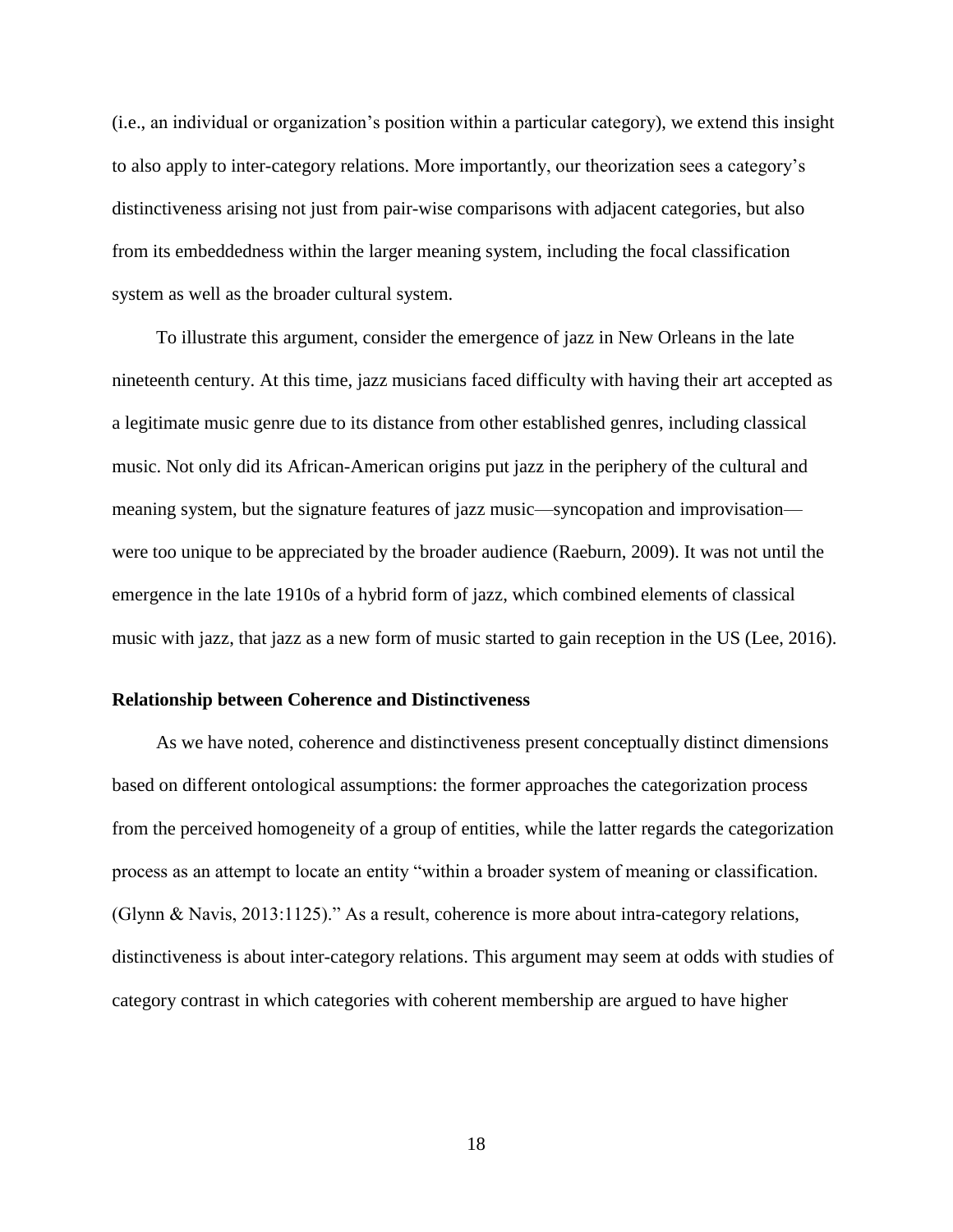contrast or sharper boundaries as well (e.g., Negro et al., 2011). Yet, in this paper, we approach coherence and distinctiveness from different theoretical traditions, and argue that coherence does not always translate into high distinctiveness, and vice versa. A category may still exhibit a high level of distinctiveness despite a low level of perceived coherence. This can occur, for example, when nascent categories are defined around features that not found in existing categories (Durand & Khaire, 2017). In the automotive industry, for instance, the minivan category included vehicles with features from adjacent categories such as trucks and vans (Rosa et al., 1999). The new minivan category initially exhibited relatively low coherence even as it was perceived by buyers as a distinct category. In some other categories, high coherence can coexist with low distinctiveness. This occurs when a category's defining features are so specific that they exclude members lacking those features even if otherwise seen as highly similar. For example, consider Indonesian, Cambodian, and Thai restaurants. Although these categories are all coherent and high in contrast (Kovács & Hannan, 2010: 186), actors looking for a Southeast Asian food may well see them as lacking distinctiveness.

For these reasons, while empirically internal coherence and external distinctiveness of a category may move in the same direction in some cases, we argue that this is more of an empirical issue than a theoretical prediction, and that it is useful to think about coherence and distinctiveness as two different dimensions. Having established internal coherence and external distinctiveness of a category as distinct dimensions, we now develop a framework that takes into account both dimensions when explaining category viability.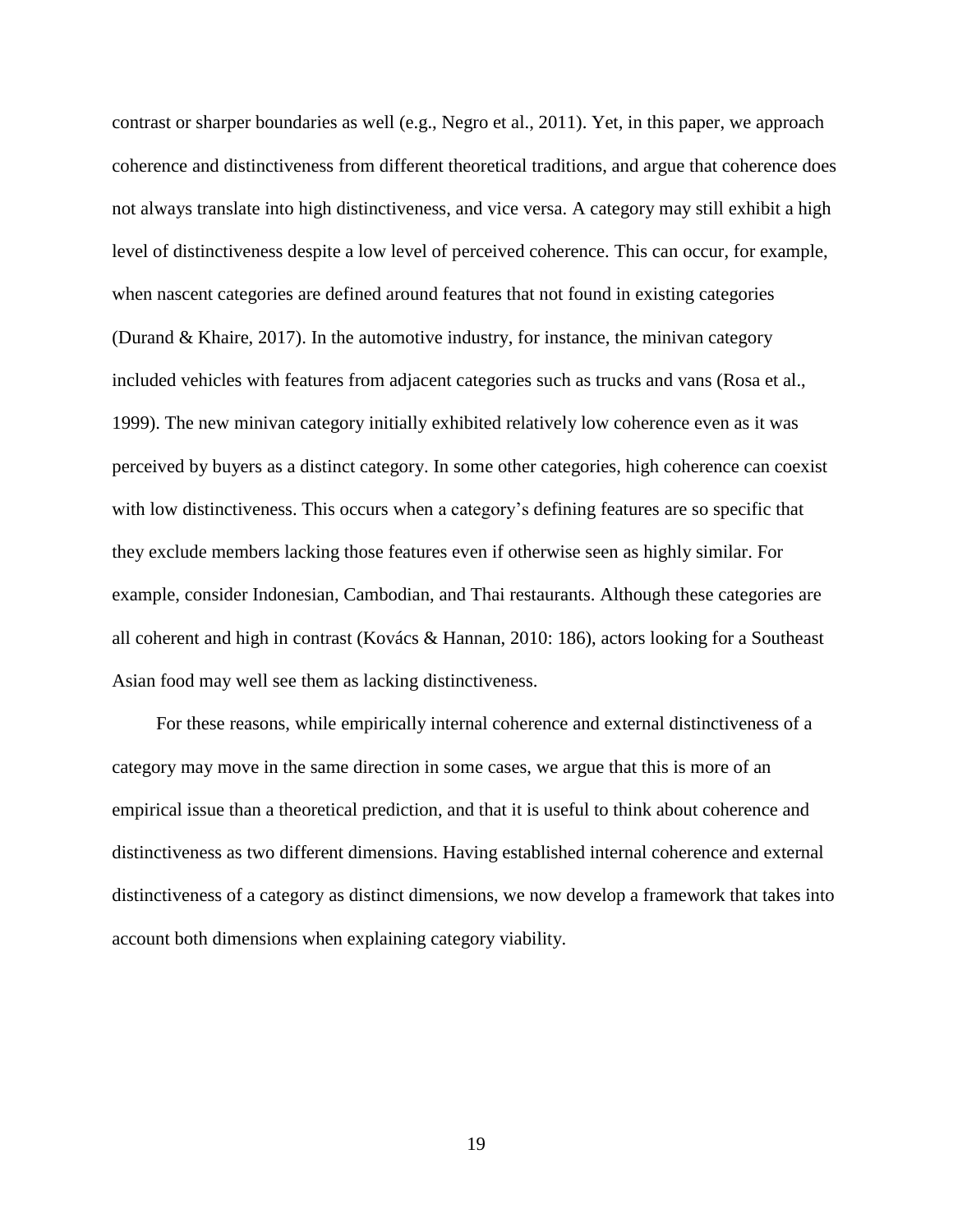### **CATEGORY VIABILITY: A FRAMEWORK**

We have thus far argued that a category has to achieve a balance along both coherence and distinctiveness dimensions to become and remain viable. Further extending these arguments, we now propose a framework for understanding how both dimensions affect a category's viability. Below we first discuss how these two dimensions, although conceptually independent, will combine to result in different levels of category viability. In particular, we theorize how extreme levels of both dimensions can create different "out-of-balance" scenarios and how a category may lose its viability due to four different risks. We then apply the category viability concept to discuss category dynamics, drawing on the extant literature and using examples to illustrate the utility of our framework in analyzing various moments along a category's life course.

### **Four Risks to Category Viability**

Figure 1 shows the two dimensions, coherence and distinctiveness, along the horizontal and vertical axes. The circle at the center of the figure represents the "zone of viability" where a balance along the two dimensions has been achieved. Alternatively, when a category exhibits very high or low levels of coherence and/or distinctiveness, it faces the risk of losing viability. Categories that reside within the zone of viability are likely to stay in collective awareness and active use. By depicting category viability as a "zone", we conceptualize viability as a continuum rather than a binary value, with different degrees or gradients of (non)viability between the two end points.

### [INSERT FIGURE 1 ABOUT HERE]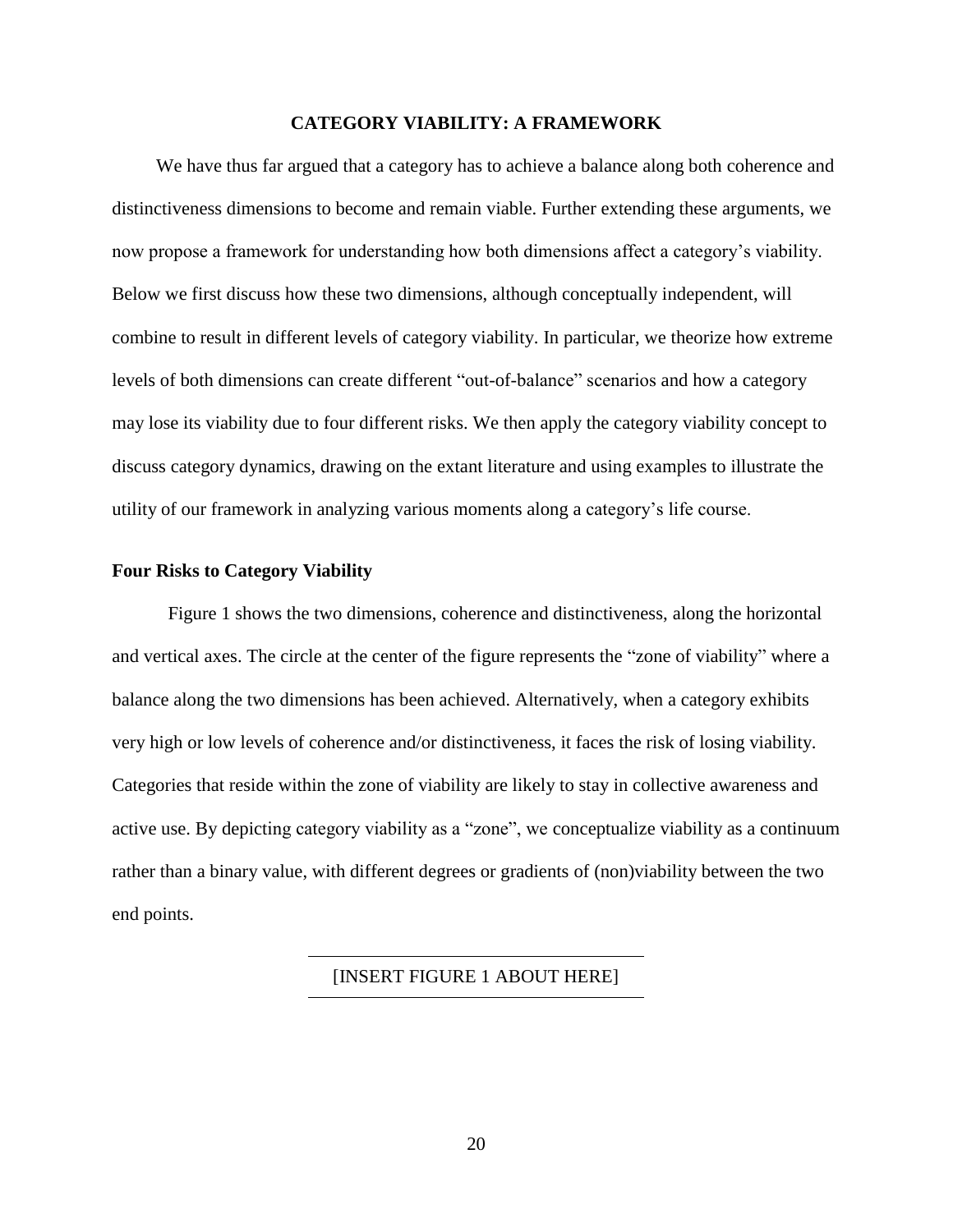Each of the four corners shown in the figure presents a different threat to category viability because the consequence of having a high or low level of membership coherence depends on a category's distinctiveness, and vice versa. As we theorize below, an incoherent category may be either split into two or more subcategories that each have clearer boundaries, or become irrelevant and fall out of use altogether. Which of these scenarios is more likely to happen is contingent upon the category's external position. Likewise, at very high levels of membership, coherence also threatens the viability of a category, but the risk can take two different forms: depending on its position in the broader meaning system, the category may become marginalized or may be perceived as too fine-grained to be useful and be absorbed into other categories. There are therefore four different scenarios that may threaten a category's viability when both coherence and distinctiveness dimensions are out of balance. For theorybuilding purpose, we discuss these four types of risk as ideal-type risks, while acknowledging that in reality one may not always find a category fitting squarely into one of these four corners, and a category may experience more than one risks over its life course. Moreover, having already discussed above the challenges of being high or low on one dimension only, here we focus on extreme cases of non-viable situations, discussing consequences based on the four combinations when both dimensions are out of balance.

*Risk of attenuation.* We begin with the risk of category attenuation, a term we use here in accordance with the standard dictionary definition to indicate a lessening of value or effect. As depicted in the lower left corner of Figure 1, the risk of attenuation arises when categories score low on both dimensions, that is, being too incoherent and indistinct. First, including members with little in common results in a perceptual confusion that undermines the category's value due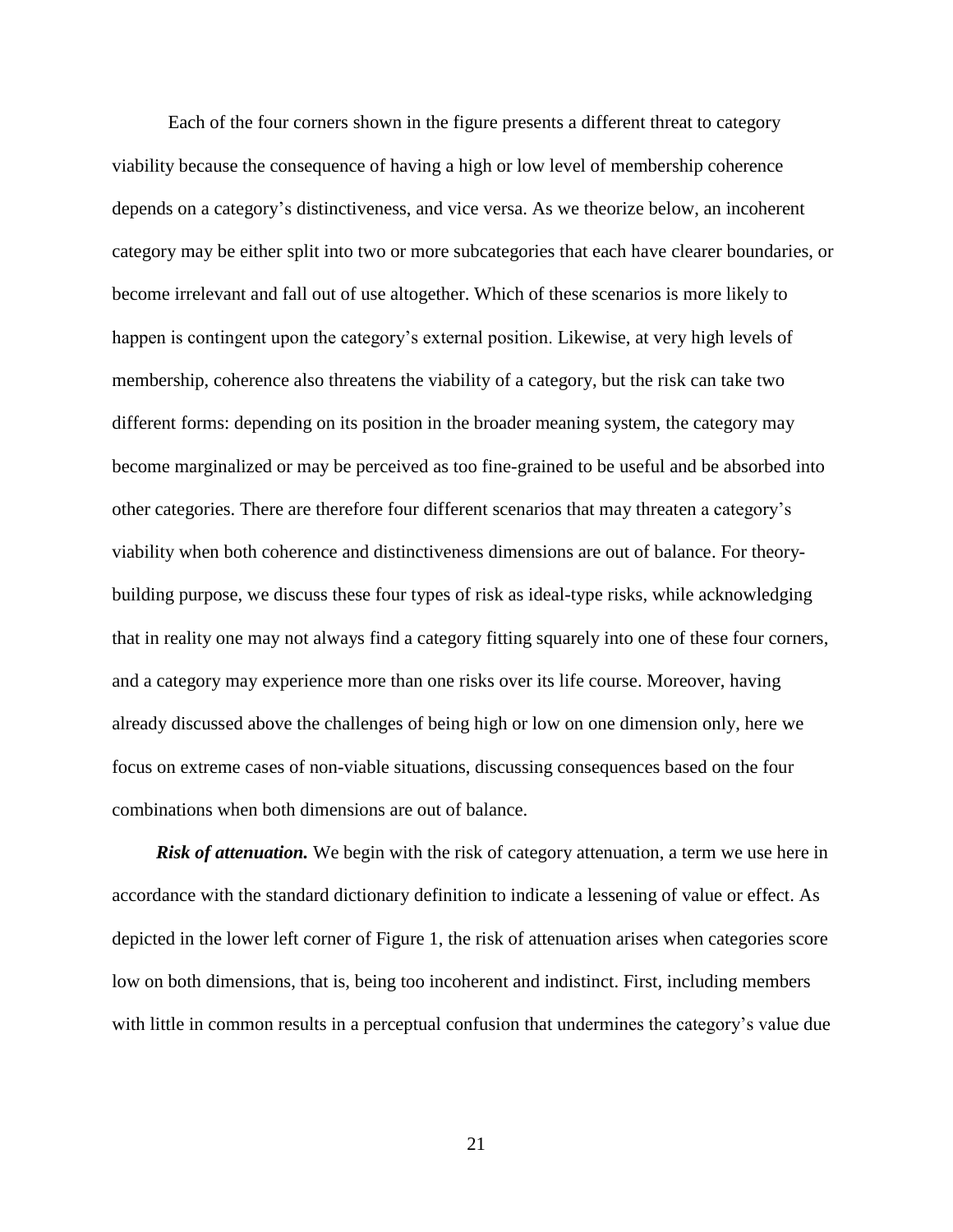to ambiguity (Rosa et al., 1999). Second, a category's appeal and usefulness, vis-à-vis other categories, are undermined when they are not sufficiently distinct from other categories. In such situations, audiences will not be able to adequately differentiate the category's offerings or practices from other categories in the meaning system (e.g., Hannan, 2010).

At very low levels of coherence and distinctiveness, the category's boundary will therefore be too weak and too fuzzy for its classifying task. Together, confusion and redundancy not only undermine a category's ability in acting as a boundary marker, but also reduce its usefulness in serving as a boundary object in facilitating coordination. In such cases, the focal category will face the risk of category attenuation, where the declining usefulness and perceived value of a category reduces the category's viability.

**Risk of fragmentation.** Proceeding to the lower right corner of Figure 1, next is the risk of category fragmentation, a word we use again in the standard way to indicate the separation or breaking up of a whole into distinct parts, or fragments. When a category occupies a distinct position in the meaning system and has a heterogeneous membership base, the focal category may undergo periods of instability and fragmentation due to the combination of external distinctiveness and internal incoherence.

To elaborate, although a high degree of distinctiveness means that a category is less likely to become redundant, this distinctiveness also implies that the audience needs to invest more interpretive work to situate the category in the existing classification schemes. At the same time, the heterogeneous membership of such a distinct category renders this task more difficult as internal heterogeneity opens up space for debates and contestation. Such a situation encourages members and users of a category to develop or espouse their own version of a meaning or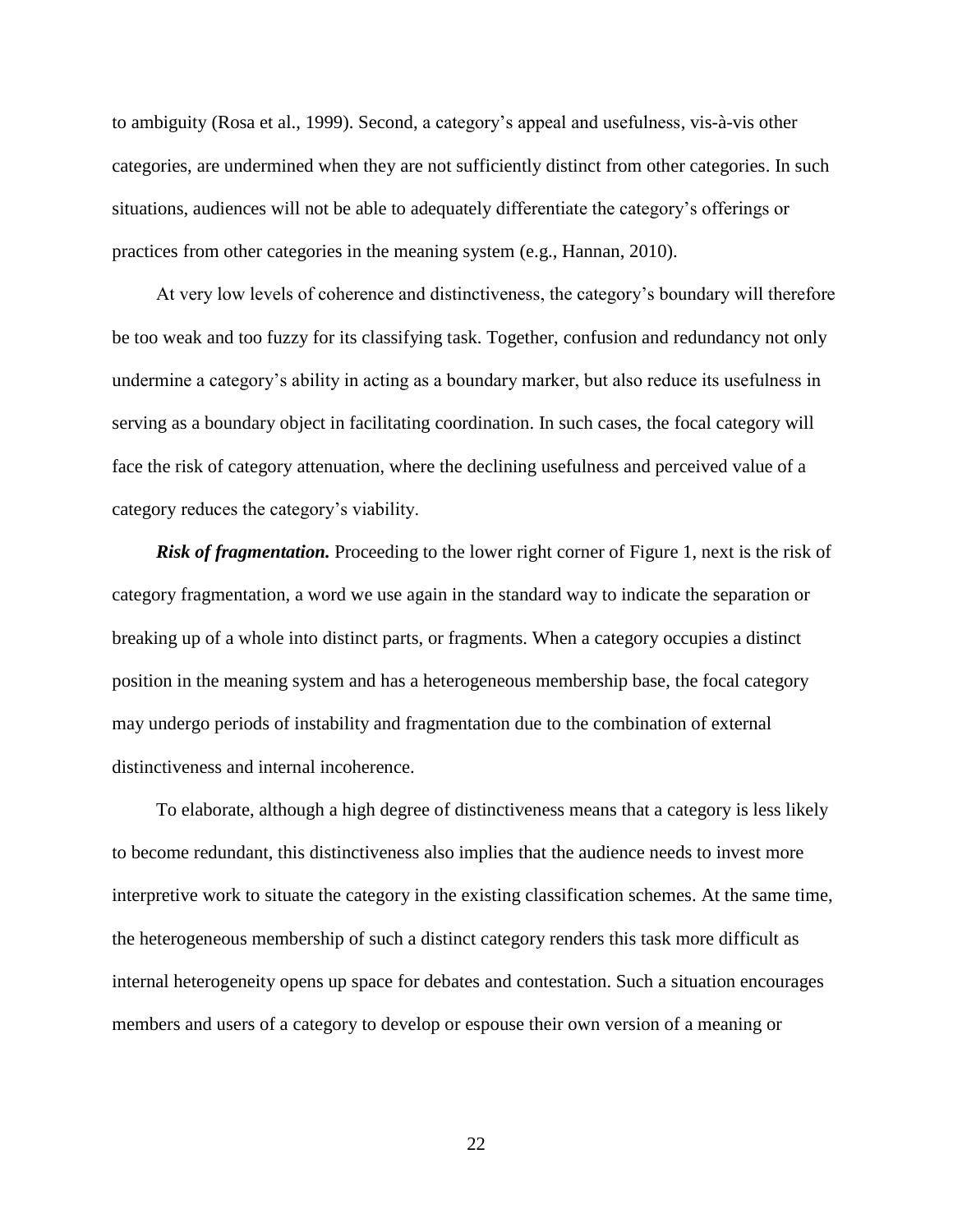practice, leading to a sub-division, a vertical movement where a focal category splits into or gives rise to variants (Kennedy, Lo, & Lounsbury, 2010). As the new alternatives become more important or useful than the original focal category, the likelihood increases that the focal category will decrease in viability.

*Risk of absorption.* We now turn to the upper side of Figure 1, which is marked by categories that exhibit a high degree of internal coherence. The upper left corner of Figure 1 marks a combination of a high degree of coherence and a low level of distinctiveness. The risk of absorption refers to the possibility that a focal category is absorbed into a higher-level category or an alternative category that is better positioned, that is, more balanced on the two dimensions.

Specifically, while a low level of distinctiveness may render the focal category redundant and indistinguishable from other categories, when combined with a high level of internal coherence, it increases the likelihood that the focal category will be simply perceived as an insignificant variant of a related category. In such a case, the category is often seen as too finegrained to be useful, and therefore may be absorbed into an alternative category that is better positioned in the ontological space, and as a result, experience decreased viability.

**Risk of isolation**. Finally, the upper right corner of Figure 1 represents categories exhibit high levels of both coherence and distinctiveness. We argue that such categories tend to suffer the potential risk of isolation, a word we use here to refer to the hazards of alienation, indifference, or suspicion that often come with being relegated to the fringe of a society. This risk arises when categories become, or are defined to be, so distinct and so coherent that they lose the balance of the two needed for viability. In much of the prior literature, research predicts and shows mostly positive effects of category coherence and boundary clarity (e.g., Hannan et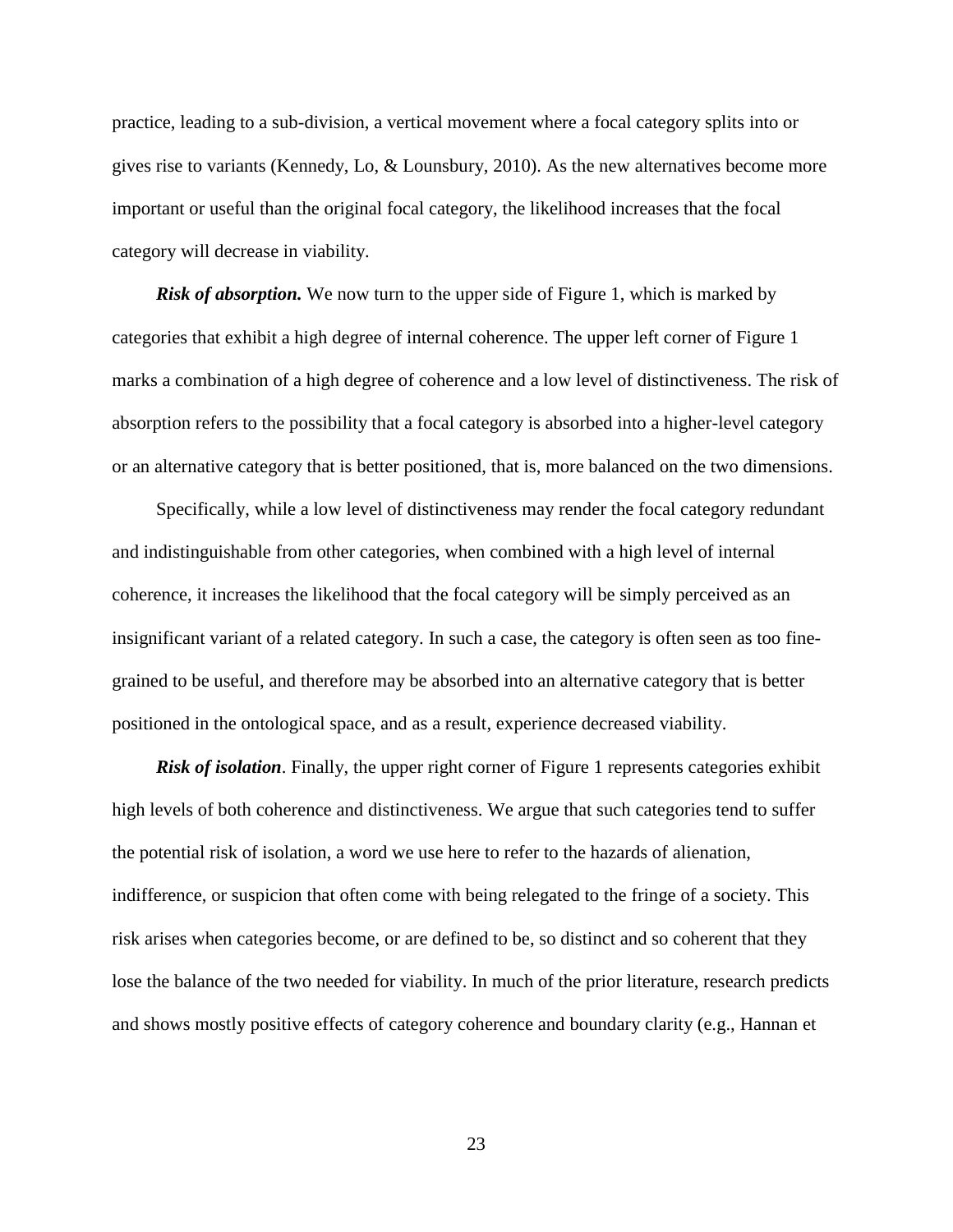al., 2007; Negro et al., 2011). Yet, as we have argued, category viability is a balancing act; with coherence and distinctiveness, it is possible to have too much of a good thing.

As noted by the literature on boundary objects, an effective boundary object is one that allows a certain degree of interpretive flexibility so that actors from multiple communities may find it useful (Star & Griesemer, 1989). While a category that is very high in both coherence and distinctiveness may function well in its task of delineating boundaries by conveying a clear meaning, it is likely to fall short in acting as an interface for exchange and coordination among diverse actors. Such categories are less likely to enter or to remain in collective awareness.

To summarize, Figure 1 depicts our argument that category viability is a balancing act: that is, categories are most likely to be viable when they are neither too indistinct nor too incoherent, and equally when they are neither too coherent nor too distinct. Also, Figure 1 highlights different combinations of coherence and distinctiveness that give rise to the four viability risks: attenuation, fragmentation, isolation, and absorption. It is worth noting that our conceptualization of viability and risks to viability emphasizes staying in use versus falling out of use on a continuum. As a complement to more familiar propositions about category growth and decline, this emphasis reflects the ontological turn that inspires our focus on viability. When categories become less viable, they become less useful for sensemaking, analysis, or coordination, and their falling out of usage comes with also falling out of current social ontologies.

To be clear, we are not suggesting that there are precise thresholds beyond which categories quickly fall out of use; rather, we are arguing that categories face an increased risk of falling out of use when they move out of the zone of viability (itself a graded concept) toward one of the four corners illustrated in Figure 1. Also, while we highlight structural properties of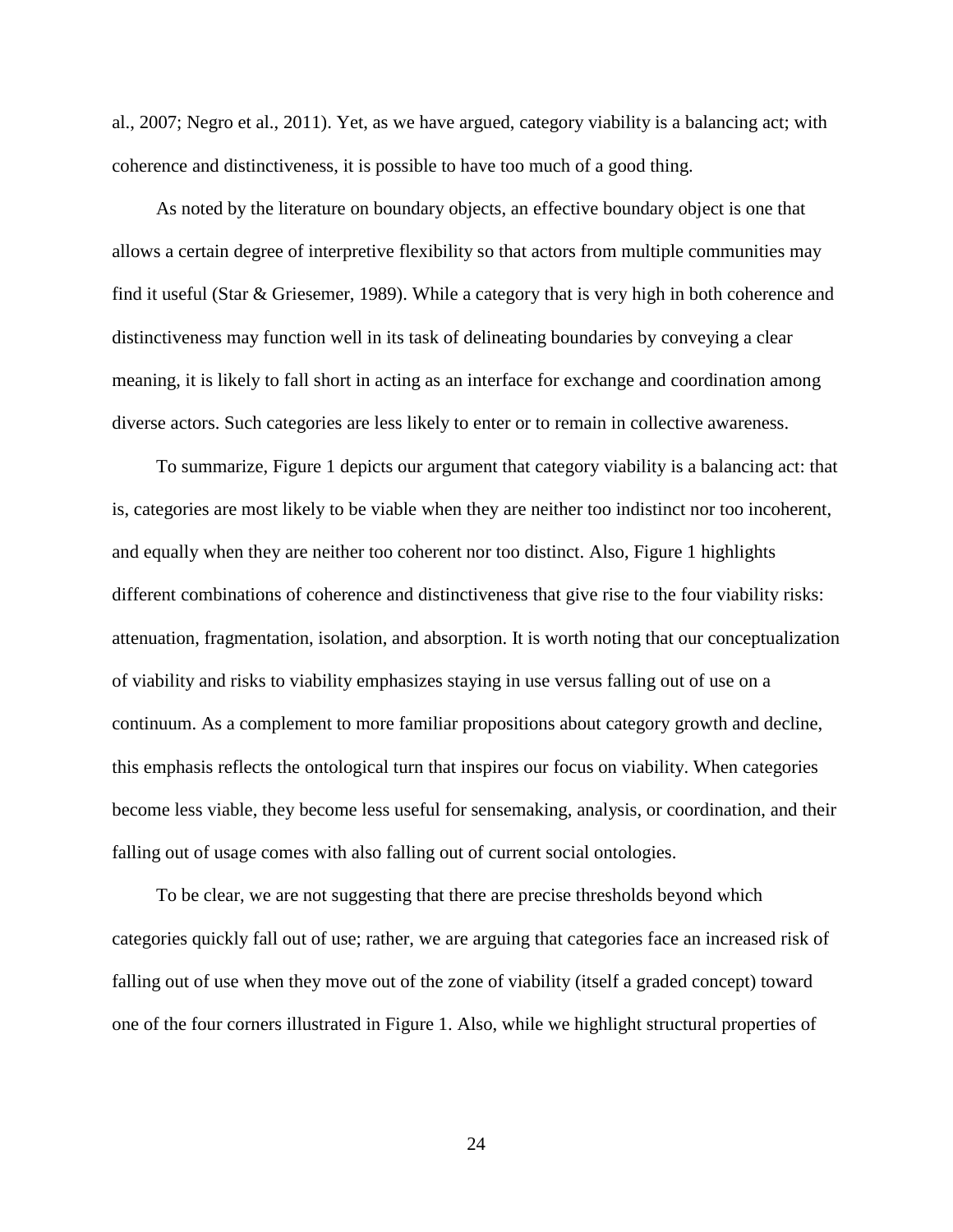categories, we also acknowledge that category members may actively engage in the shaping and (re)positioning of the category with which they are affiliated. Indeed, deliberate actions and reactions of interested actors may change the internal composition or external relations of a category, which in turn will shape the viability of a category as well as its adjacent categories, influencing category dynamics in complex ways. As we explain further in the next section, distinctiveness and coherence are neither fixed nor inherent properties of any category on its own as they can change both with shifts in their own members and features, and also in those of other categories and in the relative positions among categories. In other words, we see the formation and change of categories and social ontologies as a recursive and continuous process that is too complex to fit a unidirectional causal statement (Giddens 1979; Sewell, 1992).

## **Application to Category Dynamics**

In this section, we use the concept of category viability to draw out implications for category dynamics. We first show how our framework may be used to systematically examine a category's emergence conditions by illustrating how nascent categories may achieve viability in the first place. We then offer four sample paths that are built on familiar topics in organization studies and show how a category may change its position on the ontological map of Figure 1, moving out of the zone of viability. Figure 2 illustrates the paths we describe in this section.

# [INSERT FIGURE 2 ABOUT HERE]

Before proceeding to apply the viability concept to category dynamics, there are several important points to make. First, our goal here is to illustrate applications of category viability analysis to the topics of category dynamics in organization studies, not to develop a full-fledged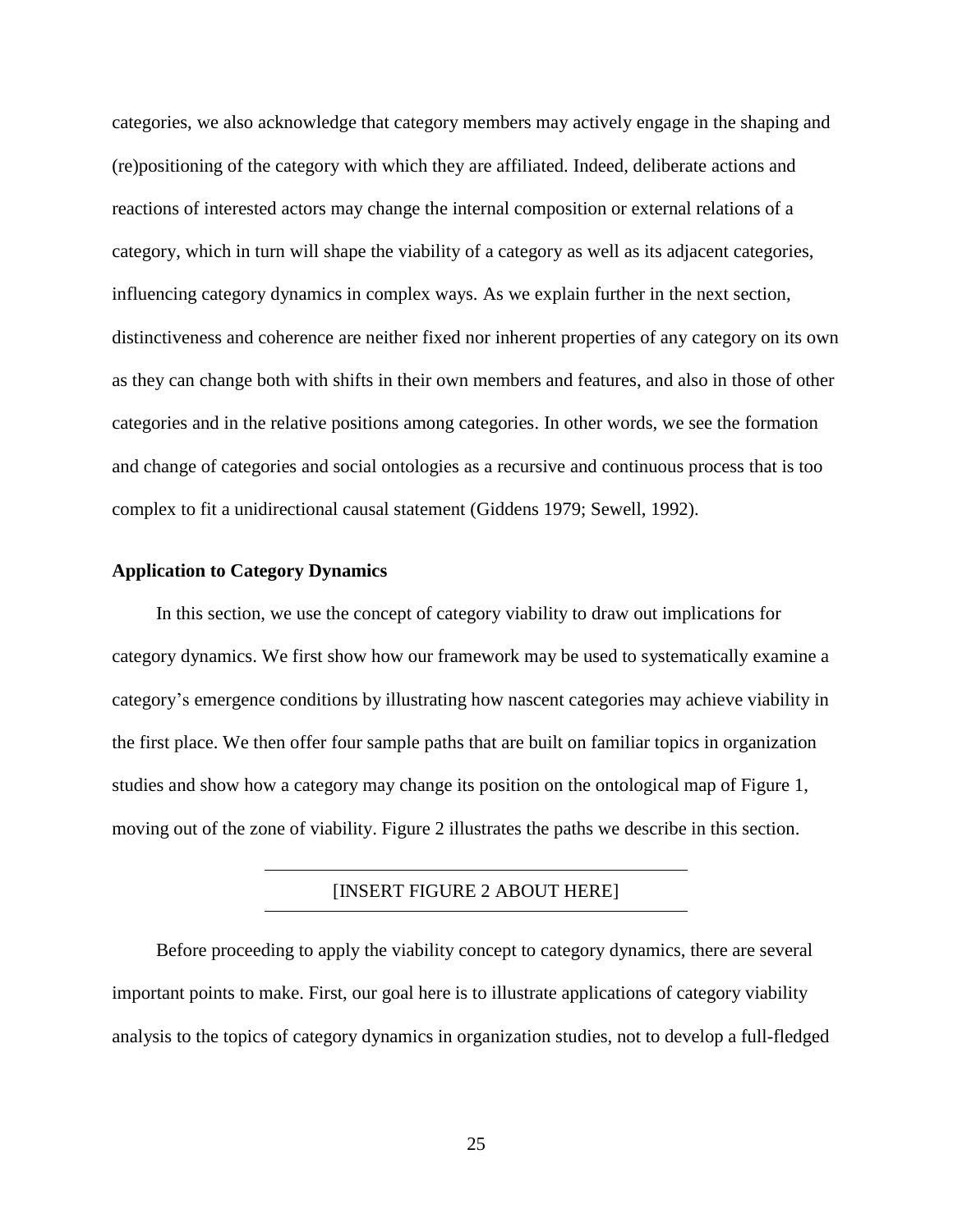process model. Each of our sample path below simply demonstrates one possibility how a category may experience a particular risk, which is meant to be suggestive and illustrative rather than predictive or exhaustive. Also note that, for illustrative purposes, these paths are depicted in a way that corresponds to the four risks identified above. Of course, the pathway of a category could be much more complicated: it could be walked in reverse, which indicates a case of regaining viability, or it could face multiple types of risk as it evolves over time.

Relatedly, given that gaining and losing viability are flip sides of the same social process, our discussions have important implications for interested actors who want to gain or restore viability for a focal category. To facilitate our discussion of ways that actors may influence category dynamics, Table 1 summarizes sample "risk indicators" that signal if a category is at a particular risk and suggested strategies for mitigating viability risks.

# [INSERT TABLE 1 ABOUT HERE]

Lastly, a relational approach suggests that changes of individual categories both reflect and create changes in other categories in the meaning system, as shown by our sample paths below. Therefore, even when analyzing the viability of a focal category in terms of its own coherence and distinctiveness, these features are also shaped by inter-category relations. The dynamics of categories reflect the events and forces that emerge from and shape the category system, including not only deliberate strategic actions of interested actors promoting the focal category, but also actions and reactions of other social actors with divergent interests, not to mention the structural forces exerted by taken-for-granted institutions, and of course, events of the natural world over which humans have little control. It is also for this reason that, while we acknowledge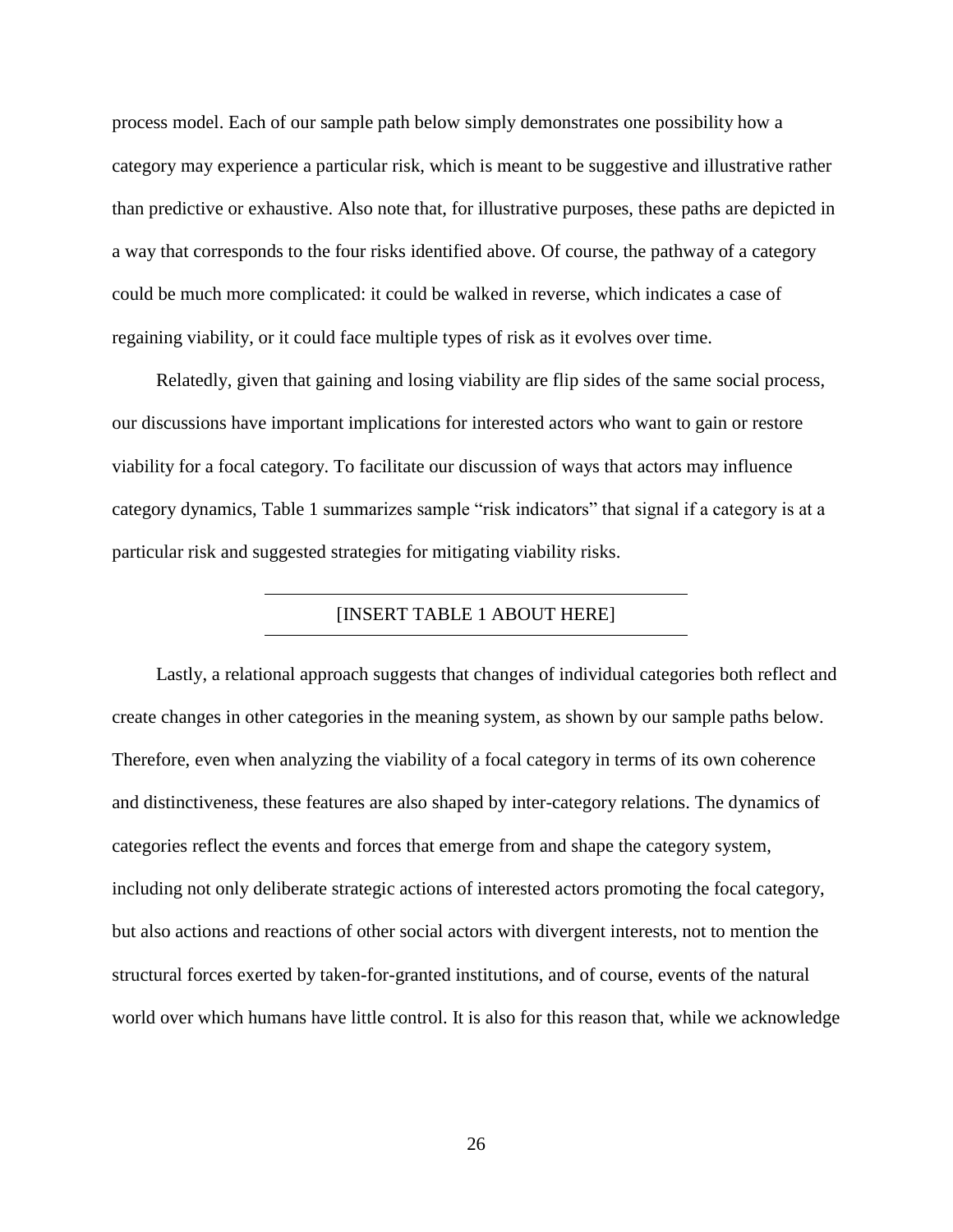the agency of interested actors and offer potential strategies that they may use to support or restore category viability, such attempts do not always succeed, and actions intended to protect the boundaries of a category may sometimes unintentionally reduce its viability.

*Implications for emerging categories.* Applying our framework to the study of category formation, one may map various category emergence processes onto a parsimonious ontological map, thereby understanding the relative position of an emergent category within the broader meaning system. Specifically, the initial levels of coherence and distinctiveness of an emergent category often reflect its emerging conditions, and interested actors may want to tailor their strategies to increase the nascent category's viability.

First, how a category emerges is likely to affect how coherent it is, at least initially. For example, if a new category is born through logical division of existing categories (Kennedy et al., 2010), its internal coherence tends to be high; to increase the viability and facilitate the emergence of a category, interested actors need to broaden its constituency base and move down on the coherence dimension to become viable and more widely recognized. In contrast, if a category emerges through *ad hoc* processes based on actors' needs (Durand & Paolella, 2013), it may group various entities and feature low internal coherence. For such categories to gain viability and wider recognition, interested actors need to increase the perceived coherence by emphasizing the commonality among the seemingly unrelated constituent entities.

Second, a category's formation process may also affect the initial level of distinctiveness. Durand and Khaire (2017) theorized two types of category formation processes: new categories may be formed due to the need to classify novel entities that feature hard-to-classify attributes, or they may be formed through a process in which existing components are rearranged or relabeled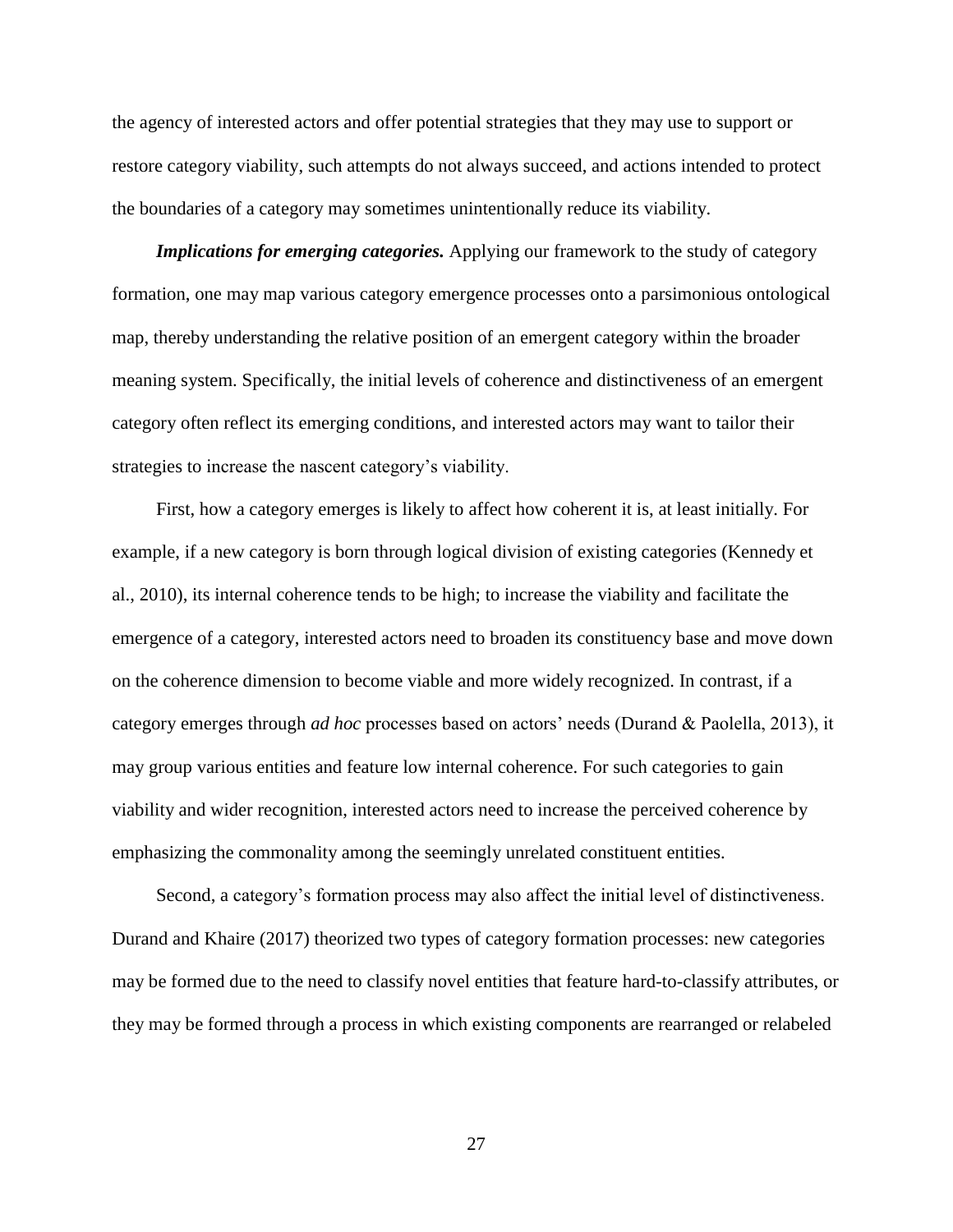to generate new meaning for existing entities or offers. Applying this distinction to our framework, these two processes have important implications for the perceived distinctiveness of emerging categories: categories that originate through the first process may score higher on the distinctiveness dimension, and therefore are more likely to move into the zone of viability if category members or promoters engage in activities that decrease the perceived distinctiveness of the focal category. Conversely, categories that are created through the second process may take the opposite route, moving into the zone by increasing the perceived distinctiveness.

Yet, even for a successfully emerged category that has achieved balance on both dimensions, ironically, as it further develops, it may also experience various problems associated with, or even as a result of, growth (Grodal, 2017; Grodal & O'Mahony, 2017; Wry et al., 2011). For instance, a growing category's perceived distinctiveness can decline due to imitation from adjacent categories, and it can become less coherent due to an influx of members from other categories attracted by opportunities offered by the focal category. We now depict several sample paths to illustrate how such processes may unfold by linking our framework to familiar topics in organization studies.

*Sample path to attenuation (Path A).* A category may gain traction quickly as it grows. When this happens, as found in studies of rapid fad-like diffusion (Abrahamson, 1991; Abrahamson & Fairchild, 1999; Hirsch, 1972; Strang & Macy, 2001), the focal category may invite a flood of new entrants or imitators from adjacent categories, therefore seeing a drop in both the distinctiveness and coherence dimensions. This path is often marked by a sudden and rapid growth of the focal category, signaling a "hot" opportunity and thereby attracting imitation and herd behavior (Banerjee, 1992). When a hot category attracts an influx of new participants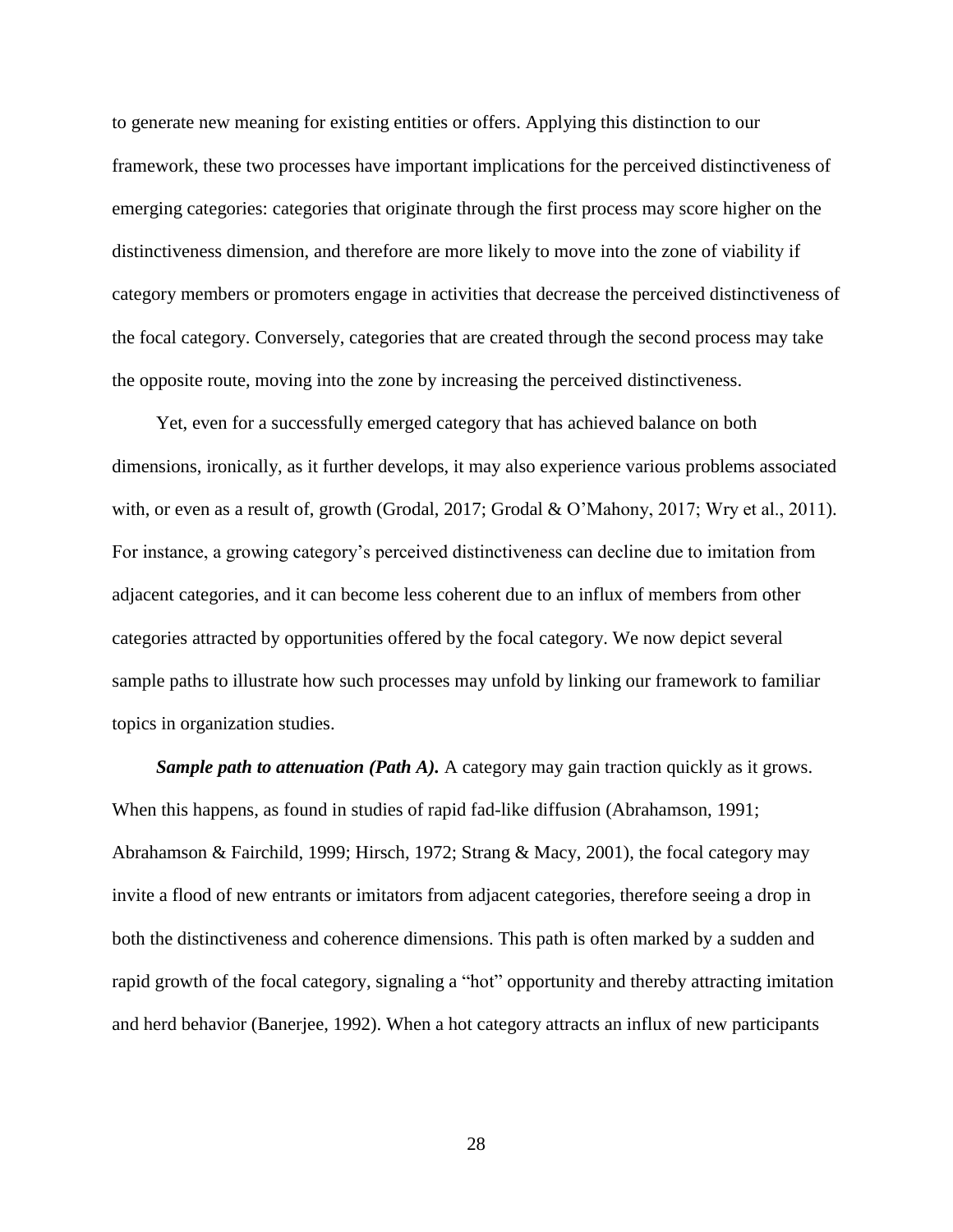from adjacent categories, the heterogeneity of imitators can fuzz up the category definition if the focal category's core members do not engage in gatekeeping or boundary-policing activities such as those suggested in Table 1. If such an influx stretches a focal category's membership too far and blurs its boundaries too much, it will face the risk of attenuation.

The rise and fall of Total Quality Management (TQM) illustrates such a path. As a category of management practices offered by professional service firms, TQM refers broadly to the implementation of organization-wide quality improvement programs. Core principles include customer focus, reduction of variability, continuous improvement, and employee participation (Dean & Bowen, 1994), with boundaries flexible enough to be used in various contexts yet marking a group of practices with recognizable family resemblance. However, as documented by David and Strang (2006), with its rapid growth, the market was quickly populated by generalist consulting firms from various domains without special expertise in TQM, lowering its internal coherence and perceived distinctiveness. As a result, TQM experienced a decline in its viability.

*Sample path to fragmentation (Path B).* When a category grows and matures, there are alternative ways that a category may lose its internal coherence, but not necessarily external distinctiveness. For example, this can happen when the market has grown into several established niches, or when competition among category members increases so that some of them have to differentiate themselves from others in new ways, resulting in multiple subcategories that are more refined and better capture the evolving reality. This process parallels the observation from organizational ecologists that, when a market or industry category matures, a number of smaller specialists will emerge and thrive (Carroll, 1985; Carroll & Swaminathan, 2000; Dobrev, Kim, & Hannan, 2001). These specialists often occupy different niches within the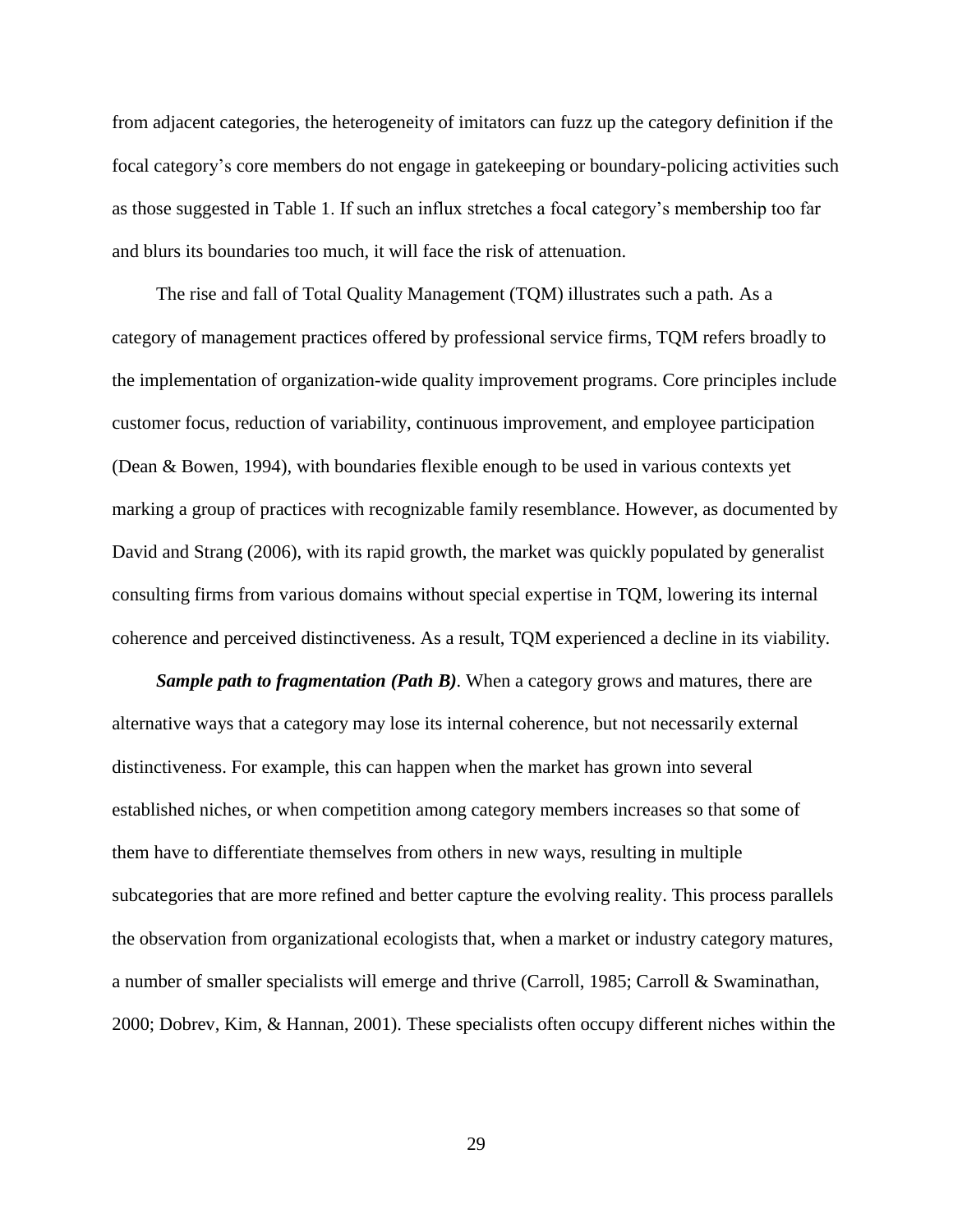existing category, and as a result, leading to various elaborations of the original category and creation of new subcategories. When this happens, the parent category's internal coherence drops, undermining its value as a tool for practical sensemaking, analysis, and coordination, even if the parent category retains its distinct position in the meaning system. Thus, this path can lead to the risk of fragmentation and, in practical terms, the breaking apart of the original category.

For example, consider the development of the "nonwoven" category, which means fabrics that are neither woven nor knitted. Tracing back its emergence to the 1940s when industrial manufacturing in commercial quantities began, nonwoven products have been increasingly used in a wide range of industries such as apparel, home furnishings, healthcare, construction, industrial, and consumer goods, to name a few. Yet, because the nonwoven category encompasses products as different as a baby diaper and a roofing substrate, as the market applications grow, the category's internal coherence has been decreasing overtime. At the same time, nonwoven products perform specific functions such as absorbency, resilience, stretch, strength, flame retardancy, thermal insulation, acoustic insulation, and sterility, which make them stand out from related categories such as weaving, knitting, and paper. Such a distinctive position within the classification system, when combined with decreased internal coherence due to niche proliferation, urged companies and industry associations to use a variety of more refined alternative categories to describe their products, such as engineered materials, performance materials, fiber-based specialty materials. The original nonwoven category has thus become less viable and is invoked less frequently among companies and industry specialists in recent years.

*Sample path to absorption (Path C).* As a category grows, it may attract competition from other categories. As suggested by strategy research that examines threats of substitution (Porter,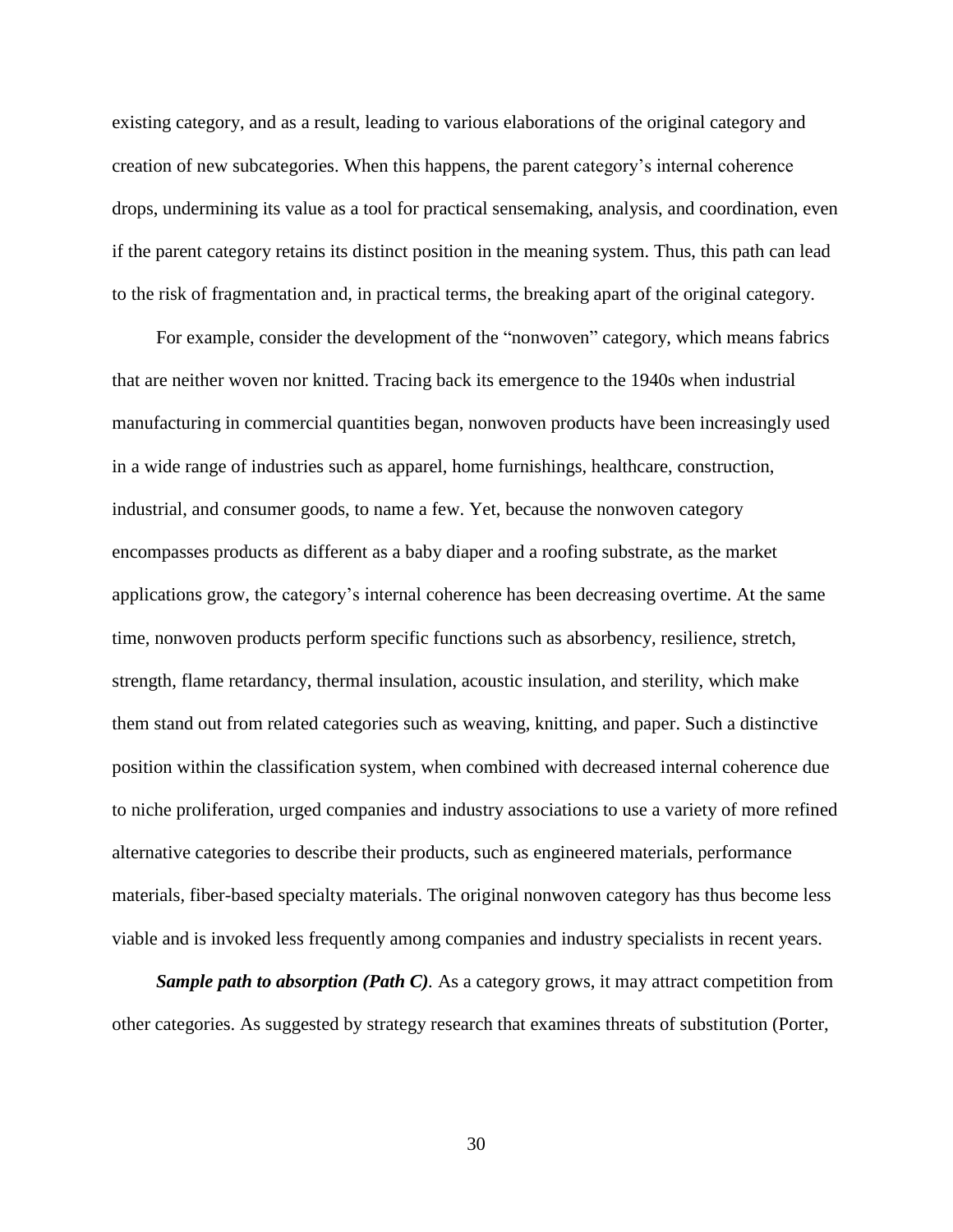1980), promoters of competing categories may emulate and seek to improve on certain features of the focal category. In contrast to the path of attenuation, if these competitors espouse the superiority of the alternative category instead of claiming membership in the focal category, the perceived distinctiveness of the focal category may decrease, though its coherence is not necessarily diluted. Under this circumstance, when members of the original category fail to defend its distinctiveness as suggested by Table 1, the original category may be overshadowed by the more successful emulators, absorbed into or substituted by the competing category. This is especially likely to happen if the competing category is supported by more resourceful actors or is perceived to be more balanced on both dimensions than the original category.

Consider the example of Bikram Yoga, 4 a category label referring to a particular yoga style. Bikram Yoga was established and popularized by the charismatic founder Bikram Choudhury. Bikram Yoga had a number of distinct features that differentiated it from other yoga practices, such as a unique system of twenty-six yoga poses, the practice of using a room heated to 104 degrees Fahrenheit with a humidity level of 40 percent, and the incorporation of modern fitness concepts. Yet, after Bikram Yoga gained popularity, several competing yoga teachers and former students sought to improve on the original format, while still keeping the main distinguishing feature—the "hot" aspect. These new variants were called hot yoga. In spite of its similarity with the original Bikram Yoga, hot yoga became a viable category due to its balanced position on the ontological map. It is flexible in the sense that it allows moves from various yoga traditions and is still different from other types of yoga in the heated aspect. In comparison,

 $\overline{a}$ 

<sup>4</sup> We thank an anonymous reviewer for this example.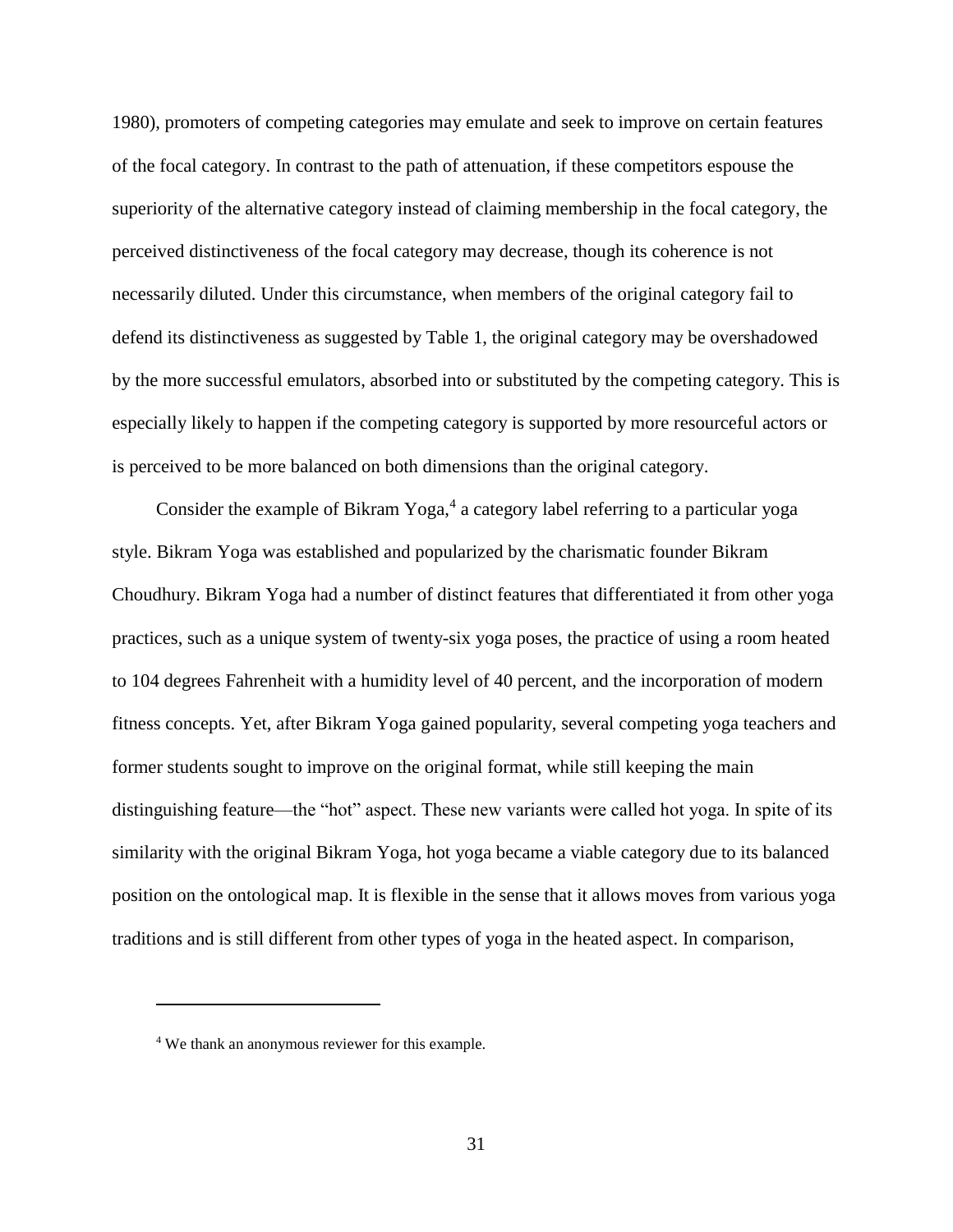while Bikram Yoga teachers are encouraged to develop their own teaching styles, there is not much room to deviate from the format specified by the Bikram certification training system, and therefore Bikram Yoga appeared overly strict, and its perceived distinctiveness also dropped after the emergence of the competing category.

*Sample path to isolation (Path D).* As a category faces competition or identity crisis as mentioned above due to high growth or imitation, actors with an interest in preserving the category are typically motivated to take gatekeeping actions that preserve the category's coherence and/or distinctiveness (Grodal, 2017; Wry et al., 2011), including clarifying the boundaries or strengthening barriers to entry as suggested by studies of identity construction (Jensen, 2010; King, Clemens, & Fry, 2011; Navis & Glynn, 2011; Rao, Davis, & Ward, 2001). However, overdoing these strategies can undermine viability. When actors attempt to defend a category important to their collective identity by being so strict about its definition and rejecting key features of adjacent or alternative categories, they risk isolation from actors who find the rejected features appealing enough to identify with the alternative categories. We speculate that this process is most likely to happen to categories associated with emotional, moral, or social values, rather than purely functional or instrumental values (e.g., Sheth, Newman, & Gross, 1991; Sweeney & Soutar, 2001). In such situations, category members who strongly identify with such core values tend to be motivated to preserve or restore the coherence and distinctiveness of a category, which may ironically undermine its viability.

As an example, consider "nouthetic counseling", a category of counseling services developed around religious beliefs of conservative Christians. The name comes from "nouthesia", a Greek noun meaning admonition, correction, or instruction; this word and its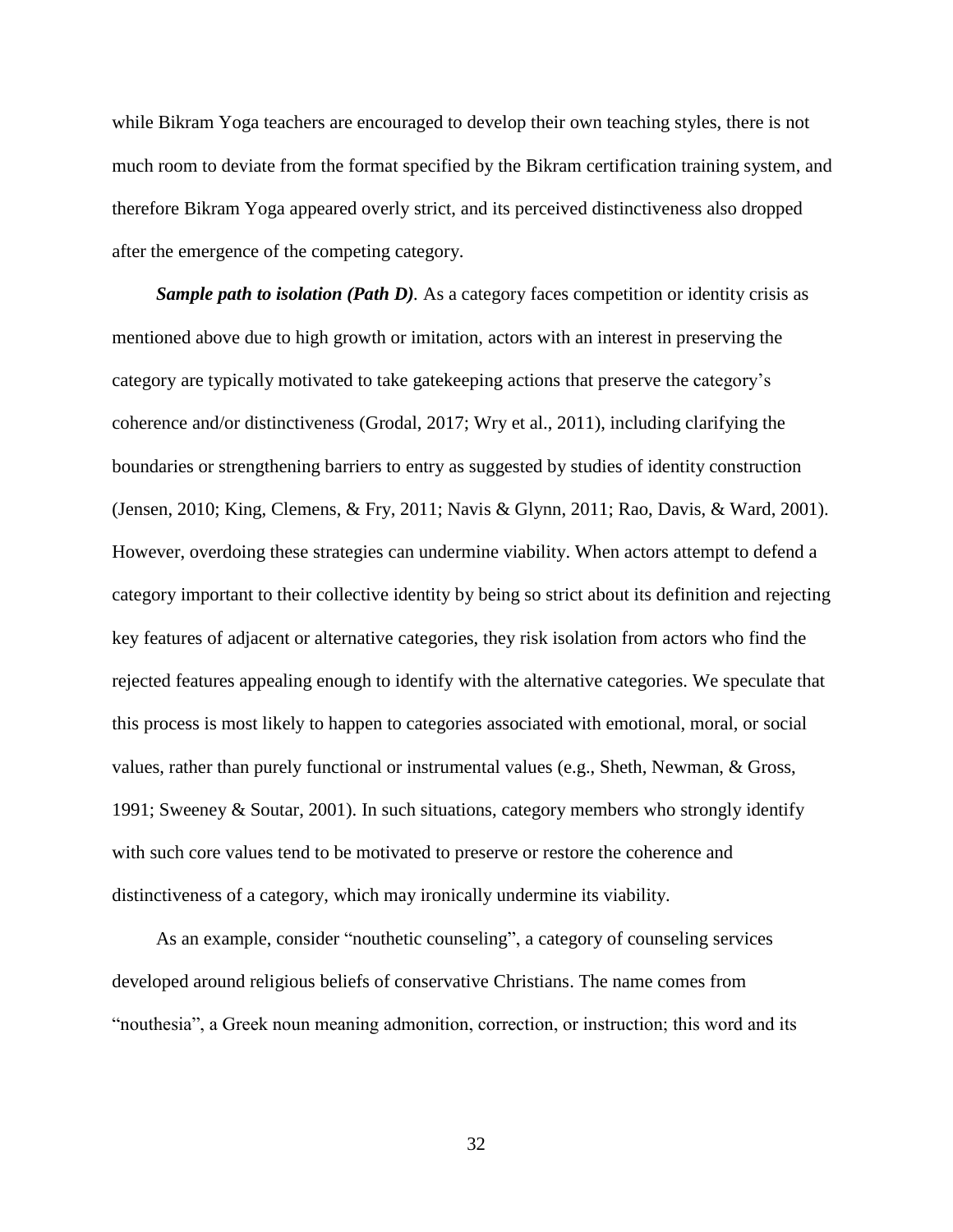instructive approach to giving counsel, so to speak, appears in the apostle Paul's letters to early churches. In the early 1970s, many conservative Christians were suspicious of counseling because it emerged from secular academic disciplines, but defining a new category of counseling around a "bible-based" model of instruction made counseling more palatable. To set this religiously-inspired counseling varieties, the terms "nouthetic counseling", "biblical counseling", and "Christian counseling" were interchangeably used to signal commitment to applying faithbased, biblical principles to counseling services (e.g. Adams, 1970 [1986]). As this adaptation of counseling spread, however, the pioneers began using "nouthetic counseling" exclusively to distinguish themselves from counseling that incorporated elements of mainstream psychology and psychotherapy because they regarded these new scientific traditions as "unbiblical." In what ultimately proved to be a failed effort to maintain the viability of "nouthetic counseling", proponents doubled down on the distinctive features of the category: strict interpretations of scripture-based teachings, a confrontational focus upon sin, and complete reliance on the power of God in the counseling and healing process. With this effort to defend and preserve category coherence and distinctiveness, nouthetic counseling is distanced not only from mainstream practices in the counseling industry, but also from other faith-based styles of counseling that are more appealing to people looking for alternatives to secular counseling services. Over time, nouthetic counseling has become so marginalized that it is now increasingly rarely recognized even among the Christian communities.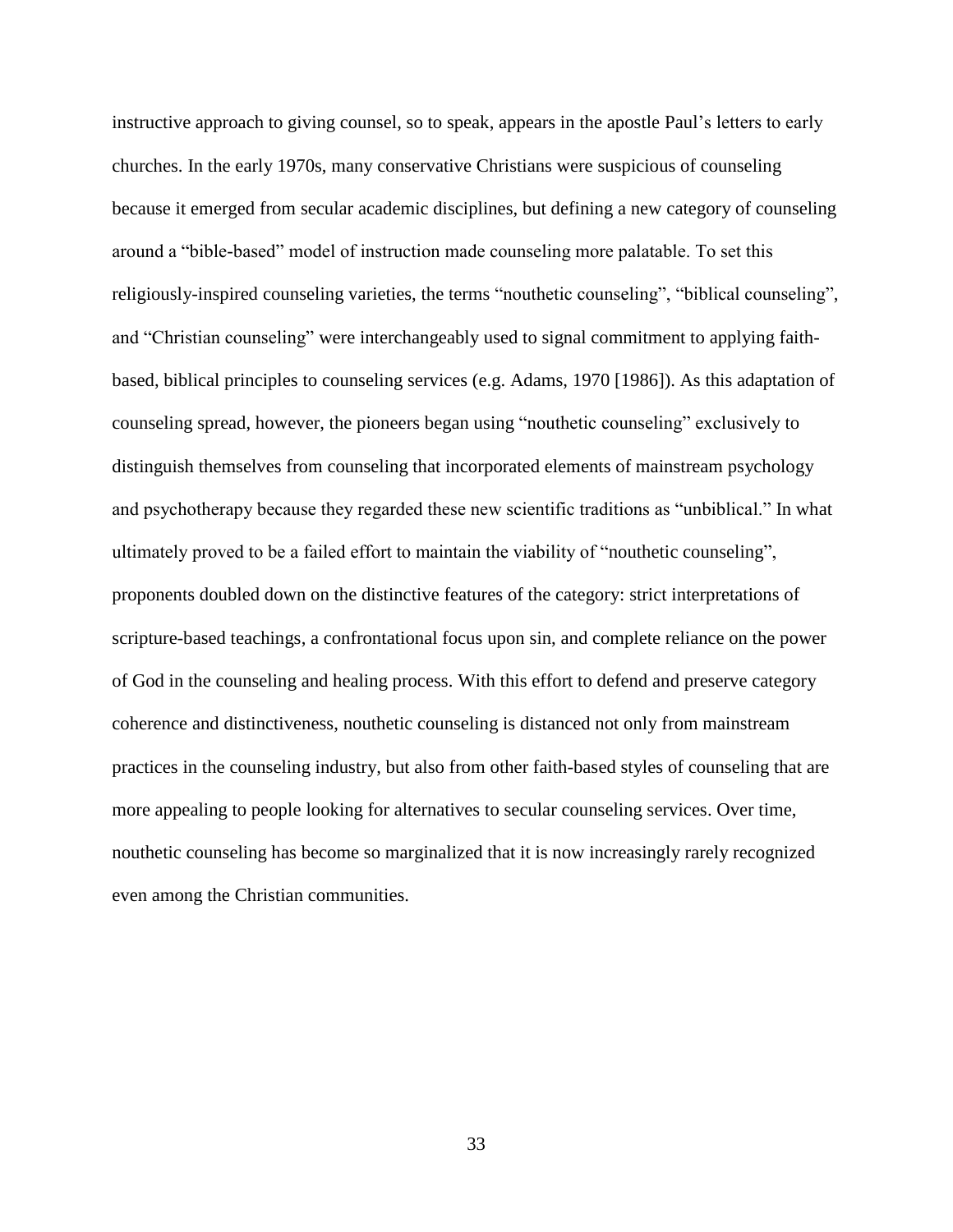#### **DISCUSSION**

Building on the premise that the emergence and durability of categories are outcomes to be explained, the current study offers a systematic framework for studying the conditions under which categories are more or less viable. Taking into account both distinctiveness and coherence and how these two dimensions jointly affect a category's viability, we propose that category viability is a delicate balancing act and is vulnerable to imbalance due to shifts in external environment or internal conditions. Below we discuss the contribution of this framework to the literature on category studies and to other related literatures.

First, we contribute to category studies by offering a coherent conceptual tool that helps to explain both change and continuity. While taking category viability as the focal point to be explained, this framework also serves as a useful tool to analyze category dynamics as a category emerges, grows, or declines. While there are many possible routes that a category may take as it evolves (Kennedy et al., 2010), we seek to simplify a wide variety of dynamic cases to two fundamental and relational features of categories—intra-category coherence and inter-category distinctiveness. Our framework thus allows researchers to systematically track the waxing and waning of seemingly idiosyncratic empirical cases by mapping the multiple shifts in the internal and external conditions of a category onto a parsimonious ontological space.

Second, we propose an integrated approach to categories by emphasizing the relational aspect of categories to enrich the dominant socio-cognitive view of categories. Although the cognitive approach to categorization has accumulated an impressive amount of insights into how categories are related to each other, both horizontally and vertically (e.g., Anderson, 1983; Rosch, 1978), a central premise of this literature is that categories are related to one another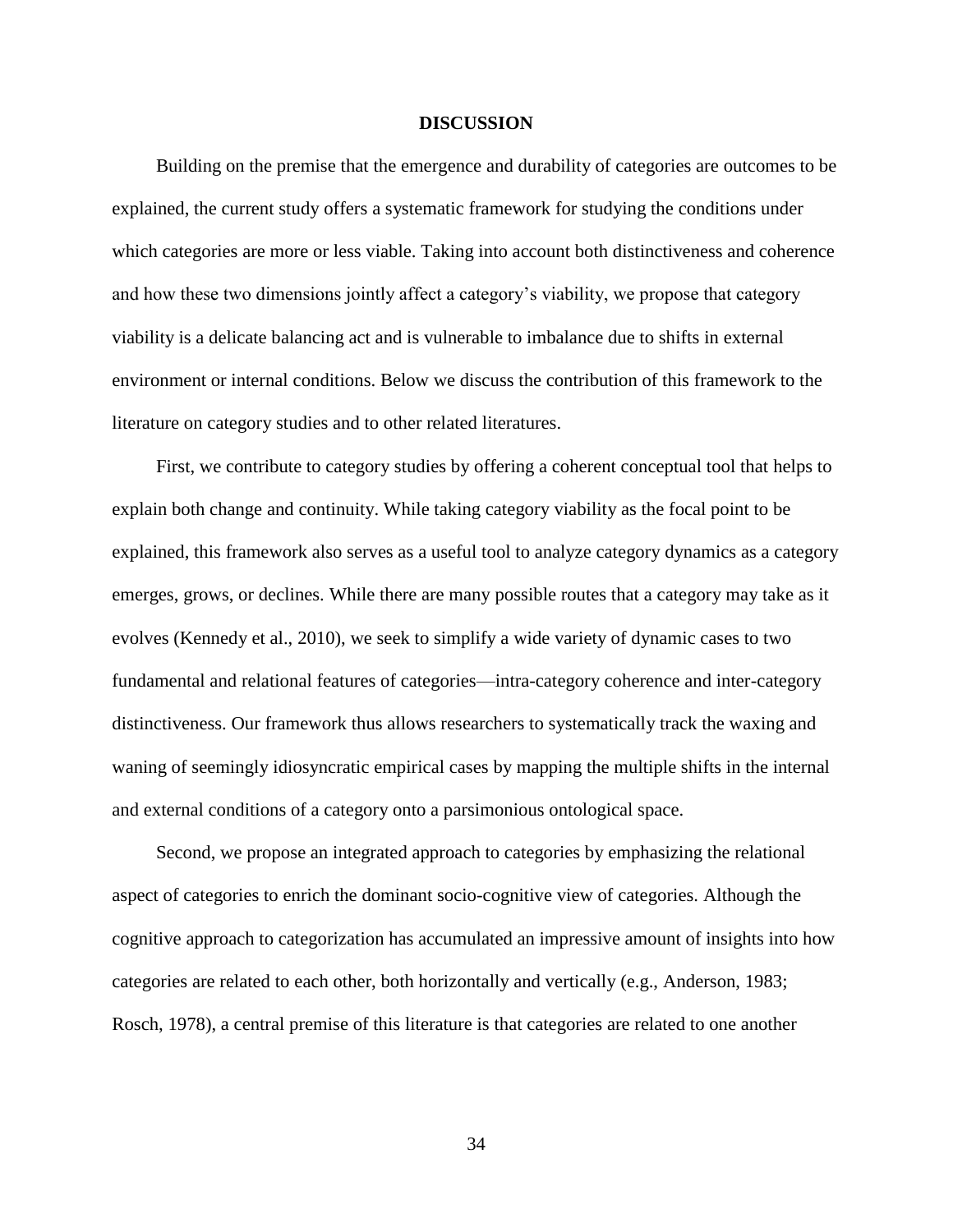within an overall cognitive structure, and that these relationships are based on the perceived similarities and differences in the attributes of member entities (Porac & Thomas, 1990; Wry & Lounsbury, 2013). In other words, this line of research puts much greater emphasis on the internal structure of categories, which in turn forms the basis of categories' external relations. In contrast, our framework implies that a category's external relations are not solely determined by the internal compositions of the focal category and its adjacent categories. Rather, our view of category distinctiveness is based on a broader and more pragmatic conceptualization of social ontology: a category's distinctiveness is first and foremost defined by its overall position in the broader classification and meaning system, and may be perceived as more or less distinct by different audiences. Instead of focusing on the cognitive representation of an objective social reality, we hold that the meaning (and distinctiveness) of a category is contingent upon the social and cultural contexts (e.g., Kress, 2009), which are subject to changes and multiple interpretations.

Third, as a different but related point, while the influential "categorical imperative" thesis typically sees categorization as a cognitive process, recent developments in category research in the field of management and organizations have increasingly emphasized the active role of the actors and focused more on the social aspect of categorization processes (e.g., Durand & Paolella, 2013; Glynn & Navis, 2013; Granqvist, Grodal, & Woolley, 2013; Wry et al., 2011). Yet, as noted by Durand et al. (2017), the social approach to categories is still relatively underresearched, and lacks an overarching theoretical framework that allows researchers to systematically identify and analyze the social mechanisms underpinning the categorization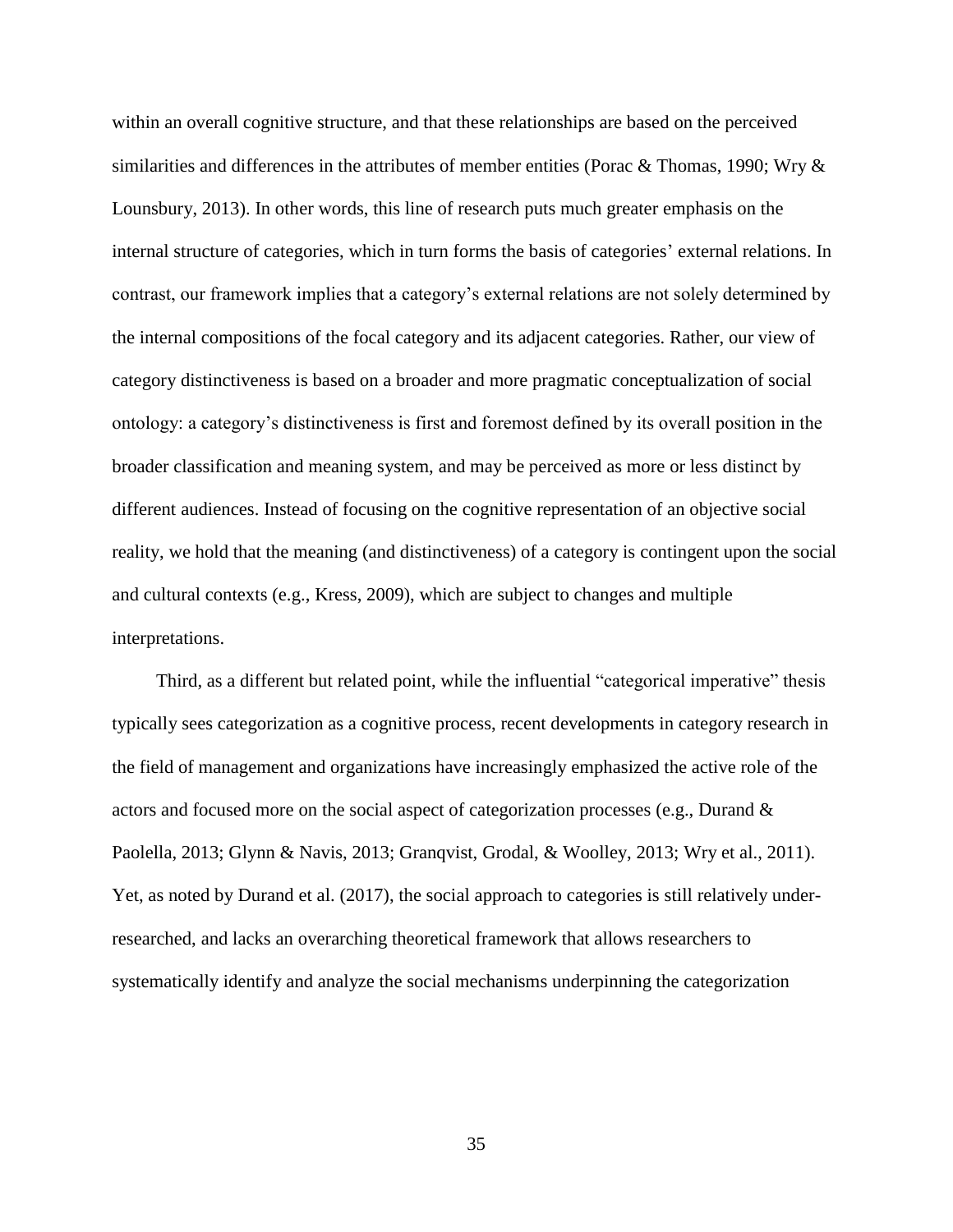process. The cognitive and social approaches to categories have also remained separate in the literature (Durand et al., 2017).

Considering that our dimension of internal coherence is primarily drawn from cognitive psychology, and external distinctiveness is mainly anchored on a relational approach to meaning construction and interpretation, our framework thus takes into account both cognitive and social sides of the categorization process. As noted by Mische (2011:80), "what sociologists call 'structure' is intrinsically relational": while categories may be seen as part of the objective reality that structures the actor's action and perception, the relational approach regards this reality as embedded in the broader meaning system, which may vary by the context in question. Applying this insight to category research, the meaning and boundaries of categories are defined not just by the prototypical attributes of their members, but also by their relative positions in the broader meaning system. Yet, this approach is also complemented by the social-cognitive approach, in the sense that these relations, once established and institutionalized, may be ingrained deeply in people's cognition and form the basis of categorization.

Our synthesis also lends theoretical purchase to the social approach to category studies. While recognizing that a category's position in the meaning system is open to reconstruction and revision, such a framework also avoids potential pitfalls that might come with an overly agentic approach, given our concurrent attention to the constraints from both the basic human cognitive processes and the broader cultural and meaning systems. This framework thus allows us to develop a more balanced view of categories.

More specifically, although our approach takes social structures— including the relations among existing categories, entities, and actors— seriously, we see our approach more "social"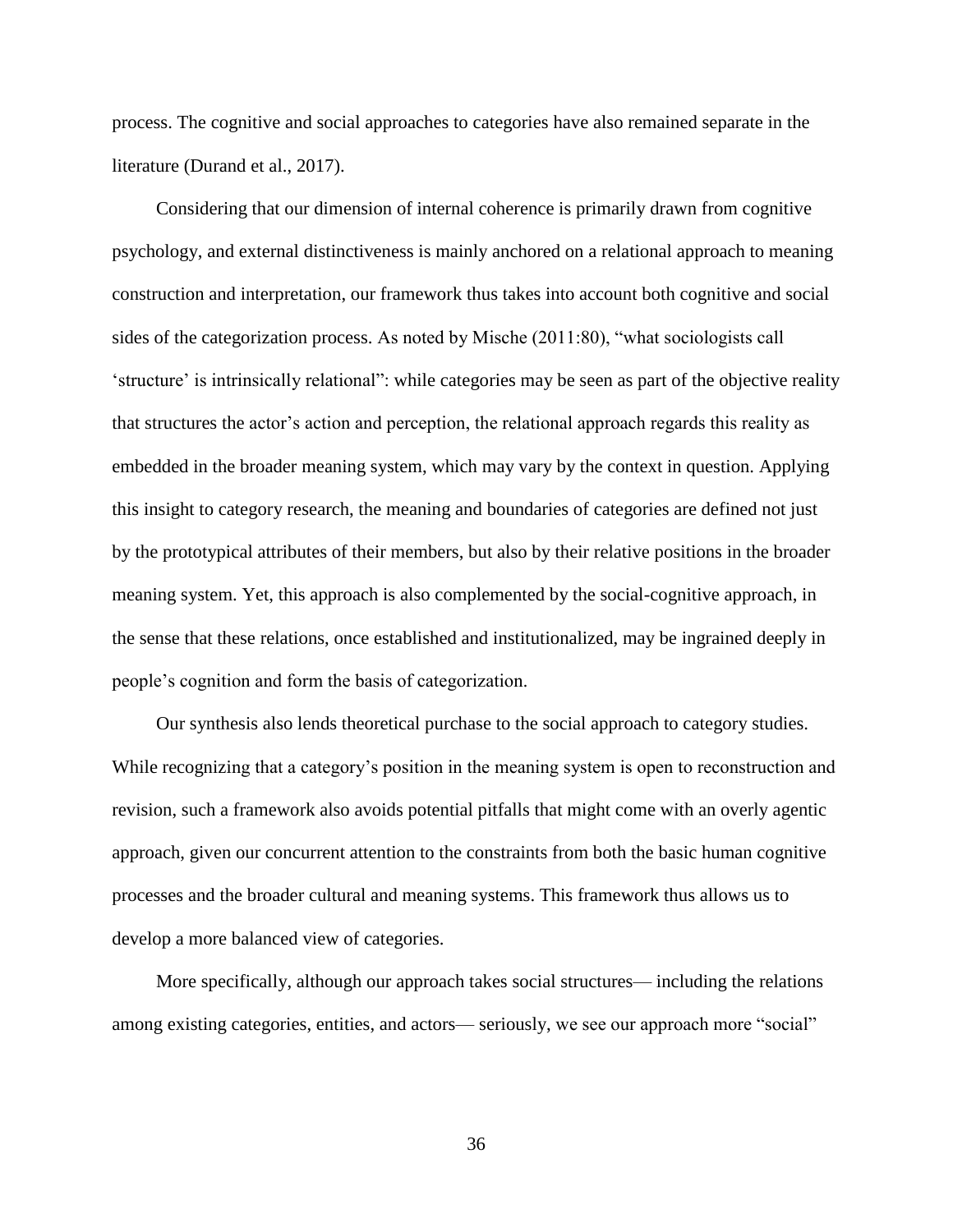than "structural". Building our core framework on structural configurations of categories, we also acknowledge the dynamic nature of such structures, which are subject to forces initiated by interested actors. Based on this view, categories are thus continuously remade, refreshed, and/or maintained, with a lot of skilled work by multiple actors with various interests. The structure (category system) at any point is the result of such joint work, intended or not, which again acts as the antecedent of and building block for future changes in the meaning system. Therefore, while we develop our core framework by first establishing how one may assess a category's viability by studying its coherence and distinctiveness, this really is just the baseline of a broader epistemological and ontological agenda. As we proposed in the beginning of this paper, we advocate moving away from taking a snapshot approach to category dynamics by only analyzing the emergence or decline of a given category at a given point of time. As suggested in the "Application to Category Dynamics" section, our framework is useful for analyzing how categories change over time against the backdrop of the broader context, as well as how various actors may intentionally or intentionally alter a focal category's or competing categories' position in the meaning system. This agenda is both epistemological and ontological, because it allows us to answer questions such as how categories come about, grow, and decline, as well as how one may simplify these complex and recursive processes with a parsimonious framework.

Forth, our point that category viability requires a balanced position along both the dimensions of coherence and distinctiveness also helps to address some inconsistencies in prior research. Some category traits are said to be both beneficial and detrimental to the success of a category. For example, while a large body of research holds that coherence and contrast facilitate the legitimation of categories (Hannan et al., 2007; McKendrick et al., 2003; Negro et al., 2011),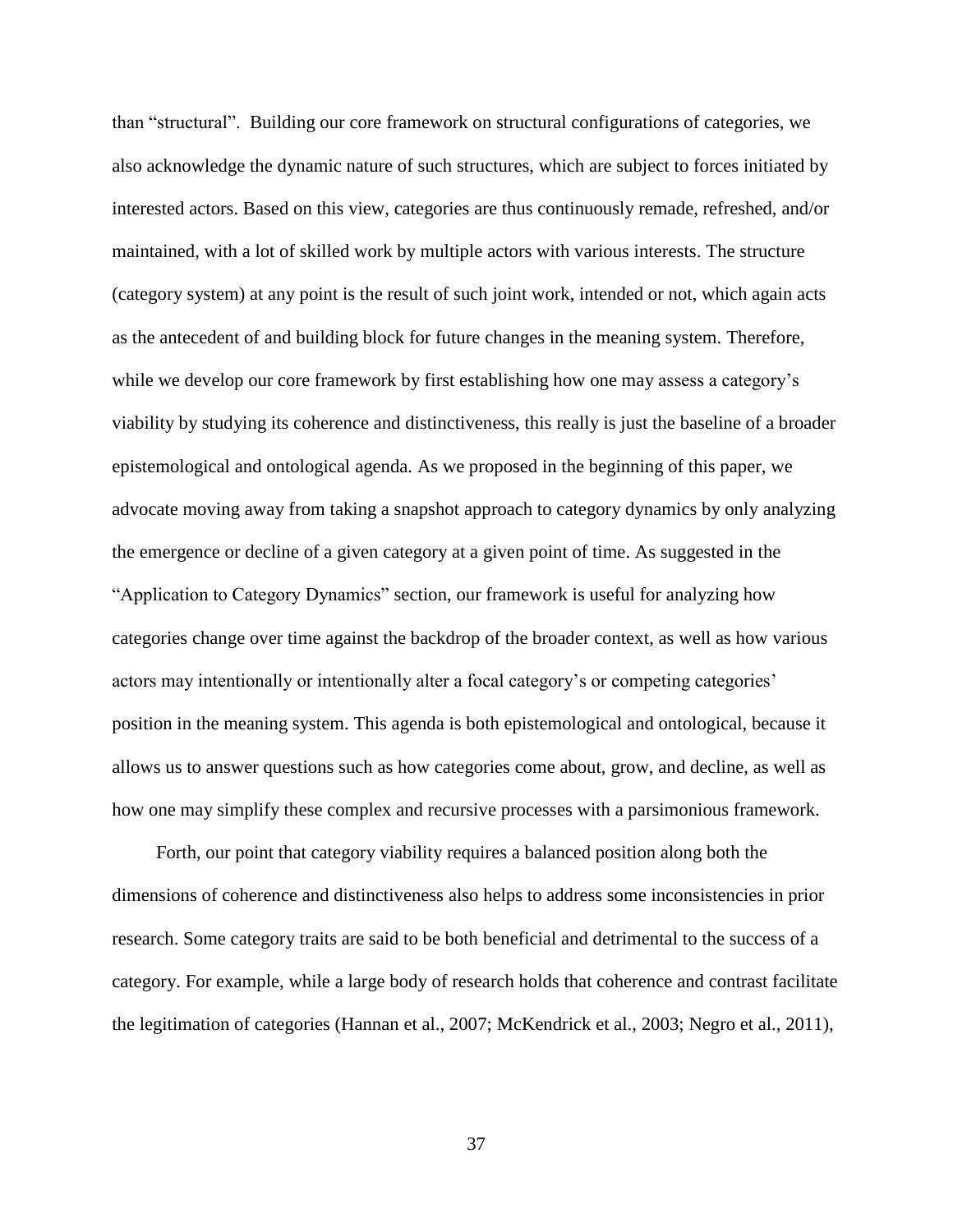membership diversity and flexibility have also been suggested to benefit category emergence (Nag et al., 2007) and growth (Pontikes & Barnett, 2015). Likewise, a distinctive identity has been argued to be both conducive (e.g., Rao et al., 2003) and counterproductive (e.g., Hargadon & Douglas, 2001) to category emergence. Although each of these claims has theoretical merits, such inconsistencies beg greater conceptual clarity. As Wry et al. (2011) suggested, some conditions might facilitate a category's emergence, but create problematic conditions for its sustained growth. In other words, the inconsistent findings might be due partly to different foci in each study. Another potential source of inconsistency in the literature might arise from the one-sided focus on either the coherence or the distinctiveness dimensions, without considering how both dimensions jointly affect the viability of a category. Based on the premise that explaining category viability is key to understanding various phases on the trajectory of a category—be it emergence, growth, or decline—our framework helps to resolve these inconsistencies by conceptualizing a category's balanced position in terms of both internal coherence and external distinctiveness.

More fundamentally, by focusing not only on the internal composition and core attributes of a category but also on its position in the broader meaning system, we are advocating a system perspective in analyzing category dynamics and caution against a reductionist approach to the categorization process. For example, the growth of a category usually attracts new participants, imitators, or competitors from related categories, thereby affecting the boundaries of not only the focal category but also of adjacent categories in the system. Likewise, the decline of a category may free up previously occupied ontological space, creating growth opportunities for competing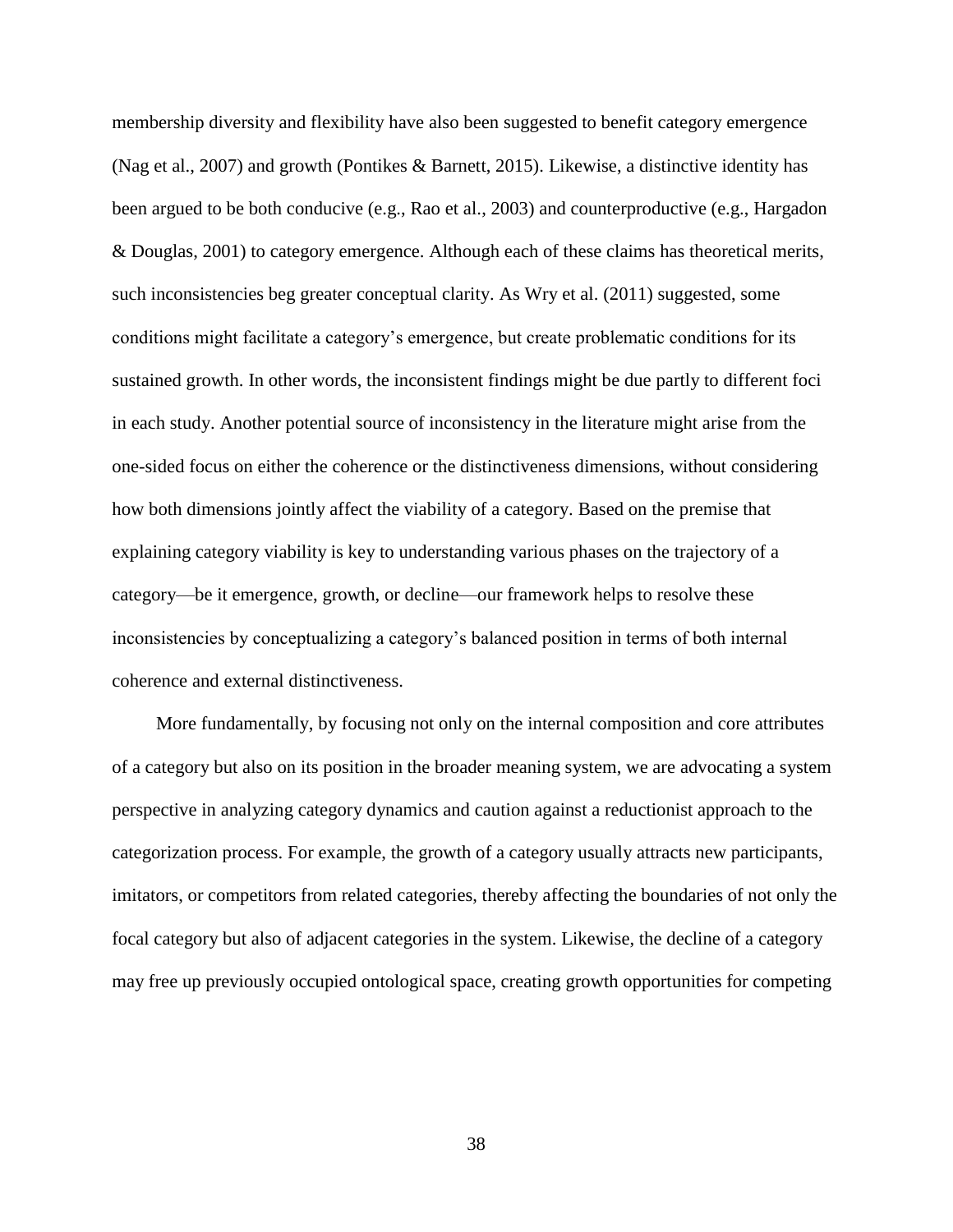categories or facilitating the emergence of new categories. <sup>5</sup> Categories are connected to one another in a patterned way and constitute a system; because of this inter-relatedness, any category can only be understood in relation to each other and as an element of the whole. We echo this view, and our framework allows one to trace the movements of various moving parts in a system with a coherent conceptual tool.

This paper also seeks to broaden the reach of category studies by connecting to other streams of research in management, organization, and strategy. As shown in our application to category dynamics, each of the proposed risks can find applications in a familiar topic in these neighboring areas of research. For example, the risk of category attenuation can be applied to problems found in studies of rapid, fad-like diffusion (Abrahamson, 1991; Abrahamson & Fairchild, 1999); the risk of category fragmentation is in line with the resource partitioning process proposed by organizational ecologists (Carroll, 1985; Carroll & Swaminathan, 2000; Dobrev, et al., 2001), while the risk of isolation echoes some of the insights found in studies of identity construction (Jensen, 2010; Navis & Glynn, 2011; Rao et al., 2000; Wry et al., 2011). One may even link this framework to classic topics of threats of disruption and substitution in innovation studies and strategy research (Anderson & Tushman, 1990; Christensen, 1997; Porter, 1980), where the structure of a market can be analyzed through the lens of an ontological map, and one can trace the rise and fall of various product or market categories with the conceptual tool offered in this paper.

 $\overline{a}$ 

<sup>5</sup> We thank an anonymous reviewer for this point.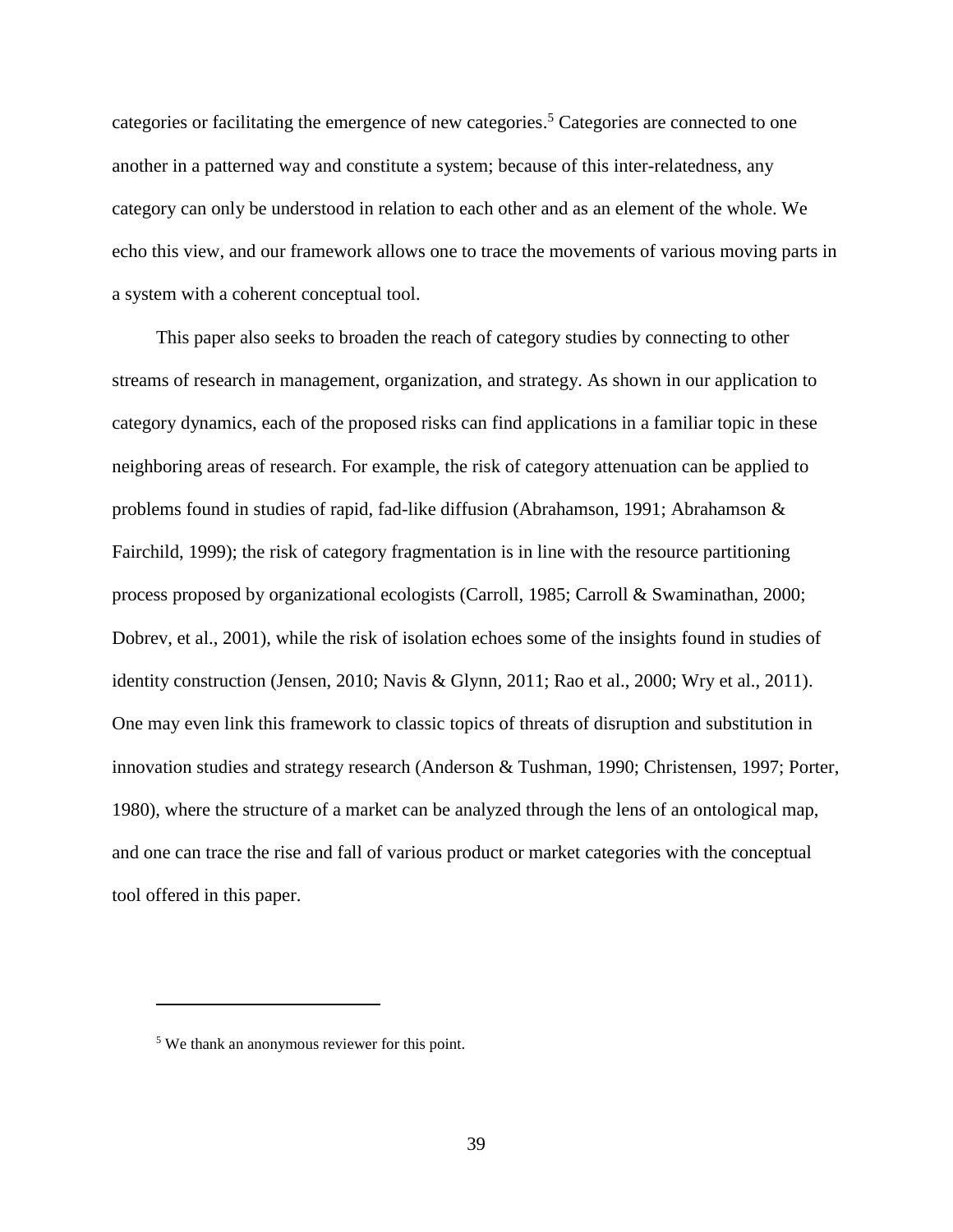### **Limitations and Future Research Directions**

We have confined the scope of this study to categories pertinent in market and organizational contexts. While we believe that many of our arguments also apply to other social categories, we were not able to explore them here due to scope and space constraints, and future research may examine more broadly to what extent this framework is helpful in explaining the change and continuity of social categories.

Further, while we believe in the value of a coherent and systematic framework for analyzing the seemingly disparate stages of the categorization process, there are also tradeoffs when using a parsimonious framework, and as a result we have not been able to fully explore some of the nuances of category dynamics. An important factor that we do explicitly consider in this paper is audience heterogeneity. For instance, our framework has assumed a typical audience in the field in which a particular category is embedded. As noted by Mohr (1994: 330), participants in a field where a classification system matters typically share a general (though not unanimous) sense of "what was going on" in that area of social life. We concur with this argument, that there is generally some consensus among audiences regarding a category's position in the ontological space. Yet, we also acknowledge that different audiences may perceive the same category as positioned in different locations in Figure 1. In other words, the viability of a category resides in the eyes of the beholder, and may vary among different groups or communities of audiences.

To explain, an important insight from cognitive psychology is that audiences with higher expert knowledge are more likely to recognize fine-grained categories (Tanaka & Taylor, 1991). Insights from cultural sociology also suggest that specific cultural and social locations of an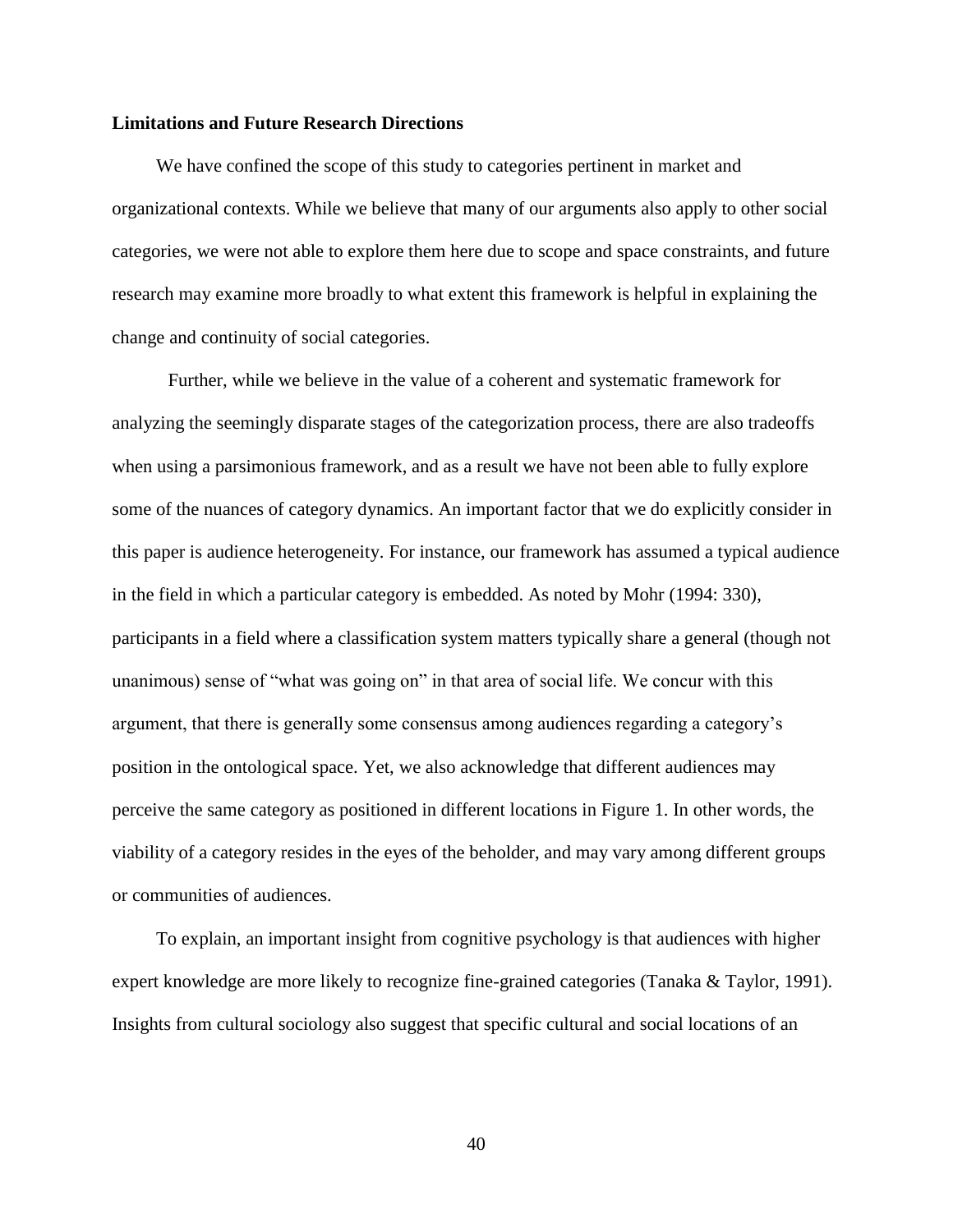audience will influence the person's habitus, a system of dispositions, which in turn organizes the person's perception (Bourdieu, 1994), thereby affecting his or her understanding of a category. These arguments suggest that the viability of a category depends on the audience in question, in the sense that a category may be viable relative to one audience, yet problematic to another. In general, we believe the social, cultural or cognitive distance between a category and the audience has a nonlinear relationship to the perceived viability of the focal category: a very distant audience may not even be aware of the existence of the category, or may not possess the ability to discern the level of coherence and distinctiveness of the focal category. At the other extreme, an audience with expert knowledge may not perceive the focal category as coherent or distinct enough to be viable. It should be interesting for future research to explore how the distance between a category and the audience affects the perceived viability of the category.

The point above also suggests that it is likely for a category to be facing different risks for different audiences, which implies that the "risk mitigation" strategies adopted by members or promoters of a focal category may vary by the target audience. A related point is that a category may experience different risks over time, again requiring interested actors to constantly adjust and respond to the changing circumstances. While we have hinted at these possibilities in our discussion of category dynamics, it is beyond this paper's scope to fully develop these ideas. In fact, not only inter- and intra-category relations can shift over time; the distance between a category and an audience—and hence the perceived viability of the category—are also subject to change. Future research may want to investigate how categories can face different risks over the life course; for example, whether there are specific combinations or sequences of risks that are more likely to arise to particular types of categories as a category grows and matures, or how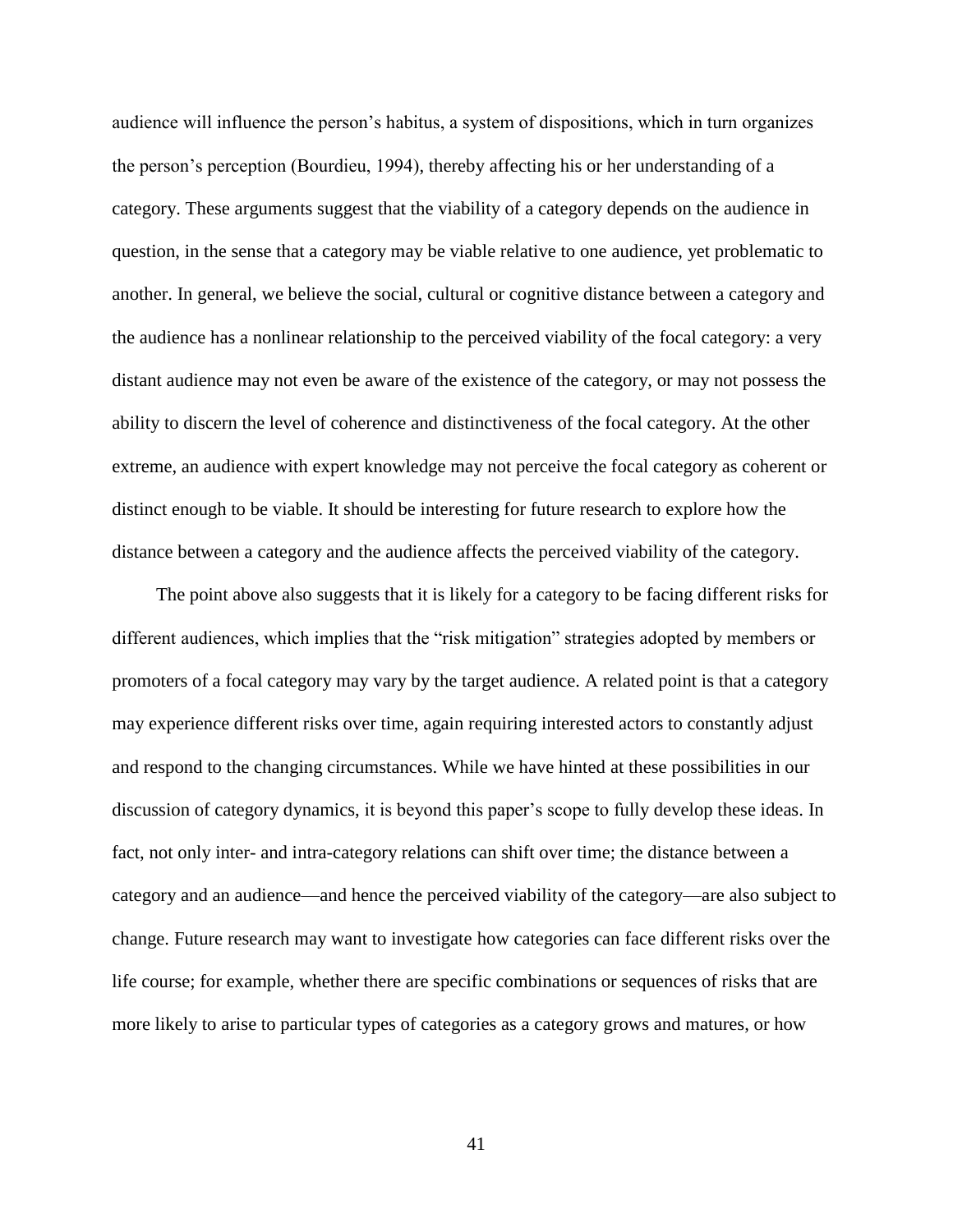audience perceptions might change in an evolving ontological space as a function of changing relations within the category system.

To counterbalance current literature's relatively little attention on how categories may decline, we have devoted more space on how a category may fall out of use than on how a category may stay viable over time. Our discussion in Table 1 offers insights on this latter matter to some extent, but future research may want to more systematically examine how a category can take different paths to (re)gain viability. One way for doing so is to conduct a thought experiment by contemplating the reverse direction of each of our sample paths. For example, the path to isolation, when walked in reverse, is the path to viability by gaining recognition. This can happen if category members focus on lowering both coherence and perceived distinctiveness, such as allying with members from other categories to reduce the perceived distance from other categories and from the target audience, or by framing the emerging category as part of a broader, established system through storytelling (Lounsbury & Glynn, 2001; Wry et al., 2011) or other boundary expansion and growth strategies (Grodal, 2017). As another example, for a category that has experienced the risk of attenuation, interested actors may regain viability by adopting boundary-policing and strengthening strategies aimed at increasing coherence and distinctiveness simultaneously, while being careful not to fall into the trap of overtightening the boundaries. For example, Lee, Hiatt, and Lounsbury (2017) documented how a pioneering standards-based certification organization, CCOF, managed the tension between boundary expansion and boundary clarity during the emergence of the "organic" market category. We believe that our understanding of category dynamics can be enriched by considering more ways how categories may stay viable in spite of shifting circumstances. Engaging research on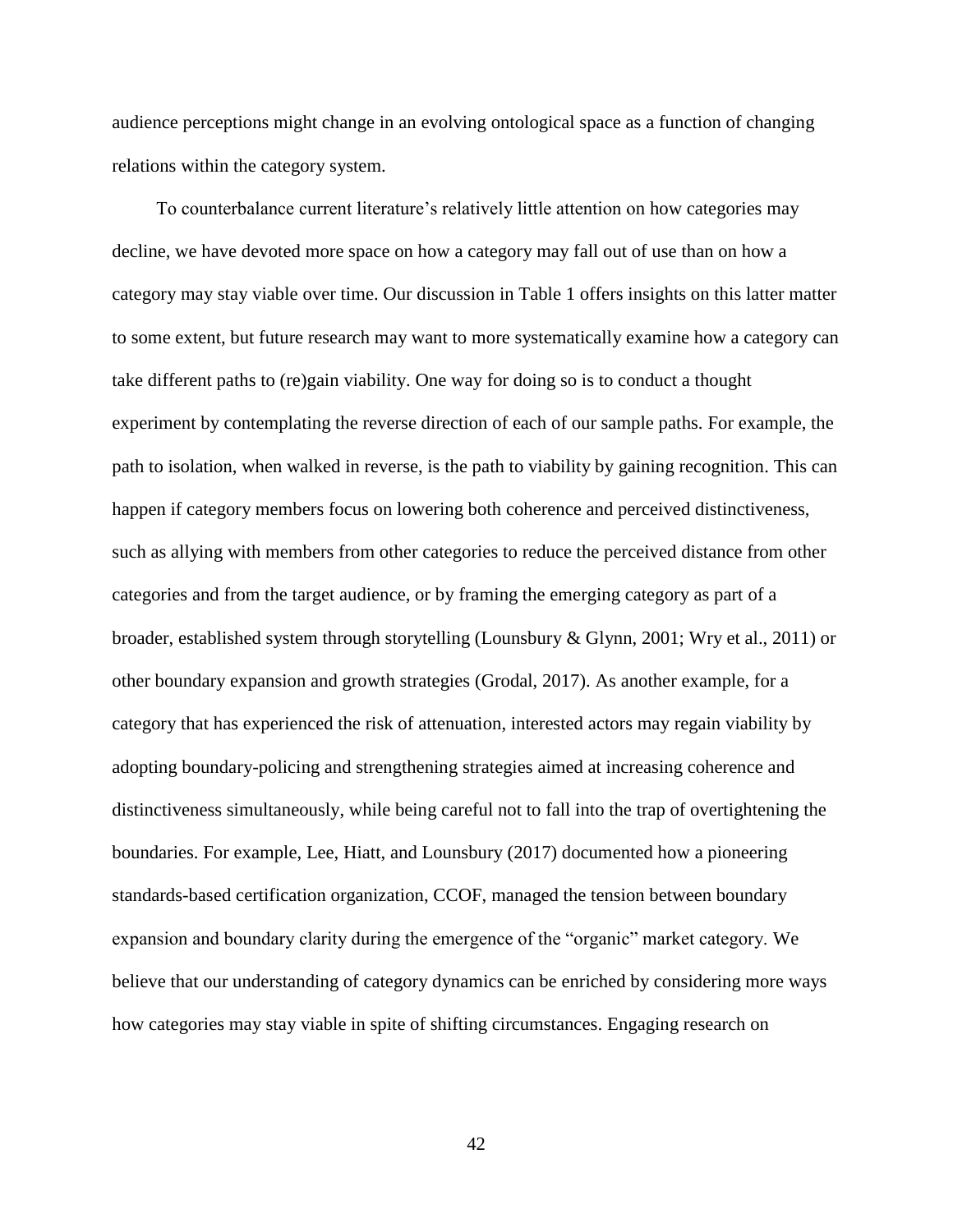institutional entrepreneurship (DiMaggio, 1988) and institutional work (Lawrence & Suddaby, 2006) may offer valuable insight for this purpose.

Another limitation of this paper is that we do not explicitly consider the influence of institutional contexts in which a category is embedded. A large literature has documented that different institutional domains tend to be marked by different institutional logics (Thornton, Ocasio, & Lounsbury, 2012), that is, different "formal and informal rules of action, interaction, and interpretation that guide and constrain decision makers" (Thornton & Ocasio, 1999: 804). As Durand et al. (2017:13) noted, institutional contexts impact categorization through shared norms, assumptions, and practices. Different institutional logics may thus dictate different preferences for distinctiveness versus coherence; some fields might be more tolerant for very flexible categories than others, or some may put a greater emphasis on boundary clarity than others. In fact, most contemporary organizations reside in a pluralistic environment that features multiple and even conflicting prescriptions for appropriate behavior (Greenwood, Raynard, Kodeih, Micelotta, & Lounsbury, 2011). The market logic, for example, is often intersected with other institutional logics, such as the professional logic (as suggested by our example on TQM) or even the religious logic (as alluded to in our discussion on nouthetic counseling). While our section on "Application to Category Dynamics" sheds some lights on how such situations may create pressures for category members to act or react in certain ways that may be in line with one logic but potentially at odds with another logic, future research may want to explore how category members may navigate such institutional complexity.

We also acknowledge that our framework has not considered the normative implications of a category's status, valence or desirability. From this perspective, category viability is more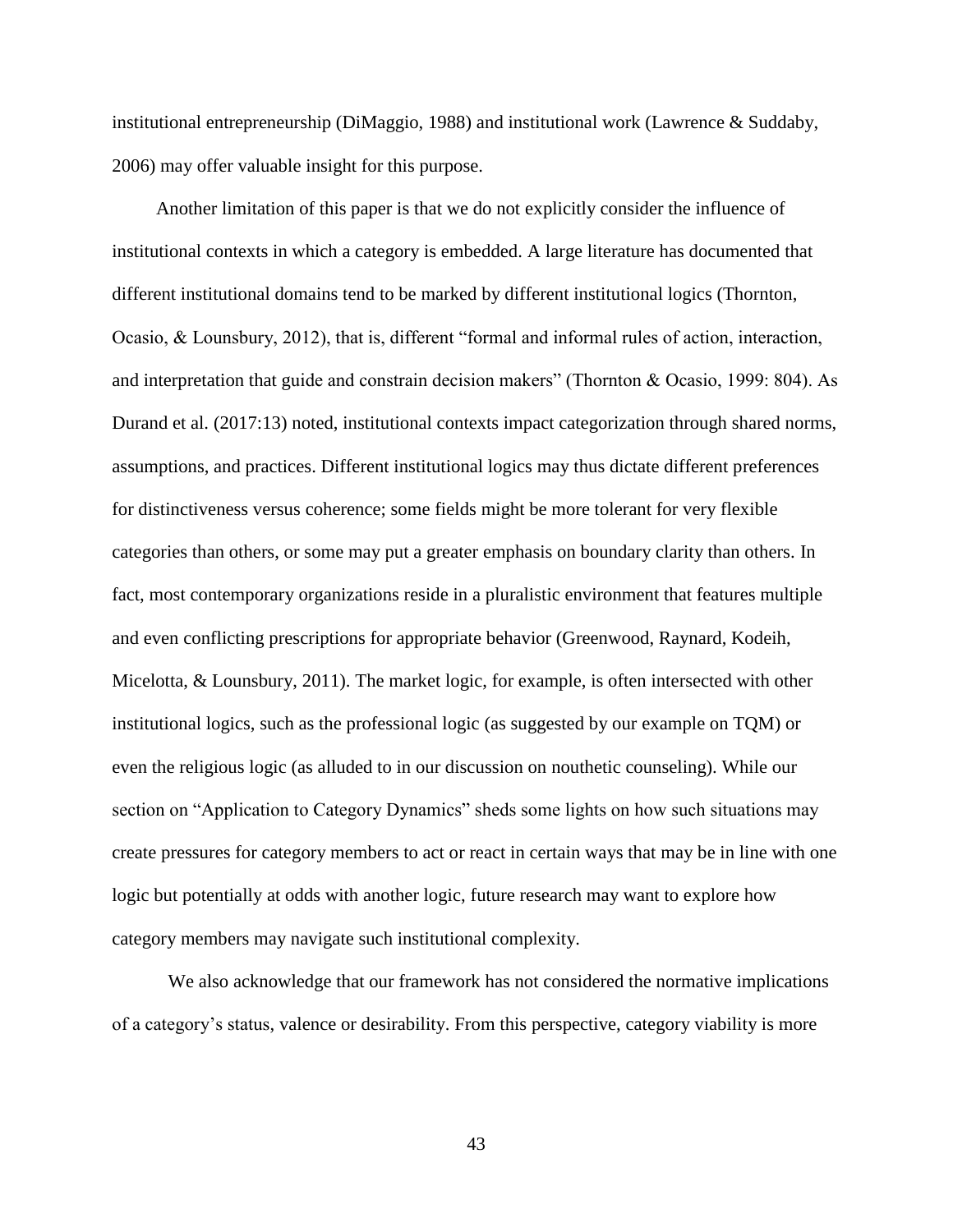closely related to concepts such as cognitive and pragmatic legitimacy, but not normative legitimacy (Suchman, 1995). While we have conceptualized category viability in terms of a category's usefulness in acting as a boundary marker and boundary object, we do not theorize the relationship between category viability and legitimacy in this paper; future research may consider how a category's viability relates to its legitimacy on different dimensions. While it might seem intuitive that a more viable category is more likely to have both cognitive and normative legitimacy, this is not necessarily the case. For example, compared to a stigmatized category, a positively valued category is more likely to attract a greater number of entrants and/or imitators, making it harder to maintain an internal coherence and external distinctiveness. Market categories such as marijuana or tobacco have been able to maintain their coherence and distinctiveness partly due to their stigmatization. Conversely, one may also imagine a highlycoherent, highly-distinct category occupying an exclusive domain, although it may not be considered useful for coordination by most typical audiences in the field (Kennedy & Fiss, 2013). This would suggest that positive and negative valence may create interesting dynamics for category viability, and we encourage future research to further explore how these conditions may interact with the external and internal structure properties of a category in affecting its viability. In fact, this point is also related to our discussion on institutional logics above. Different institutional environments mostly likely have different normative standards in judging legitimacy, and a category that enjoys positive valence in one institutional environment may be viewed negatively in another context. Moreover, actors who identify differently with different logics or values may also have different reactions to the same category. It should be interesting to explore normative implications in different contexts.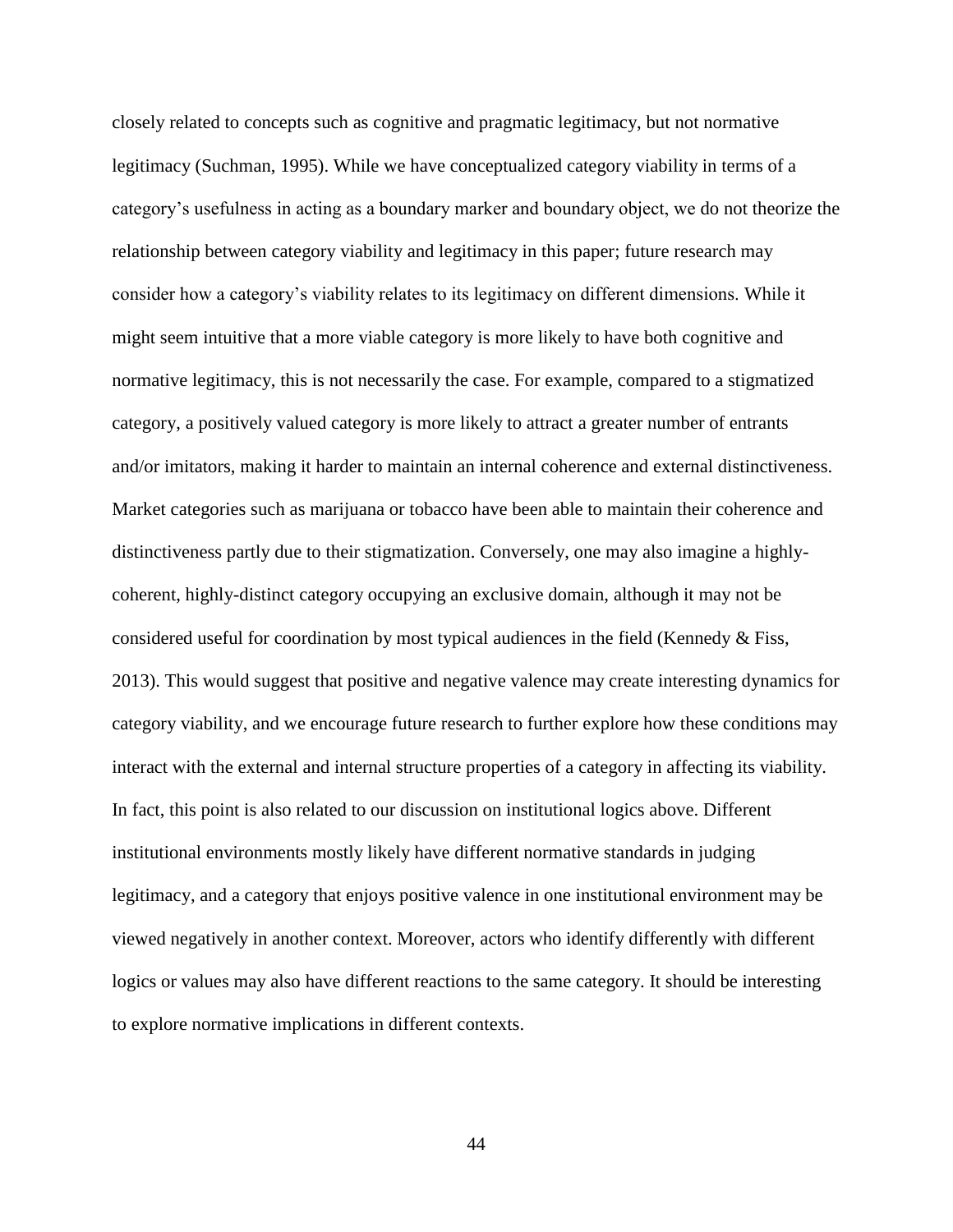Finally, our framework relates primarily to the domain of categories and their relationships—as such, it focuses primarily on the noosphere in which categorization takes place. Our point here is not to deny the socio-technical and economic forces in affecting the survival of product or market categories, but to provide a counterweight to such prior research that has largely neglected the role of categories and categorization in the broader literature of market and industry evolution (e.g., Abernathy & Utterback, 1978; Gort & Klepper, 1982). That said, we do see opportunities for further research in how the attributes of the entities being categorized may influence categorization. In particular, certain characteristics or affordances (Gibson, 1979; Hutchby, 2001) would appear likely to affect category viability by either enlarging or reducing the zone of viability. In this regard, Gallotti and Michael (2014: 2) suggest that while materiality may not be as important for certain abstract entities such as, money, "materiality is of far greater relevance for some artifacts, such as telescopes and screwdrivers." In particular, the presence of material affordance enables both identification and action, which will in turn enhance the effect of category distinctiveness and coherence. Accordingly, we see a need to further explore the ways in which categorization and materiality interact in mutually constitutive ways.

#### **CONCLUSION**

This study adds to organization theory by moving beyond the presumption that categories and classification systems are durable to offer category viability as a theoretical approach for analyzing factors that determine whether categories are at risk of falling out of use. Following the call for an ontological turn in categories research (Kennedy and Fiss, 2013), the viability construct treats continued existence of a category as a question rather than as a given, and our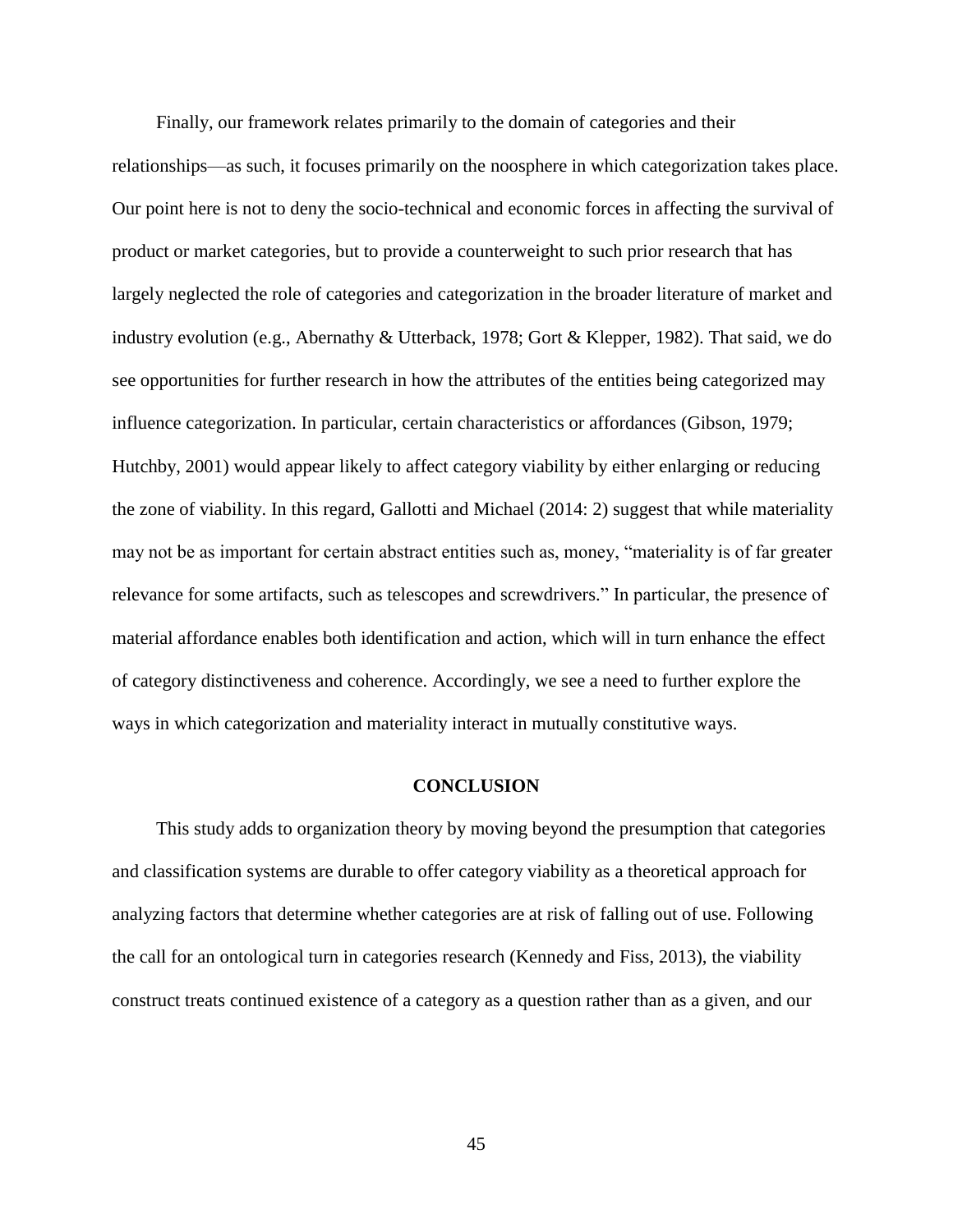framework for analyzing viability takes relational approach to the problem by defining viability in terms of intra- and inter-category relations that determine coherence and distinctiveness, respectively—the construct's key factors. By calling attention to the question of viability, we hope this provides a useful starting point for research that explores not only why and how categories emerge or fail to emerge, but also why some remain useful for sensemaking, analysis, and coordination while others fade from use.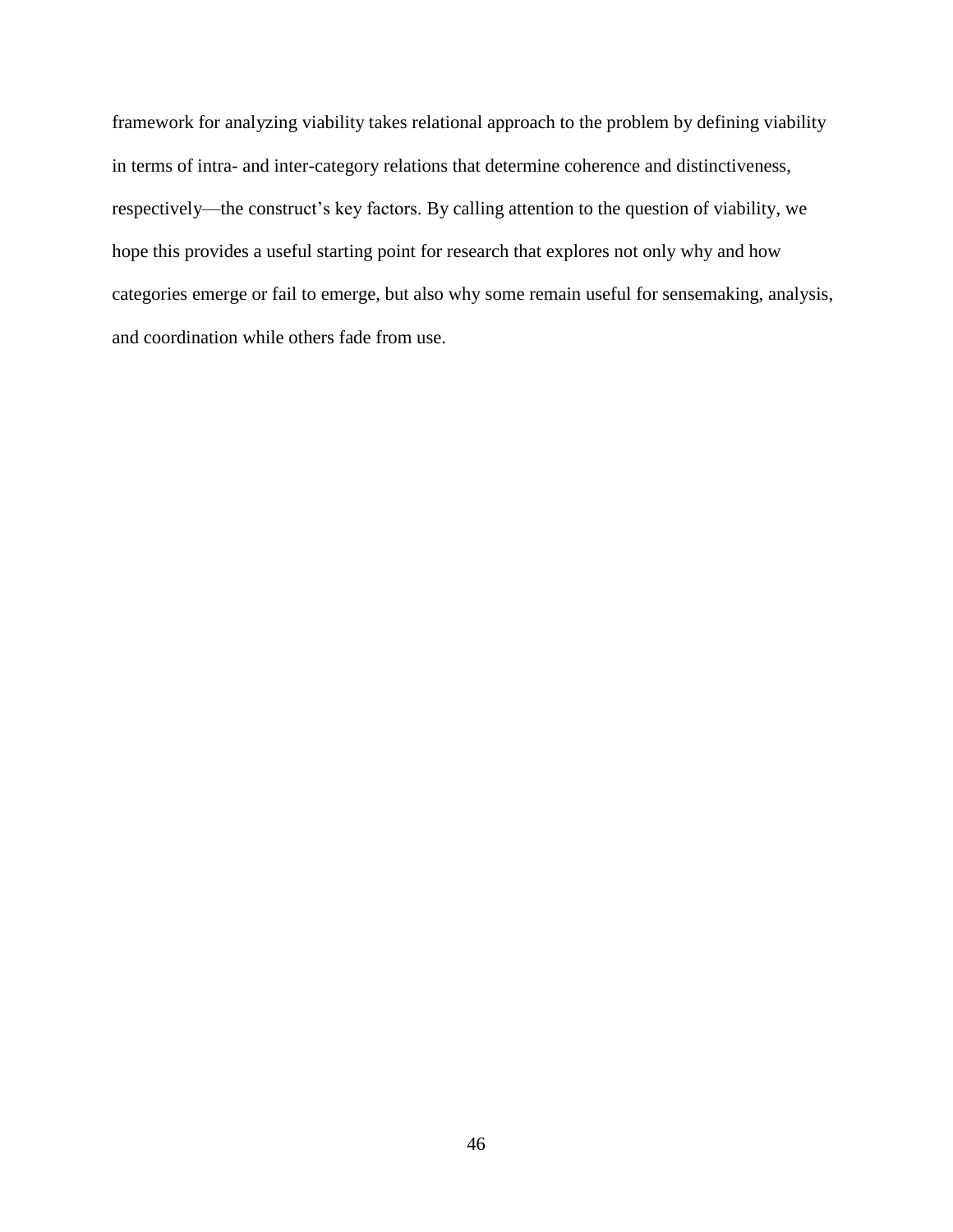### **REFERENCES**

- Abernathy, W., & Utterback, J. 1978. Patterns of industrial innovation. *Technology Review*, 80: 40–47.
- Abrahamson, E. 1991. Managerial dads and fashions: The diffusion and rejection of innovations. *Academy of Management Review*, 16: 586-612.
- Abrahamson, E., & Fairchild, G. 1999. Management fashion: Lifecycles, triggers, and collective learning processes. *Administrative Science Quarterly*, 44: 708-740.
- Adams, J. E. 1970 [1986]. *Competent to counsel: Introduction to nouthetic counseling*: Zondervan.
- Aldrich, H. E., & Fiol, C. M. 1994. Fools rush in? The institutional context of industry creation. *Academy of Management Review*, 19: 645–670.

Anderson J. R. 1983. *The architecture of cognition*. Cambridge, MA: Harvard University Press

- Anderson, P., & Tushman, M. L. 1990. Technological discontinuities and dominant designs: A cyclical model of technological change. *Administrative Science Quarterly*, 35: 604-33.
- Avital, M. 2000. Dealing with time in social inquiry: A tension between method and lived experience. *Organization Science*, 11: 665–673.
- Banerjee, A. V. 1992. A simple model of herd behavior. *The Quarterly Journal of Economics*, 107: 797–817.
- Bingham, C. B., & Kahl, S. J. 2013. The process of schema emergence: Assimilation, deconstruction, unitization and the plurality of analogies. *Academy of Management Journal*, 56: 14–34.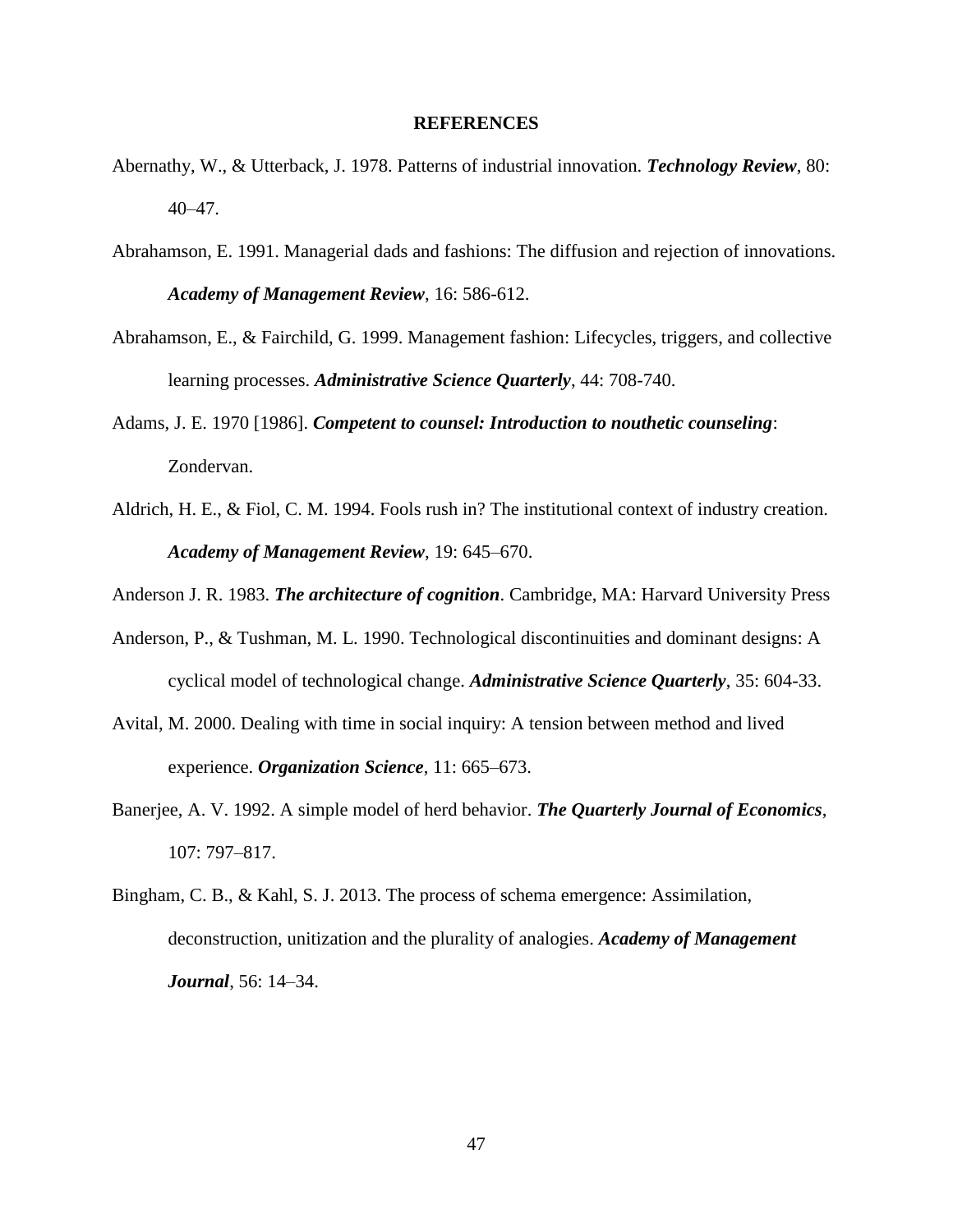- Boone, C., Declerck, C. H., Rao, H., & Van den Buys, K. 2012. Out of tune: The rise and fall of modernistic music in Brussels, 1919–1939. *Poetics*, 40: 44–66.
- Bourdieu, P. 1994. *The field of cultural production: Essays on art and literature*. New York, NY: Columbia University Press.
- Brewer, M. B. 1991. The social self: On being the same and different at the same time. *Personality and Social Psychology Bulletin*, 17: 475–482.
- Brewer, M. B. 2003. Optimal distinctiveness, social identity, and the self. In M. Leary & J. Tangney (Eds.), *Handbook of self and identity*: 480–491. New York, NY: Guilford.
- Carroll, G. R. 1985. Concentration and specialization: Dynamics of niche width in populations of organizations. *American Journal of Sociology*, 90: 1262–1283.
- Carroll, G. R., & Swaminathan, A. 2000. Why the microbrewery movement? Organizational dynamics of resource partitioning in the U.S. brewing industry. *American Journal of Sociology*, 106: 715–762.
- Cassirer, E. 1953. *Substance and function and Einstein's theory of relativity*. New York, NY: Dover Publications.
- Christensen, C. M. 1997. *The innovator's dilemma: When new technologies cause great firms to fail*. Boston, MA: Harvard Business School Press.
- David, R. J., & Strang, D. 2006. When fashion is fleeting: Transitory collective beliefs and the dynamics of TQM consulting. *Academy of Management Journal*, 49: 215–233.
- Dean, J. W., & Bowen, D. E. 1994. Management theory and total quality: Improving research and practice through theory development, *Academy of Management Review,* 19: 392– 418.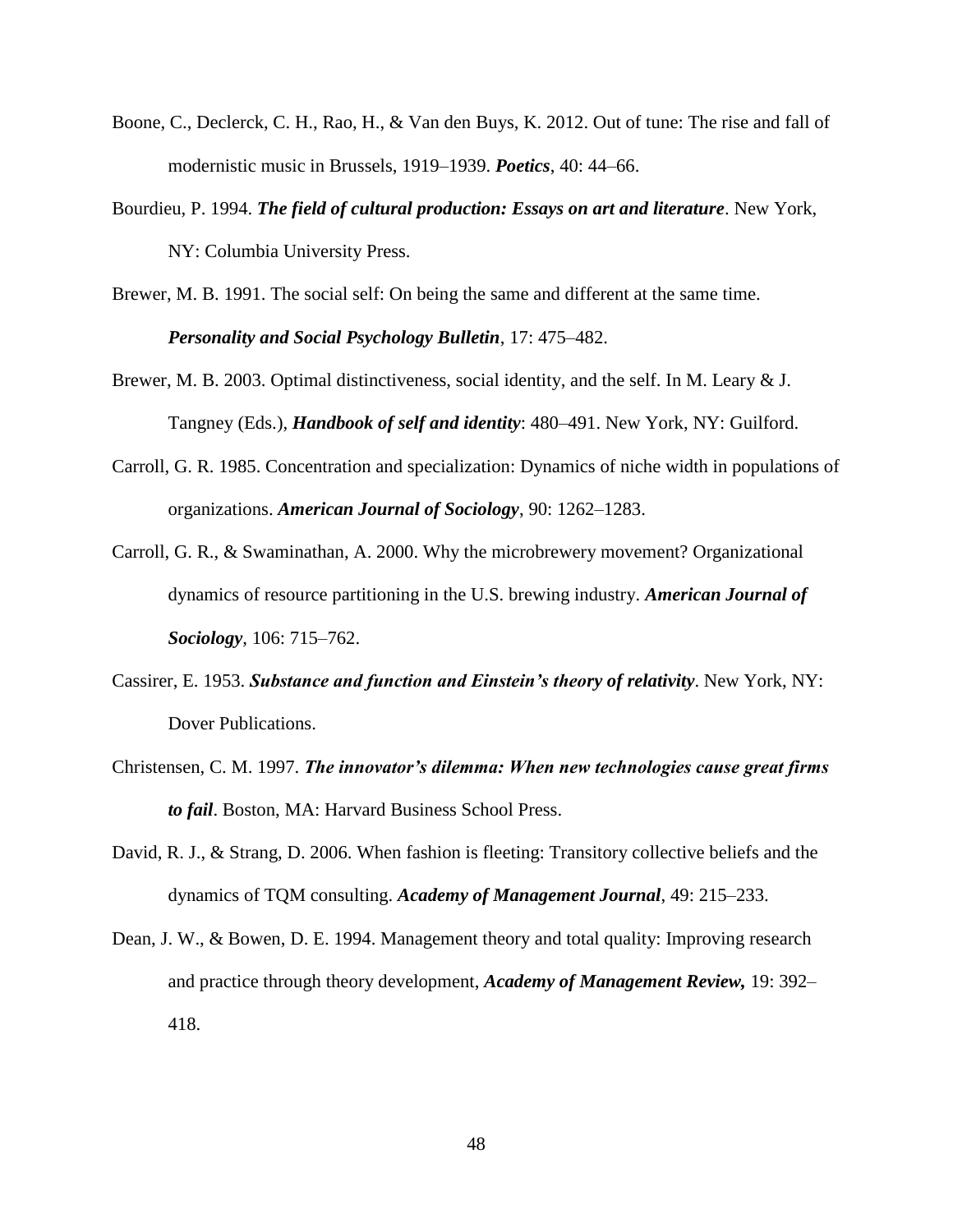- Deephouse, D. L. 1999. To be different, or to be the same? It's a question (and theory) of strategic balance. *Strategic Management Journal*, 20: 147–166.
- Denrell, J., & Kovács, B. 2008. Selective sampling of empirical settings in organizational studies. *Administrative Science Quarterly*, 53: 109–144.

Dewey, J., & Bentley, A. 1949. *Knowing and the known*. Boston, MA: Beacon Press.

- DiMaggio, P. 1988. Interest and agency in institutional theory. In L. G. Zucker (Ed.), *Institutional patterns and culture: Culture and environment:* 3–22. Cambridge, MA: Ballinger Publishing Company.
- Dobrev, S., Kim, T. Y., & Hannan, M. T. 2001. Dynamics of niche width and resource partitioning. *American Journal of Sociology*, 106: 1299–1337
- Douglas, M. 1966. *Purity and danger, an analysis of concepts of pollution and taboo*. New York, NY: Praeger.
- Durand, R., Granqvist, N., & Tyllström, A. 2017. From categories to categorization: A social perspective on market categorization. In R. Durand, N. Granqvist, & A. Tyllström (Eds.), *From categories to categorization: A social perspective on market categorization (Research in the sociology of organizations)*, vol. 51: 3–30. Bingley, UK: Emerald Publishing.
- Durand, R., & Khaire, M. 2017. Where do market categories come from and how? Distinguishing category creation from category emergence. *Journal of Management*, 43: 87–110.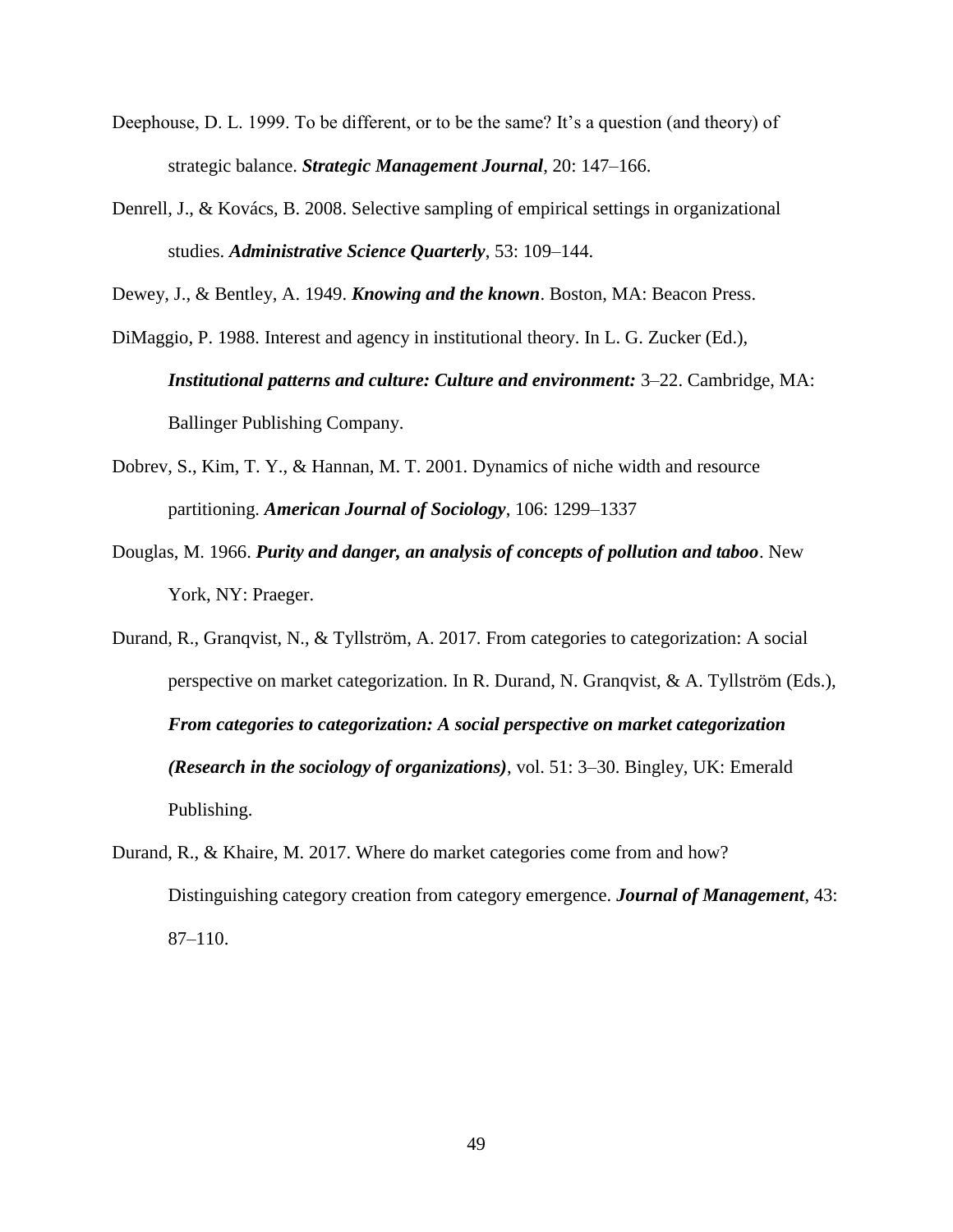- Durand, R., & Paolella, L. 2013. Category stretching: Reorienting research on categories in strategy, entrepreneurship, and organization theory. *Journal of Management Studies*, 50: 1100–1123.
- Durkheim, E. [1912] 1995. *The elementary forms of the religious life*. New York, NY: Free Press.
- Emirbayer, M. 1997. Manifesto for a relational sociology. *American Journal of Sociology*, 103: 281–317.
- Emirbayer, M., & Mische, A. 1998. What is agency? *American Journal of Sociology*, 103: 962– 1023.
- Flanagan, B. 2016. Is rock 'n' roll dead, or just old? *New York Times.* November 19: [https://www.nytimes.com/2016/11/20/opinion/sunday/is-rock-n-roll-dead-or-just](https://www.nytimes.com/2016/11/20/opinion/sunday/is-rock-n-roll-dead-or-just-old.html)[old.html.](https://www.nytimes.com/2016/11/20/opinion/sunday/is-rock-n-roll-dead-or-just-old.html)
- Fligstein, N. 1996. Markets as politics: A political-cultural approach to market institutions. *American Sociological Review*, 61: 656–673.
- Frith, S. 2018. Rock: Authenticity and commercialism. *Encyclopædia Britannica*, [https://www.britannica.com/art/rock-music/Authenticity-and-commercialism,](https://www.britannica.com/art/rock-music/Authenticity-and-commercialism) first accessed January 12, 2018.
- Gallotti, M., & Michael, J. 2014. Objects in mind. In M. Gallotti & J. Michael (Eds.), *Perspectives on social ontology and social cognition*: 1–13. Netherlands: Springer.
- Gibson, J. J. 1979*. The ecological approach to visual perception.* Boston, MA: Houghton Mifflin.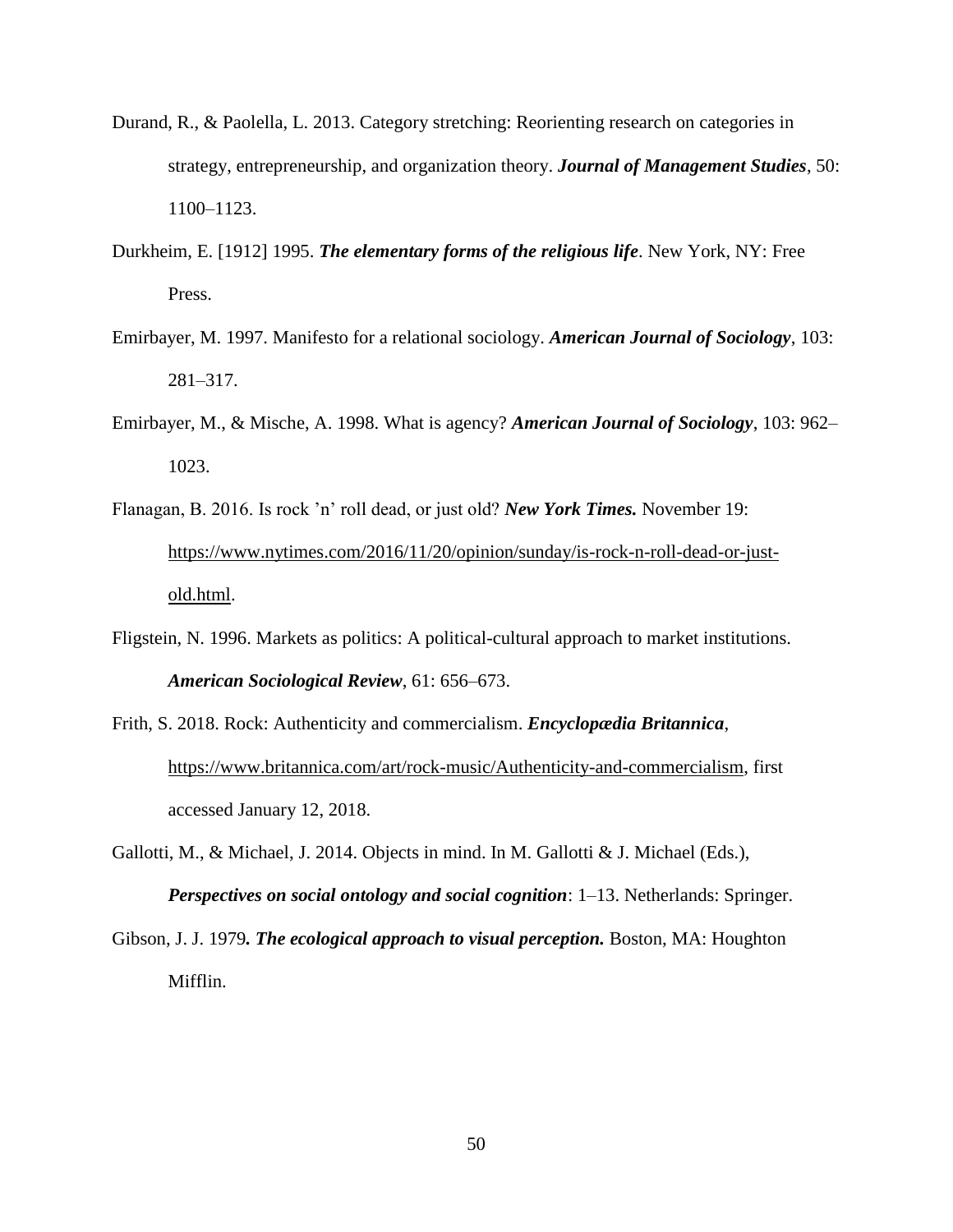- Giddens, Anthony. 1979. *Central Problems in Social Theory: Action, Structure and Contradiction in Social Analysis*. Berkeley and Los Angeles: University of California Press.
- Gioia, D. A., Price, K. N., Hamilton, A. L., & Thomas, J. B. 2010. Forging an identity: An insider–outsider study of processes involved in the formation of organizational identity. *Administrative Science Quarterly*, 55: 1–46.
- Glynn, M. A., & Navis, C. 2013. Categories, identities, and cultural classification: Moving beyond a model of categorical constraint. *Journal of Management Studies*, 50: 1124– 1137.
- Gort, M., & Klepper, S. 1982. Time paths in the diffusion of product innovations. *Economic Journal*, 92: 630–653.
- Granqvist, N., Grodal, S., & Woolley, J. L. 2013. Hedging your bets: Explaining executives' market labeling strategies in nanotechnology. *Organization Science,* 24: 395–413.
- Greenwood, R., Raynard, M., Kodeih, F., Micelotta, E. R., & Lounsbury, M. 2011. Institutional Complexity and Organizational Responses. *The Academy of Management Annals*, 5(1): 317–371.
- Greimas, A. J. 1966 [1983]. Structural Semantics: An Attempt at a Method (D. McDowell, R. Schleifer, & A. Velie, Trans.). Lincoln, Nebraska: University of Nebraska Press.semio
- Grodal, S. 2017. Field expansion and contraction: How communities shape social and symbolic boundaries. *Administrative Science Quarterly*, Forthcoming.
- Grodal, S., & Kahl, S. J. 2017. The discursive perspective of market categorization: Interaction, power, and context. In R. Durand, N. Granqvist, & A. Tyllström (Eds.), *From categories*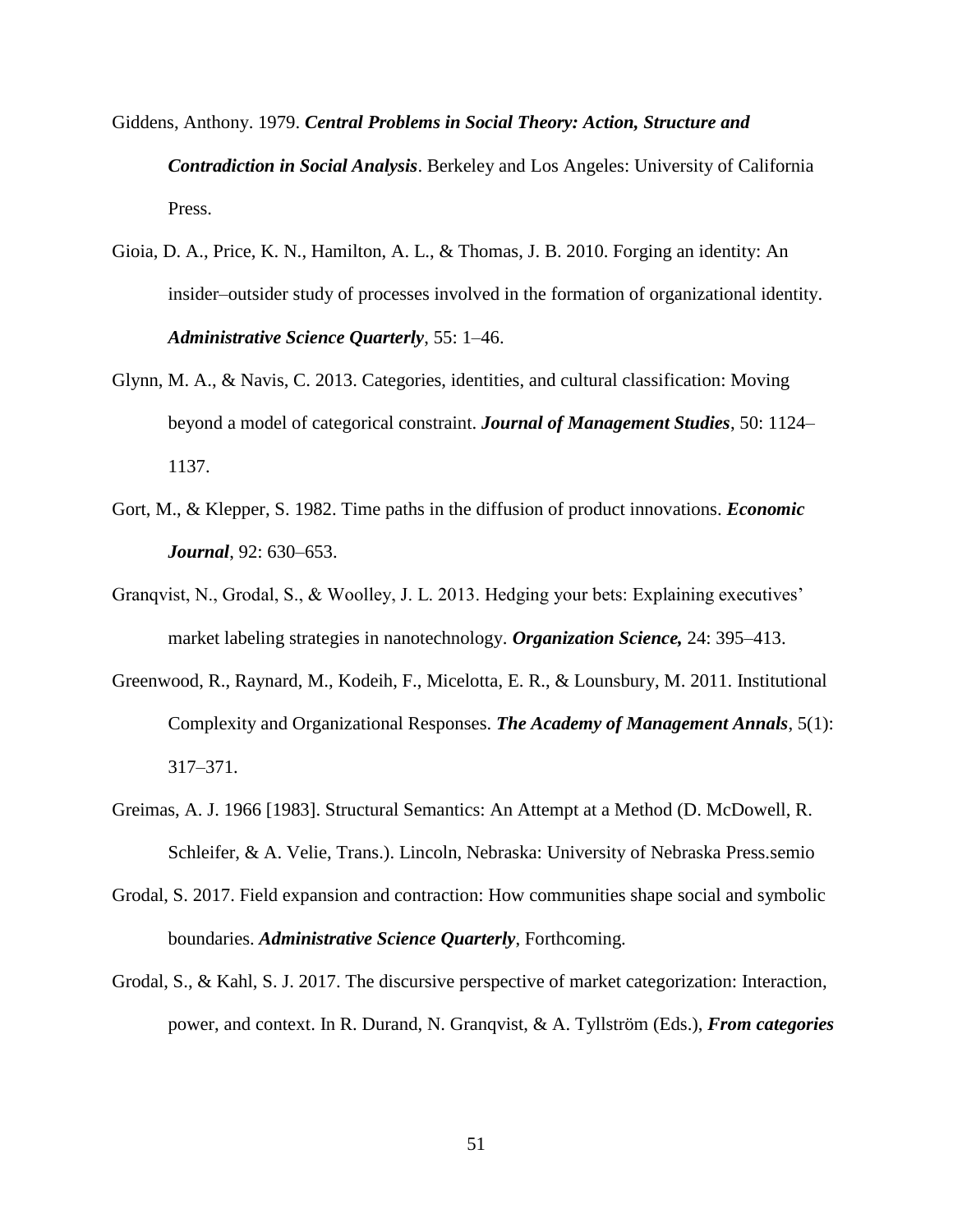*to categorization: A social perspective on market categorization (Research in the sociology of organizations)*, vol. 51: 151–184. Bingley, UK: Emerald Publishing.

- Grodal, S., & O'Mahony, S. 2017. How does a grand challenge become displaced? Explaining the duality of field mobilization. *Academy of Management Journal*, 60: 1801–1827.
- Hannan, M. T. 2010. Partiality of memberships in categories and audiences. *Annual Review of Sociology*, 36: 159–181.
- Hannan, M. T., Pólos, L., & Carroll, G. R. 2007. *Logics of organization theory: Audiences, codes, and ecologies*. Princeton, NJ: Princeton University Press.
- Hargadon, A. B., & Douglas, Y. 2001. When innovations meet institutions: Edison and the design of the electric light. *Administrative Science Quarterly*, 46: 476–501.
- Hiatt, S. & Park, S. 2016. **External market threats and entrepreneurial collective action in the emergent U.S. wood pellet industry.** (April 18, 2016). Available at SSRN: [https://ssrn.com/abstract=2766733.](https://ssrn.com/abstract=2766733)
- Hirsch, P. M. 1972. Processing fads and fashions: An organization-set analysis of cultural industry systems. *American Journal of Sociology*, 77: 639–59.
- Hsu, G. 2006. Jacks of all trades and masters of none: Audiences' reactions to spanning genres in feature film production. *Administrative Science Quarterly,* 51: 420–450.
- Hsu, G., & Grodal, S. 2015. Category taken-for-grantedness as a strategic opportunity: The case of light cigarettes, 1964 to 1993. *American Sociological Review*, 80: 28–62.

Hutchby, I. 2001. Technologies, texts and affordances. *Sociology*, 35: 441–456.

Jensen, M. 2010. Legitimizing illegitimacy: How creating market identity legitimizes illegitimate products. In G. Hsu, G. Negro, & Ö. Koçak (Eds.), *Categories in markets: Origins and*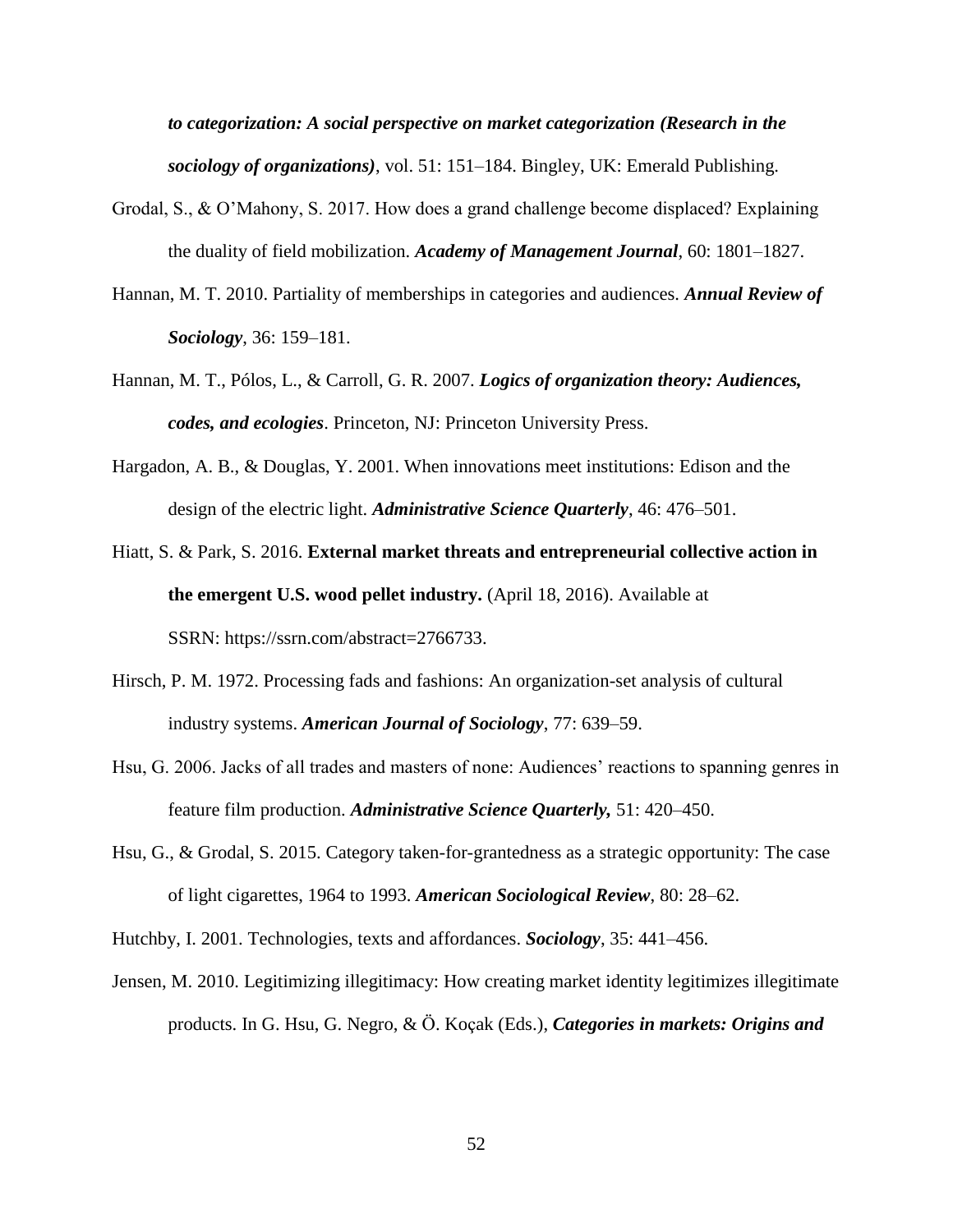*evolution (Research in the sociology of organizations)*, vol. 31: 39–80. Bingley, UK: Emerald Publishing.

- Johnson, E. D. 2012. *Crossover narratives: Intersections of race, genre and authenticity in unpopular popular music.* Unpublished doctoral dissertation. University of Iowa, Iowa City, Iowa.
- Kahl, S. J., Liegel, G. J., & Yates, J. 2012. Audience structure and the failure of institutional entrepreneurship. *Advances in Strategic Management*, 29: 275–313. Bingley, UK: Emerald Publishing.
- Kennedy, M. T. 2008. Getting counted: Markets, media, and reality. *American Sociological Review*, 73: 270–295.
- Kennedy, M. T., & Fiss, P. C. 2013. An ontological turn in categories research: From standards of legitimacy to evidence of actuality. *Journal of Management Studies,* 50: 1138–1154.
- Kennedy, M. T., Lo, J., & Lounsbury, M. 2010. Category currency: Meaning change and the dynamics of market categories. In G. Hsu, G. Negro, & Ö. Koçak (Eds.), *Categories in markets: Origins and evolution (Research in the sociology of organizations)*, vol. 31: 369–397. Bingley, UK: Emerald Publishing.
- Khaire, M., & Wadhwani. R. D. 2010. Changing landscapes: The construction of meaning and value in a new market category—modern Indian art. *Academy of Management Journal,*  53: 1281–1304.
- King, B. G., Clemens, E. S., & Fry, M. 2011. Identity realization and organizational forms: Differentiation and consolidation of identities among Arizona's charter schools. *Organization Science*, 22: 554–572.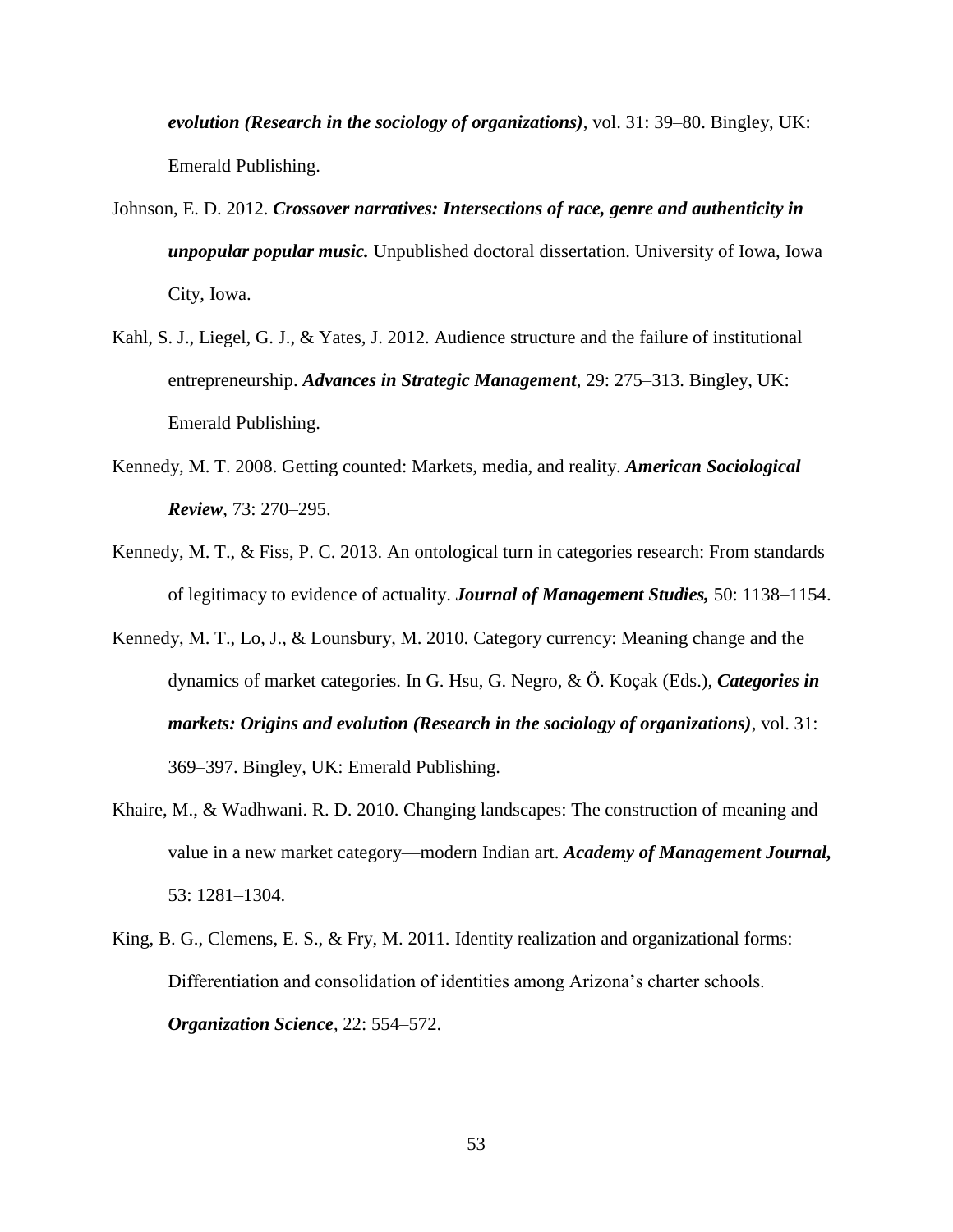- Kovács, B., & Hannan, M. T. 2010. The consequences of category spanning depend on contrast. In G. Hsu, G. Negro, & Ö. Koçak (Eds.), *Categories in markets: Origins and evolution (Research in the sociology of organizations)*, vol. 31: 175–201. Bingley, UK: Emerald Publishing.
- Kress, G. 2009. *Multimodality: A social semiotic approach to contemporary communication*: Routledge.
- Kuilman, J. G., & van Driel, H. 2013. You too, Brutus? Category demise in Rotterdam warehousing, 1871–2011. *Industrial and Corporate Change,* 22: 511–548.
- Kuilman, J. G., & Wezel, F. C. 2013. Taking off: Category contrast and organizational mortality in the UK airline industry, 1919–64. *Strategic Organization,* 11: 56–77.
- Lawrence, T. B., & Suddaby, R. 2006. Institutions and institutional work. In S. R. Clegg, C. Hardy, T. B. Lawrence, & W. R. Nord (Eds.). *The SAGE handbook of organization studies* (2nd Edition): 215–254. London, UK: SAGE Publications.
- Lee, B. H., Hiatt, S. R., & Lounsbury, M. 2017. Market Mediators and the Trade-offs of Legitimacy-Seeking Behaviors in a Nascent Category. *Organization Science*, 28(3): 447- 470.
- Lee, J. 2016. Hybrid as gateway drug: How emergence of hybrid jazz leads to dominance of traditional jazz. 10.5465/AMBPP.2016.16068abstract. *Proceedings of the Annual Meeting of the Academy of Management*. Online ISSN: 2151–6561.
- Lounsbury, M., & Glynn, M. A. 2001. Cultural entrepreneurship: Stories, legitimacy, and the acquisition of resources. *Strategic Management Journal*, 22: 545–564.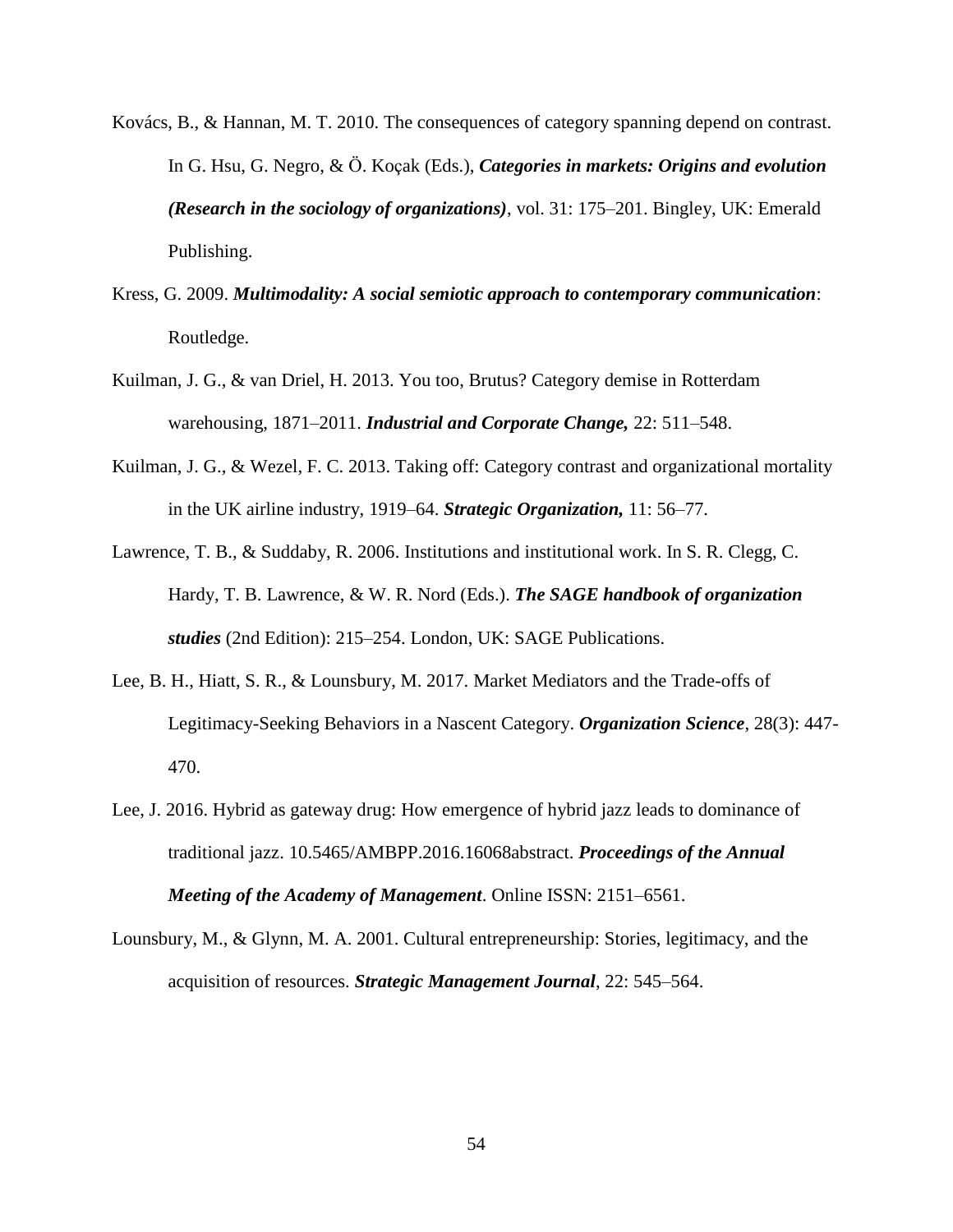- Lounsbury, M., & Rao, H. 2004. Sources of durability and change in market classifications: A study of the reconstitution of product categories in the American mutual fund industry, 1944–1985. *Social Forces*, 82: 969–999.
- McKendrick, D. G., Jaffee, J., Carroll, G. R., & Khessina, O. 2003. In the bud? Analysis of disk array producers as a (possibly) emergent organizational form. *Administrative Science Quarterly*, 48: 60–93.
- Mervis, C. B., & Rosch, E. 1981. Categorization of natural objects. *Annual Review of Psychology*, 32: 89–115.
- Mische, A. 2011. Relational sociology, culture, and agency, In J. Scott & P. J. Carrington (Eds.) *The SAGE handbook of social network analysis*: 80–97. Thousand Oaks, CA: SAGE Publications.
- Mohr, J. W. 1994. Soldiers, mothers, tramps and others: Discourse roles in the 1907 New York City charity directory. *Poetics*, 22: 327–357.

Murphy, G. L. 2004. *The big book of concepts*. Cambridge, MA: Bradford Books.

- Murphy, G. L., & Medin, D. L. 1985. The role of theories in conceptual coherence. *Psychological Review*, 92: 289–316.
- Nag, R., Hambrick, D. C., & Chen, M. J. 2007. What is strategic management, really? Inductive derivation of a consensus definition of the field. *Strategic Management Journal*, 28: 935–955.
- Navis, C., Fisher, G., Raffaelli, R., Glynn, M. A., & Watkiss, Lee. 2012. The market that wasn't: The non-emergence of the online grocery category. *Proceedings of the New Frontiers in Management and Organizational Cognition Conference*. ISSN 978-1-909561-01-4.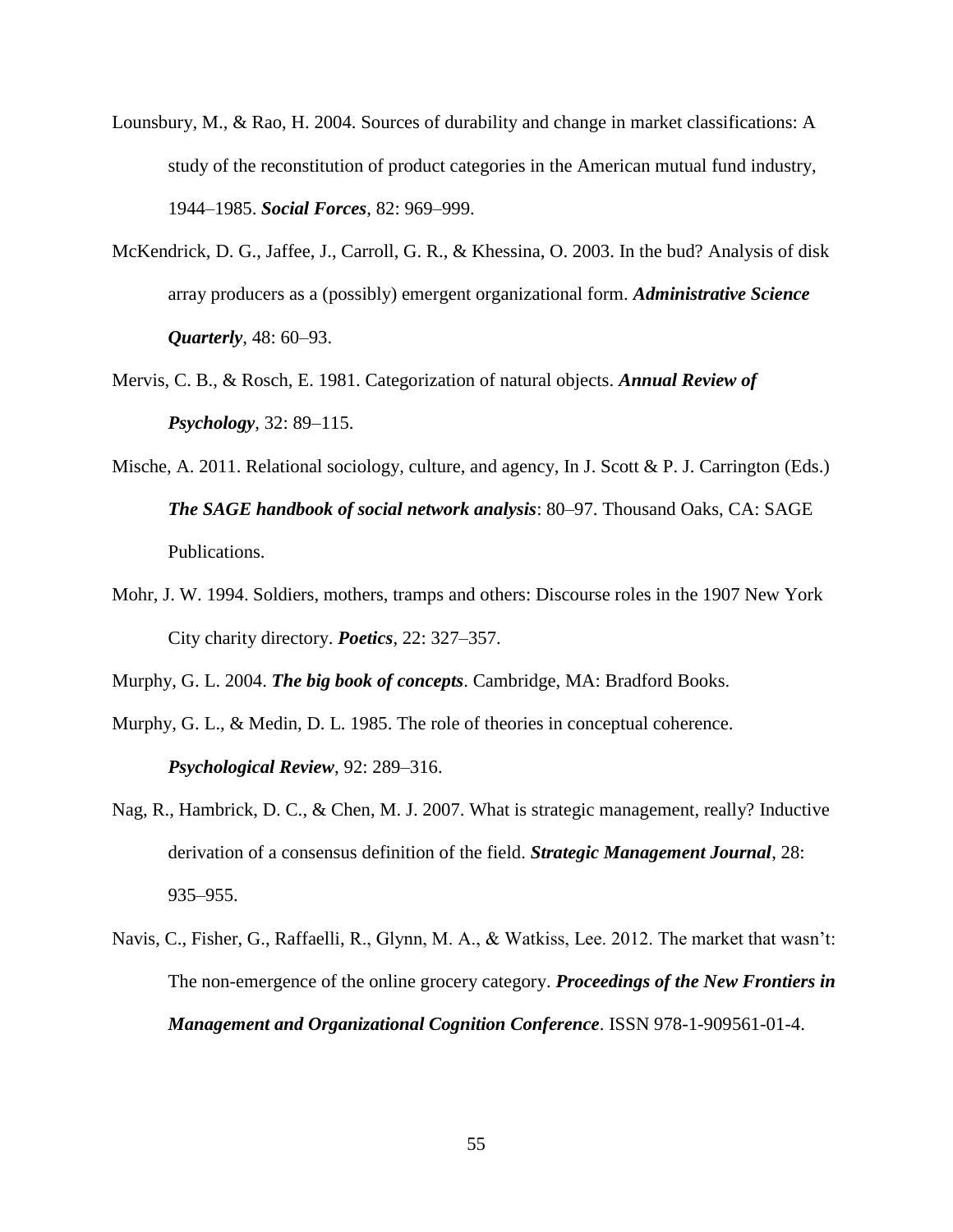- Navis, C., & Glynn, M. A. 2010. How new market categories emerge: Temporal dynamics of legitimacy, identity, and entrepreneurship in satellite radio, 1990–2005. *Administrative Science Quarterly*, 55: 439–471.
- Navis, C., & Glynn, M. A. 2011. Legitimate distinctiveness and the entrepreneurial identity: Influence on investor judgments of new venture plausibility. *Academy of Management Review*, 36: 479–499.
- Negro, G., Hannan, M. T., Rao, H. 2010. Categorical contrast and audience appeal: Niche width and critical success in winemaking. *Industrial and Corporate Change,* 19: 1397–1425.
- Negro, G., Hannan, M. T., Rao, H. 2011. Category reinterpretation and defection: Modernism and tradition in Italian winemaking. *Organization Science,* 22: 1449–63.
- Negro, G., Koçak, Ö., & Hsu, G. 2010. Research on categories in the sociology of organizations. In G. Hsu, G. Negro, & Ö. Koçak (Eds.), *Categories in markets: Origins and evolution (Research in the sociology of organizations)*, vol. 31: 3–35. Bingley, UK: Emerald Publishing.
- Ozcan, P., & Santos F. M. 2015. The market that never was: Turf wars and failed alliances in mobile payments. *Strategic Management Journal,* 36: 1486–1512.
- Paolella, L., & Sharkey, A. 2017. Forging consensus: An integrated view of how categories shape the perception of organizational identity. In R. Durand, N. Granqvist,  $\& A$ . Tyllström (Eds.), *From categories to categorization: A social perspective on market categorization (Research in the sociology of organizations)*, vol. 51: 327–353. Bingley, UK: Emerald Publishing.

Peirce, C. S. 1992. The essential Peirce: selected philosophical writings: Indiana University Press.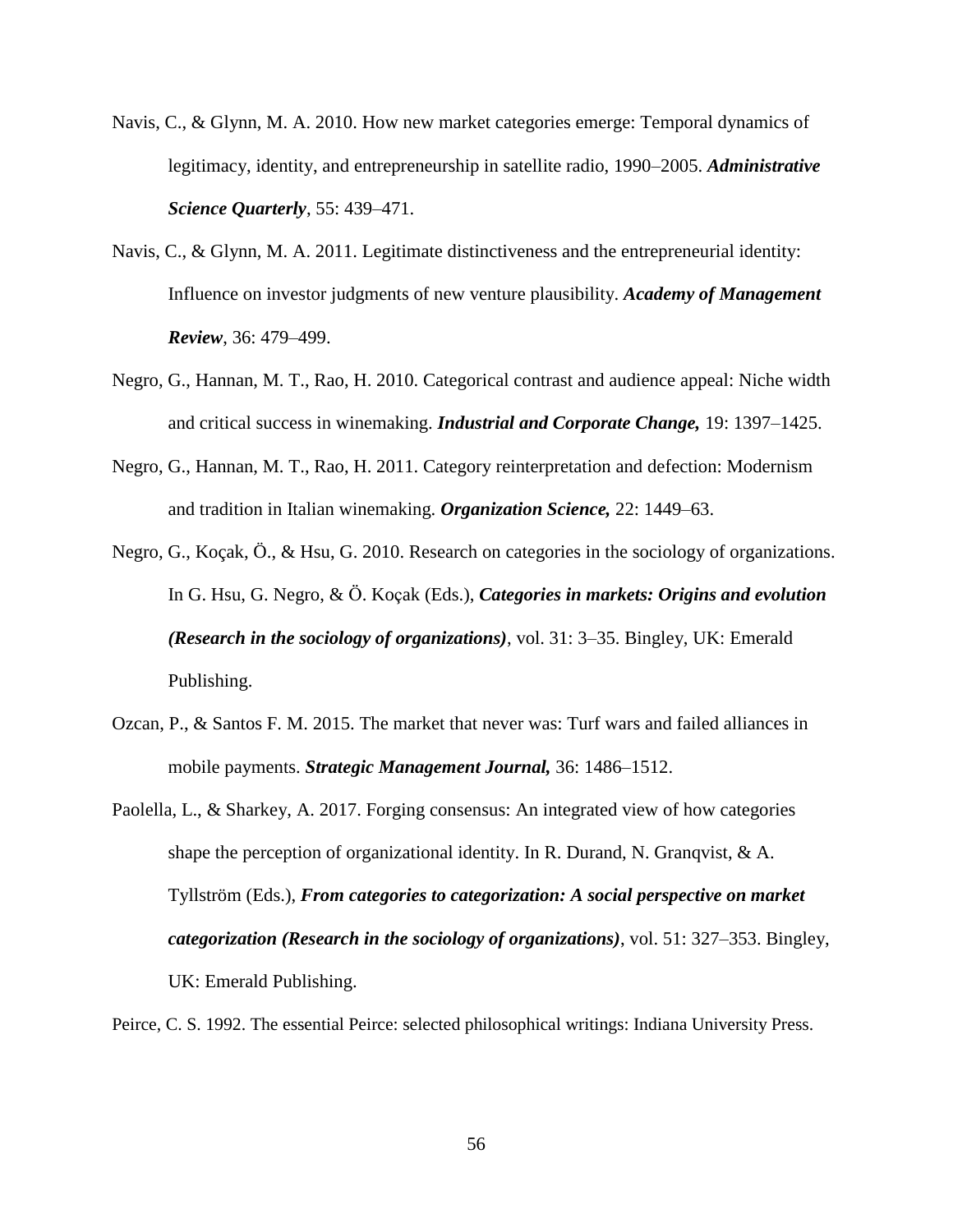- Pettigrew, A. M., Woodman, R. W., & Cameron, K. S. 2001. Studying organizational change and development: Challenges for future research. *Academy of Management Journal*, 44: 697–713.
- Phillips, R. 1998. Education and the Chiropractic profession. *Dynamic Chiropractic,* 28(24)
- Pontikes, E. G., & Barnett, W. P. 2015. The persistence of lenient market categories. *Organization Science*, 26: 1415–1431.
- Pontikes, E. G., & Kim, R. 2017. Strategic categorization. In R. Durand, N. Granqvist, & A. Tyllström (Eds.), *From categories to categorization: A social perspective on market categorization (Research in the sociology of organizations)*, vol. 51: 71–111. Bingley, UK: Emerald Publishing.
- Porac, J. F., & Rosa, J. A. 1996. Rivalry, industry models, and the cognitive embeddedness of the comparable firm. *Advances in Strategic Management Research*, 13: 363–388.
- Porac, J. F., & Thomas, H. 1990. Taxonomic mental models in competitor definition. *Academy of Management Review*, 15: 224–240.
- Porac, J. F., Thomas, H., Wilson, F., Paton, D., & Kanfer, A. 1995. Rivalry and the industry model of Scottish knitwear producers. *Administrative Science Quarterly,* 40: 203–227.
- Porter, M. E. 1980. *Competitive strategy: Techniques for analyzing industries and competitors*. New York, NY: Free Press.
- Raeburn, B. B. 2009. *New Orleans style and the writing of American jazz history*. Ann Arbor, MI: University of Michigan Press.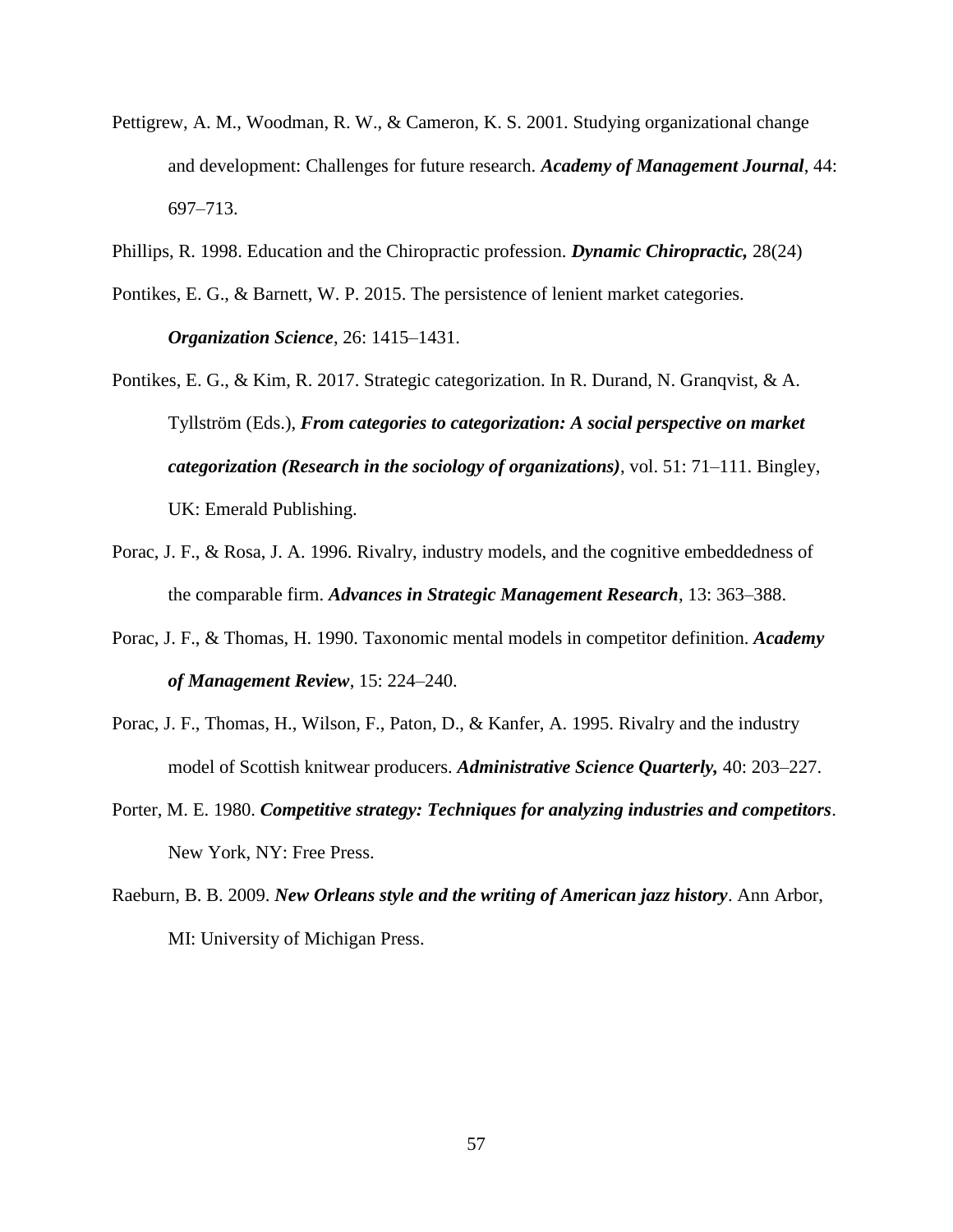- Rao, H., Davis, G. F., & Ward, A. 2000. Embeddedness, social identity and mobility: Why firms leave the Nasdaq and join the New York Stock Exchange. *Administrative Science Quarterly*, 45: 268–292.
- Rao, H., Monin, P., Durand, R. 2003. Institutional change in Toque Ville: Nouvelle cuisine as an identity movement in French gastronomy. *American Journal of Sociology,* 108: 795– 843.
- Rhee, E. Y., Lo, J. Y., Kennedy, M. T., & Fiss, P. C. 2017. Things that last? Category creation, imprinting, and durability. In R. Durand, N. Granqvist, & A. Tyllström (Eds.), *From categories to categorization: A social perspective on market categorization (Research in the sociology of organizations)*, vol. 51: 295–335. Bingley, UK: Emerald Publishing.
- Rosa, J. A., Porac, J. F., Runser-Spanjol, J., & Saxon, M. S. 1999. Sociocognitive dynamics in a product market. *Journal of Marketing*, 63: 64–77.
- Rosch, E. 1973. On the internal structure of perceptual and semantic categories. In T. Moore (Ed.), *Cognitive development and the acquisition of language*: 111–144. New York, NY: Academic Press.
- Rosch, E. 1978. Principles of categorization. In E. Rosch, & B. B. Lloyd (Eds.), *Cognition and categorization*: 27–48. Hillsdale, NJ: Lawrence Erlbaum Associates.
- Rosch, E. 1983. Prototype classification and logical classification: The two systems. In E. F. Scholnick (Ed.), *New Trends in Conceptual Representation: Challenges to Piaget's Theory?* Hillsdale, NJ: Erlbaum.
- Rosch, E., & Lloyd, B. B. 1978. *Cognition and categorization*. Hillsdale, NJ: Lawrence Erlbaum Associates.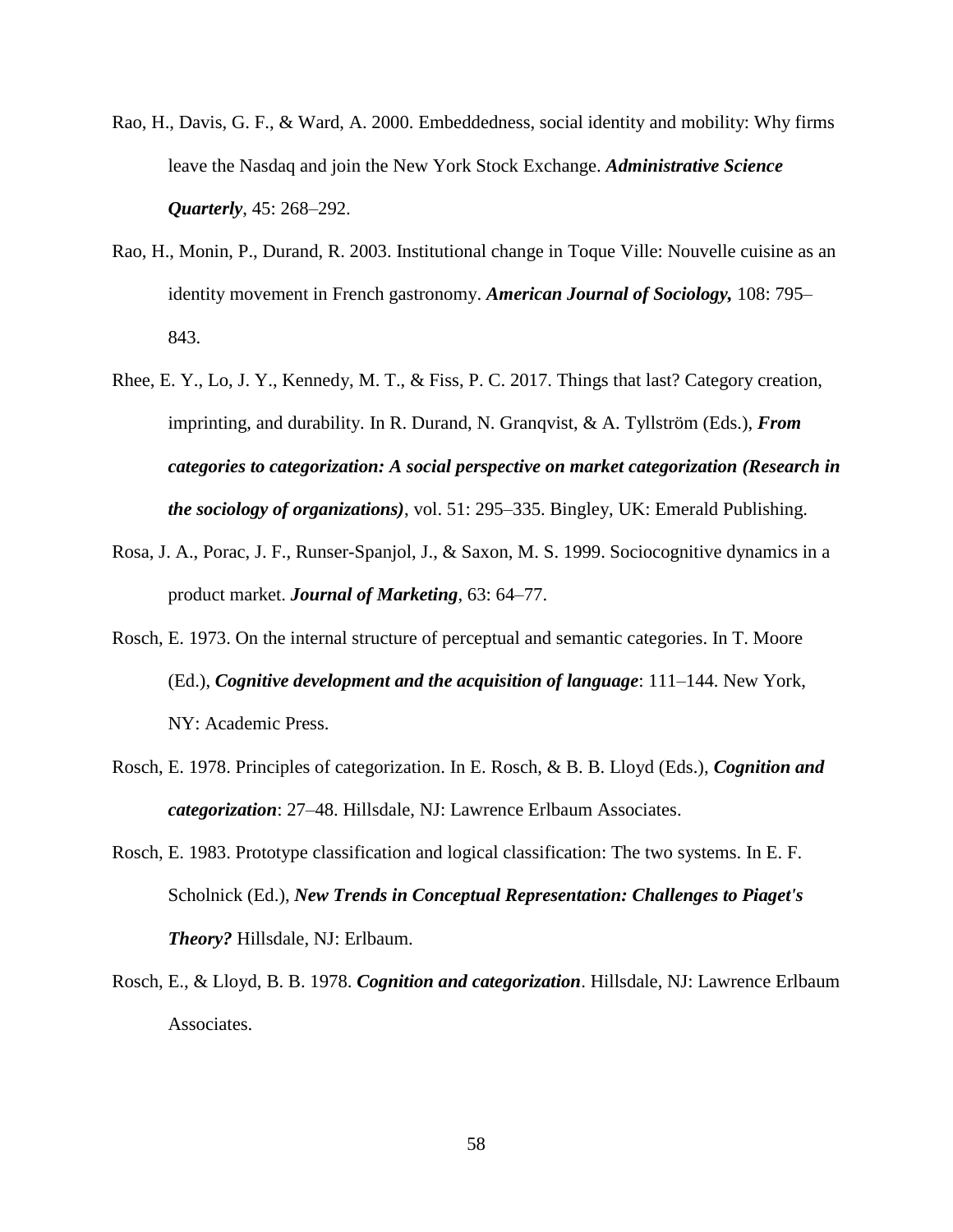- Rosch, E., & Mervis, C. B. 1975. Family resemblances: Studies in the internal structure of categories. *Cognitive Psychology*, 7: 573–605.
- Rosch, E., Mervis, C. B., Gray, W. D., Johnson, D. M., & Boyes-Braem, P. 1976. Basic objects in natural categories. *Cognitive Psychology*, 8: 382–439.
- Rosenberg, N. 1998. Uncertainty and technological change. In D. Neef, A. Siesfeld & J. Cefola (Eds.)*, The Economic Impact of Knowledge.* 17–34. Boston: Butterworth Heinemann.
- Ruef, M. 1999. Social ontology and the dynamics of organizational forms: Creating market actors in the healthcare field, 1966–1994. *Social Forces*, 77: 1403–1432.
- Ruef, M. 2000. The emergence of organizational forms: A community ecology approach. *American Journal of Sociology*, 106: 658–714.
- Sewell, W. 1992. A theory of structure: Duality, agency, and transformation. *American Journal of Sociology*, 98: 1–29.
- Scott, J. 1985. *Weapons of the weak: Everyday forms of peasant resistance.* New Haven, CT: Yale University Press.
- Sheth, J. N., Newman, B. I., Gross, B. L. 1991. Why we buy what we buy: A theory of consumption values. *Journal of Business Research*, 22: 159–170.
- Sweeney, J. C., & Soutar, G. N. 2001. Consumer perceived value: The development of a multiple item scale. *Journal of Retailing*, 77: 203–220.
- Somers, M. R. 1995. What's political or cultural about political culture and the public sphere? Toward an historical sociology of concept formation. *Sociological Theory*, 13: 113–144.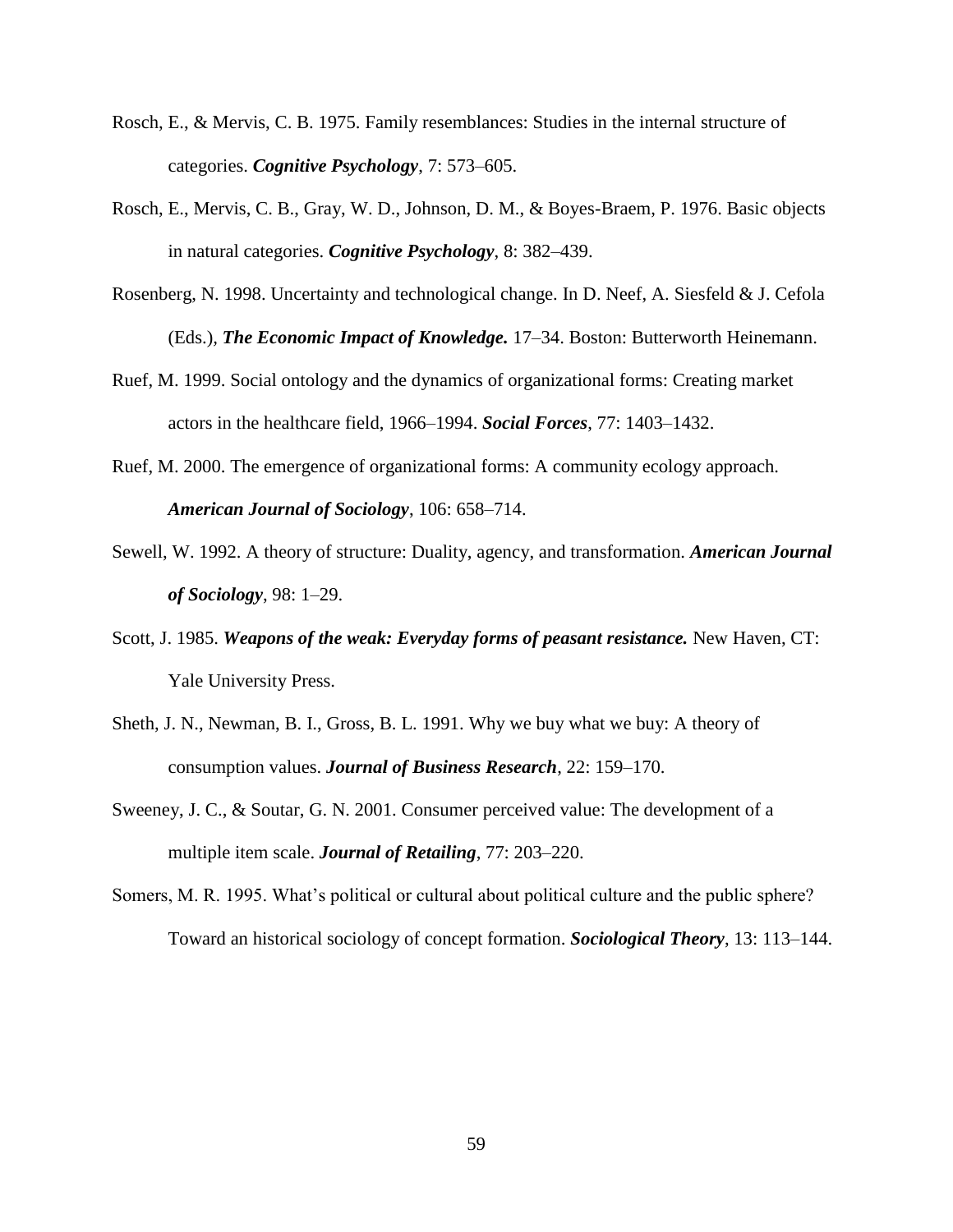- Star, S. L., & Griesemer, J. R. 1989. Institutional ecology, 'translations' and boundary objects: Amateurs and professionals in Berkeley's Museum of Vertebrate Zoology, 1907–39. *Social Studies of Science*, 19: 387–420.
- Strang, D., & Macy, M. W. 2001. In search of excellence: Fads, success stories, and adaptive emulation. *American Journal of Sociology*, 107: 147–182.
- Suchman, M. C. 1995. Managing legitimacy: Strategic and institutional approaches. *Academy of Management Review*, 20: 571–610.
- Tanaka, J. W., & Taylor, M. 1991. Object categories and expertise: Is the basic level in the eye of the beholder? *Cognitive Psychology*, 23: 457–482.
- Thornton, P. H., & Ocasio, W. 1999. Institutional logics and the historical contingency of power in organizations: Executive succession in the higher education publishing industry, 1958‐ 1990. *American Journal of Sociology,* 105: 801–843.
- Thornton, P. H., Ocasio, W., & Lounsbury, M. 2012. *The institutional logics perspective: A new approach to culture, structure and process.* New York, NY: Oxford University Press.

Tilly, C. 1998. *Durable inequality*. Berkeley, CA: University of California Press.

- Tversky, A., & Gati, I. 1978. Studies of similarity. *Cognition and categorization*, 1: 79–98.
- Vergne, J. P., & Wry, T. 2014. Categorizing categorization research: Review, integration, and future directions. *Journal of Management Studies*, 51: 56–94.
- White, H. C. 1981. Where do markets come from? *American Journal of Sociology,* 87: 517– 547.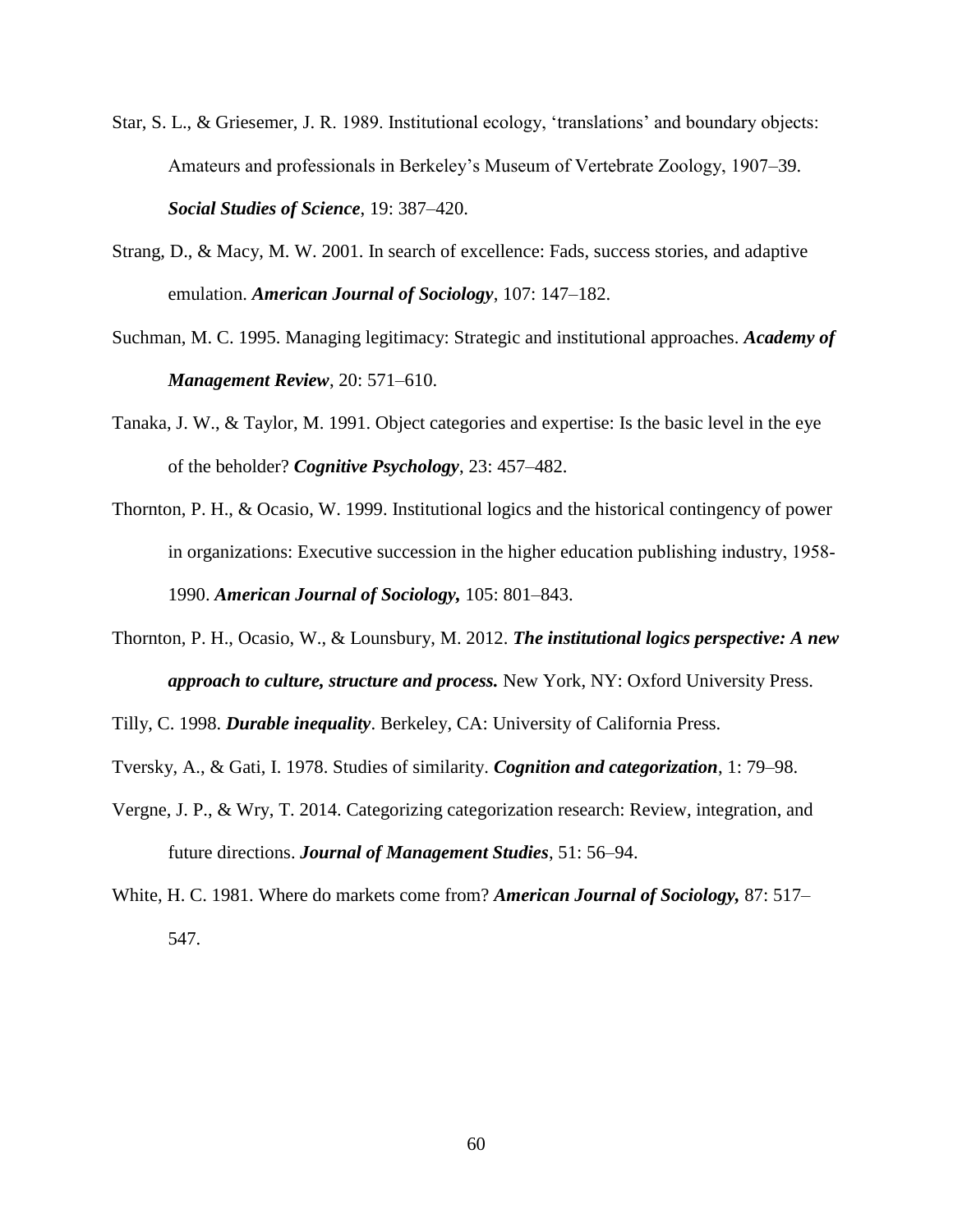- Wry, T., & Lounsbury, M. 2013. Contextualizing the categorical imperative: Category linkages, technology focus, and resource acquisition in nanotechnology entrepreneurship*. Journal of Business Venturing*, 28: 117–133.
- Wry, T., Lounsbury, M., & Glynn, M. A. 2011. Legitimating nascent collective identities: Coordinating cultural entrepreneurship. *Organization Science*, 22: 449–463.
- Zerubavel, E. 1991. *The fine line: Making distinctions in everyday life*. Chicago, IL: University of Chicago Press.

Zhao, E., Fisher, G., Lounsbury, & M., Miller, D. 2017. Optimal distinctiveness revisited: Broadening the interface between institutional theory and strategic management. *Strategic Management Journal*, 38: 93–113.

- Zucker, L. G. 1988. Where do institutional patterns come from? Organizations as actors in social systems. In L. G. Zucker (Ed.) *Institutional patterns and organizations: Culture and environment*: 23–52: Cambridge, MA: Ballinger Publishing Company.
- Zuckerman, E. W. 1999. The categorical imperative: Securities analysts and the illegitimacy discount. *American Journal of Sociology*, 104: 1398–1438.
- Zuckerman, E. W. 2000. Focusing the corporate product: Securities analysts and dediversification. *Administrative Science Quarterly,* 45: 591–619.
- Zuckerman, E. W. 2016. Optimal distinctiveness revisited: An integrative framework for understanding the balance between differentiation and conformity in individual and organizational identities. In M. G. Pratt, M. Schultz, B. E. Ashforth, & D. Ravasi (Eds.) *The Oxford handbook of organizational identity*: 183–199. New York, NY: Oxford University Press.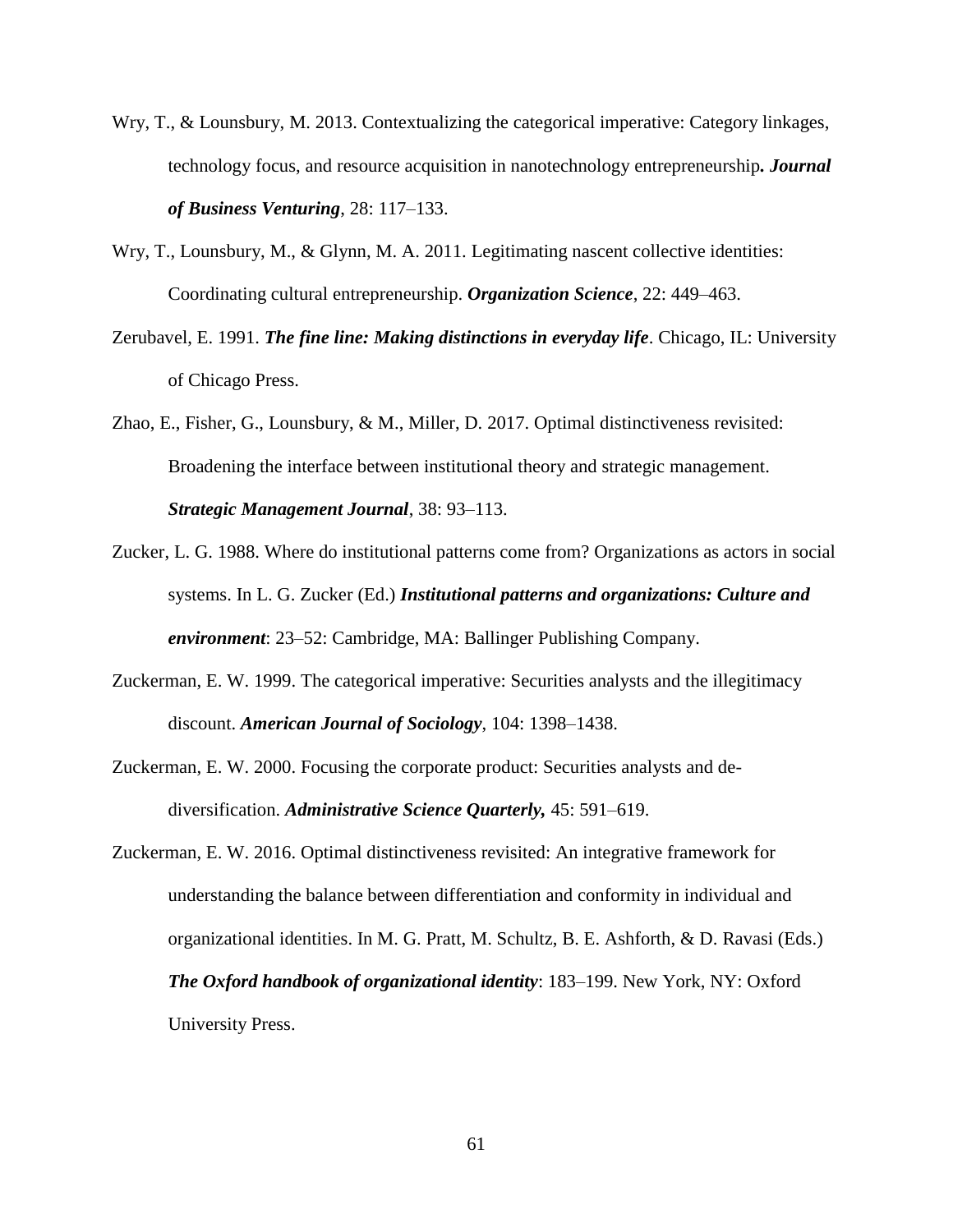Zuckerman, E. W. 2017. The categorical imperative revisited: Implications of categorization as a theoretical tool. In R. Durand, N. Granqvist, & A. Tyllström (Eds.), *From categories to categorization: A social perspective on market categorization (Research in the sociology of organizations)*, vol. 51: 31–68. Bingley, UK: Emerald Publishing.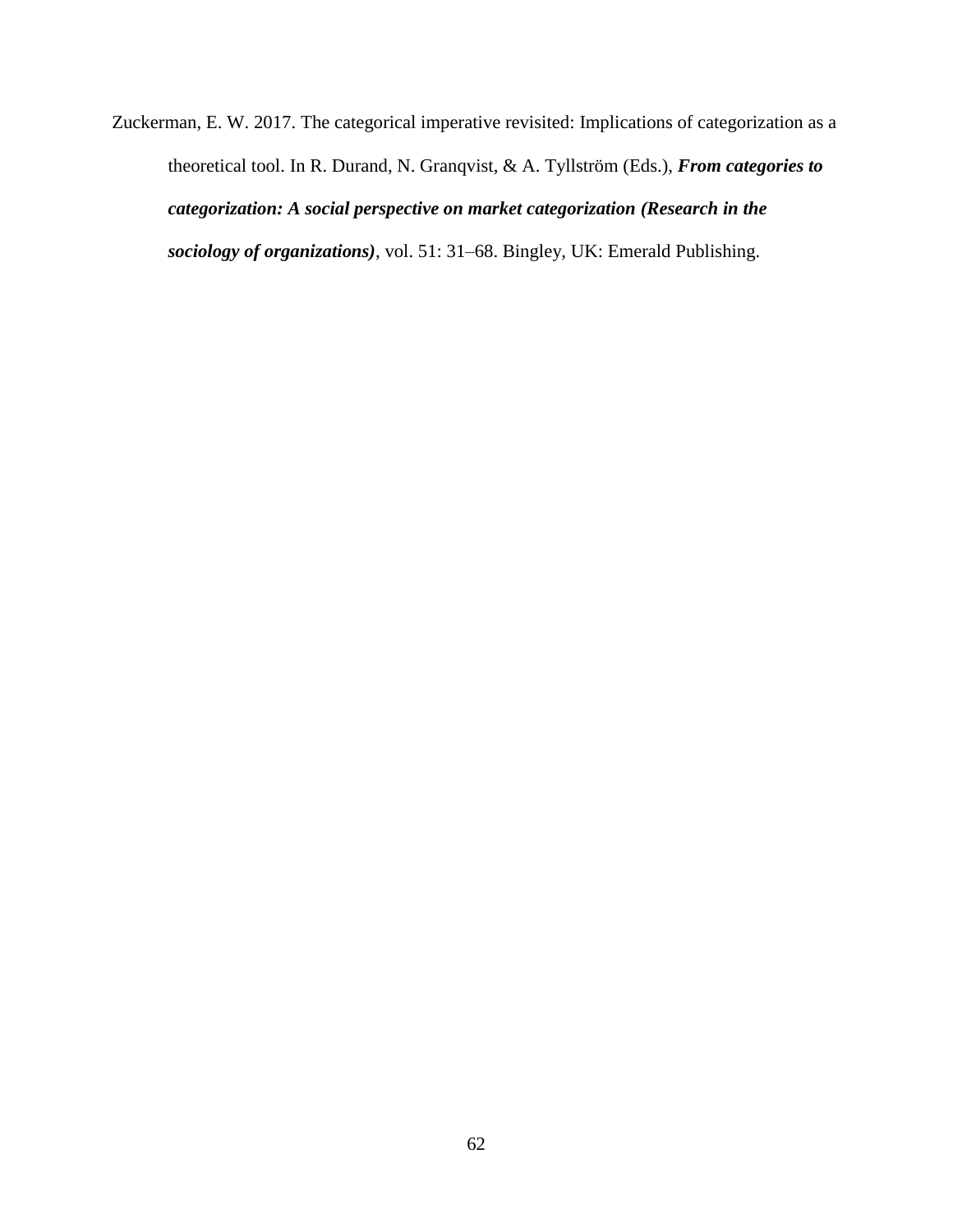**FIGURE 1 Zone of Viability**

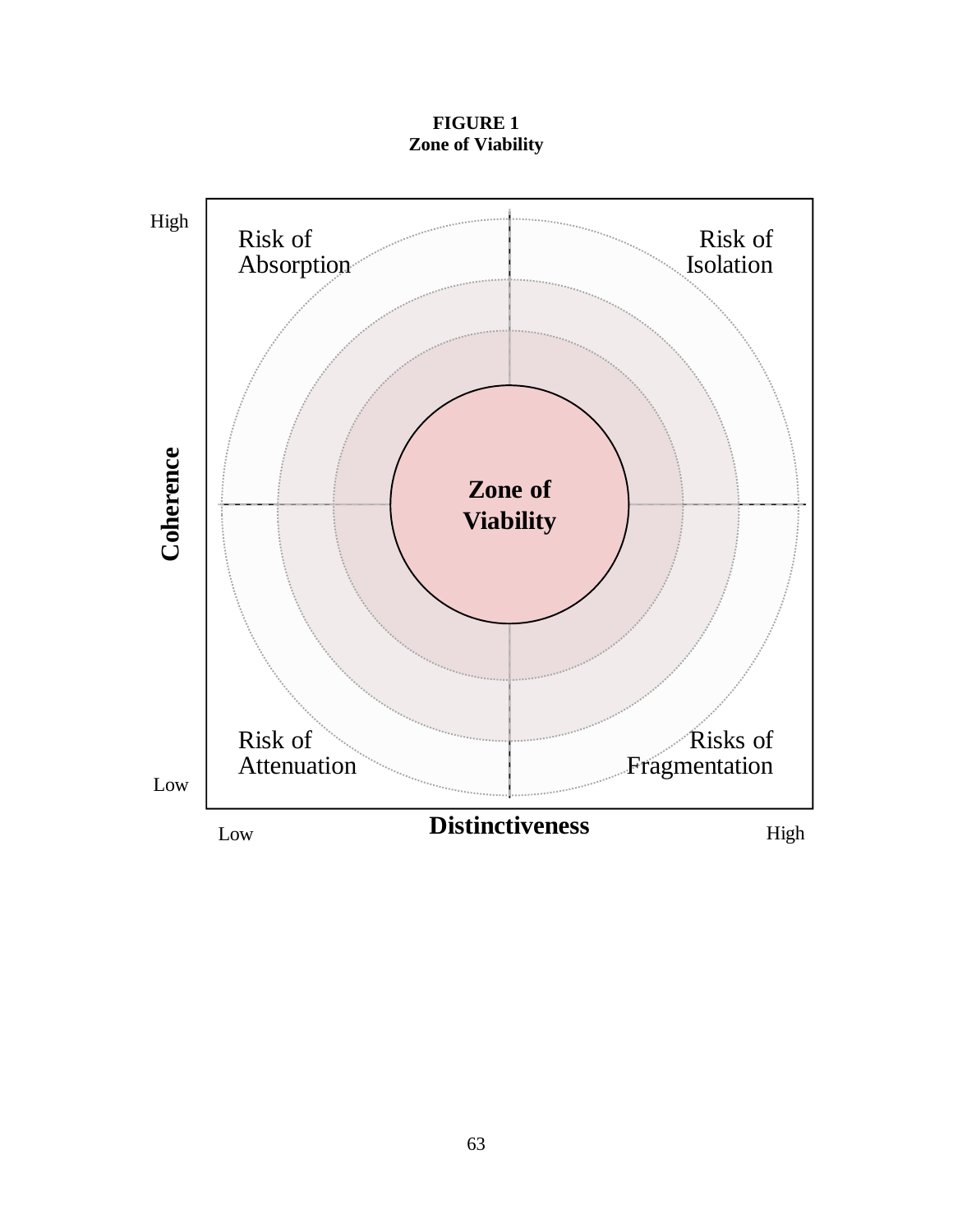

**FIGURE 2 Illustration of Category Dynamics**